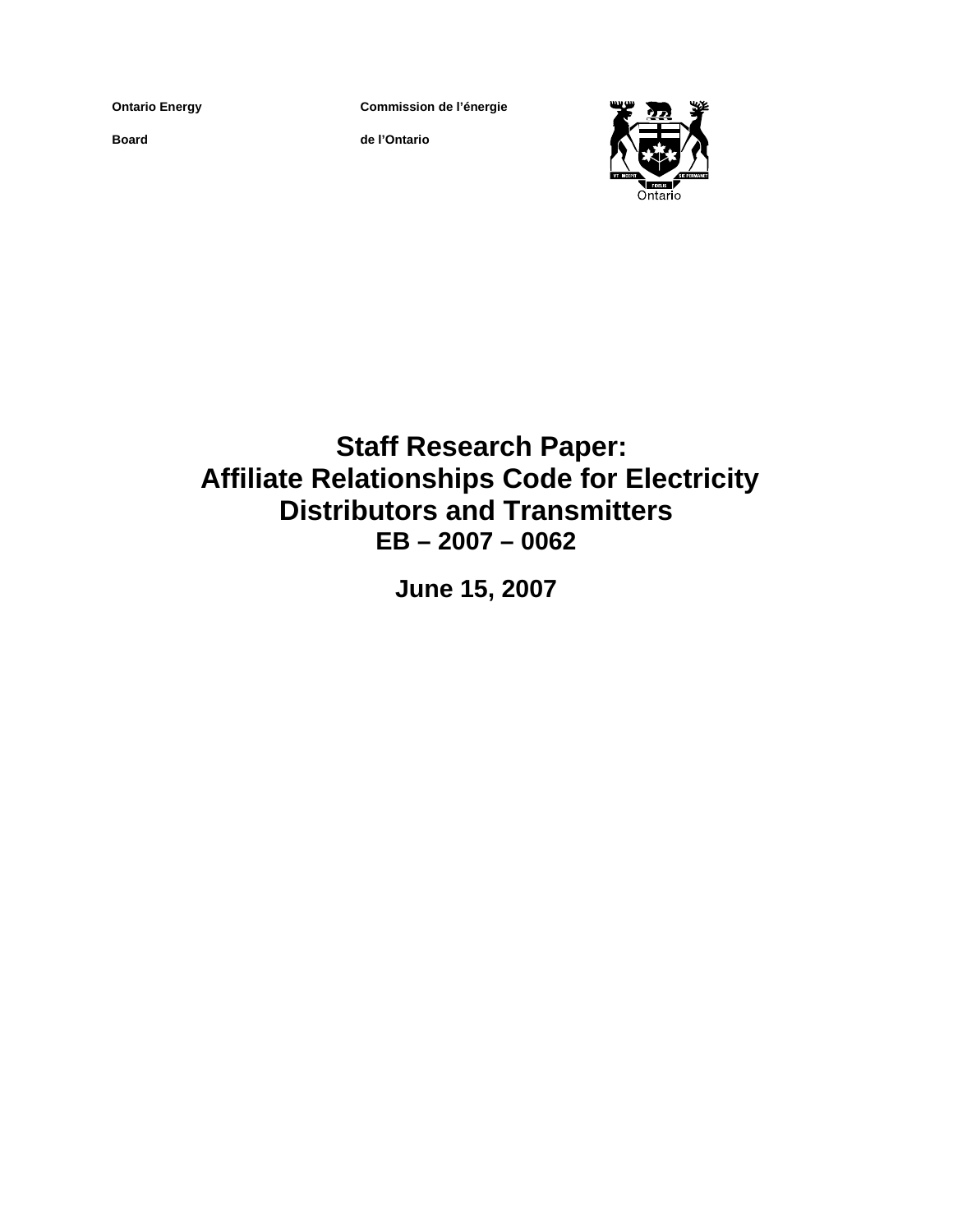# **Table of Contents**

| 1.1   |                                                                  |  |
|-------|------------------------------------------------------------------|--|
| 1.2   |                                                                  |  |
| 1.3   |                                                                  |  |
| 1.4   |                                                                  |  |
| 1.5   |                                                                  |  |
| 1.6   |                                                                  |  |
| 1.7   |                                                                  |  |
|       |                                                                  |  |
| 2.1   |                                                                  |  |
| 2.2   |                                                                  |  |
| 2.3   |                                                                  |  |
| 2.4   | Confidential Customer Information and Employee Sharing Rules  18 |  |
| 2.4.1 |                                                                  |  |
| 2.4.2 |                                                                  |  |
| 2.5   |                                                                  |  |
| 2.6   |                                                                  |  |
| 2.6.1 |                                                                  |  |
| 2.6.2 |                                                                  |  |
| 2.6.3 |                                                                  |  |
| 2.6.4 |                                                                  |  |
| 2.7   |                                                                  |  |
| 2.8   |                                                                  |  |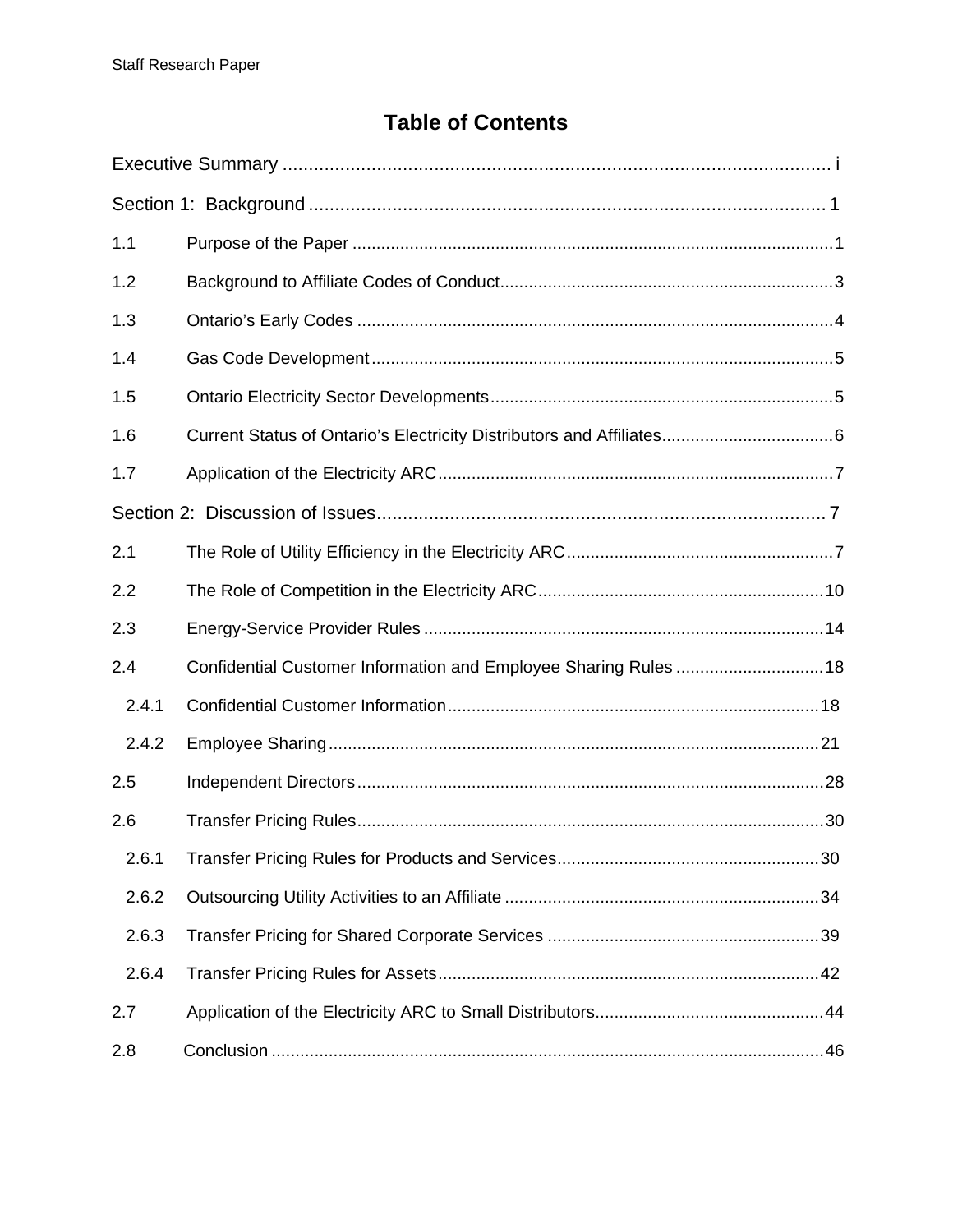# <span id="page-2-0"></span>**Executive Summary**

This Staff Research Paper provides information and analysis regarding the Ontario Affiliate Relationships Code for Electricity Distributors and Transmitters (the "Electricity ARC").

The *Ontario Energy Board Act, 1998* gave the Board new powers and responsibilities for regulating the electricity and gas industries. The Board issued the Electricity ARC on April 1, 1999 and the Affiliate Relationships Code for Gas Distributors (the "Gas ARC") on July 31, 1999. These ARCs govern the business relationships between distributors and transmitters and their affiliates. The Board amended the Gas ARC effective in 2005 mainly to clarify transfer pricing requirements such as market pricing and tendering for goods and services. However, the Electricity ARC has only undergone limited amendments since 1999.

The electricity sector has changed since 1999. Early expectations that Ontario distribution affiliates would enter the competitive electricity retail sector did not materialize. Some Ontario electricity affiliates have entered into other types of competitive businesses, such as infrastructure construction, metering and telecommunications. There is also a renewed interest in the utility sector on conservation, demand management and generation initiatives. The Board's statutory objectives were changed in 2005 by the Government of Ontario, removing the reference to facilitating competition in the sale of electricity but retaining the objective of promoting distributor economic efficiency and cost effectiveness.

The majority of the approximately 85 electricity distributors and four of the five transmitters in the province have affiliates in some form. Many distributors have one or more affiliates that provide services to the distributor, and are involved in other business activities. These service affiliates are active in the provision of energy and distribution services, telecommunication services, and generation.

This paper addresses the following issues:

- Does utility efficiency belong in the Electricity ARC as a code objective?
- Does competition belong in the Electricity ARC as a code objective?
- Should the current Electricity ARC definition of energy service provider be narrowed or eliminated entirely?
- Should the current Electricity ARC treatment of "confidential information" be narrowed or otherwise changed?
- Should the Electricity ARC rules on the sharing of employees between utilities and their affiliates be made more flexible?
- Do the Electricity ARC provisions regarding the percentage of independent utility directors remain appropriate?
- Should the current Electricity ARC rules for market or cost-based pricing of goods and services be changed?
- Should the Gas ARC outsourcing provisions be included in the Electricity ARC?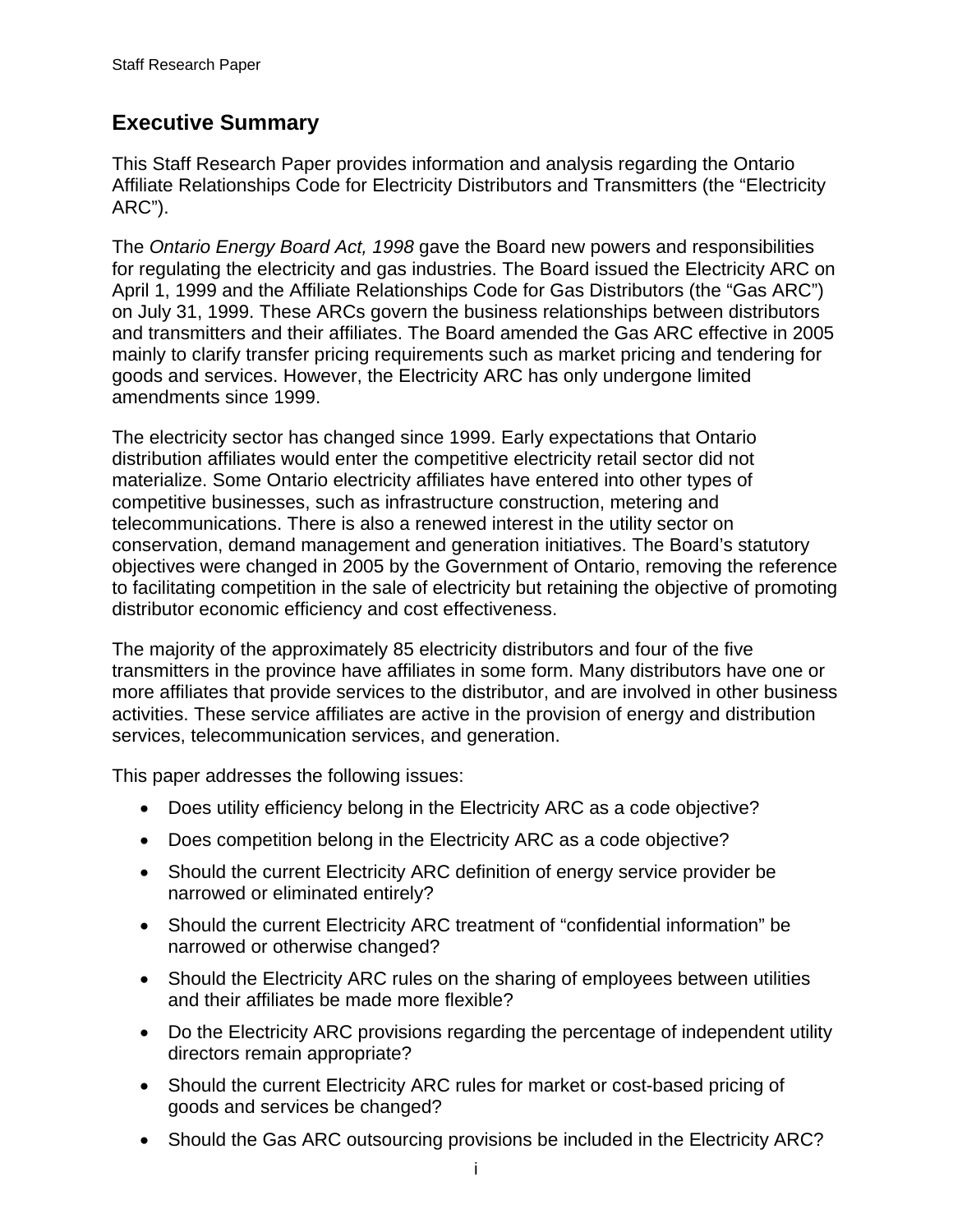- Should the cost-based pricing rules for shared corporate services used in the Gas ARC be extended to the Electricity ARC?
- Should the asset transfer-pricing provisions of the Electricity ARC mirror the requirements of the Gas ARC rules?
- Should the Electricity ARC rules or exemption process treat small distributors differently?

In staff's view, the analysis has shown that the Electricity ARC is robust and remains relevant to the needs of the Ontario electricity sector. Staff's research has indicated several issues that merit consideration by the Board and potentially changes to some provisions of the Electricity ARC. Issues that have been identified for consideration by the Board include:

- i) the relative roles of efficiency and competition considerations as reflected in the purpose section of the Electricity ARC;
- ii) the potential for further clarification of the employee sharing rules; and
- iii) the applicability of more detailed transfer pricing rules for products and services, outsourced utility activities, shared corporate services and asset transfers.

On balance, staff's working conclusion is that the current definitions of energy service provider and confidential customer information are suitable. Staff's analysis also raises questions regarding the percentage of utility independent directors mandated in the Electricity ARC and the need for more detail on the criteria and process for an Electricity ARC exemption request. Staff would benefit from stakeholder comment on all of these issues.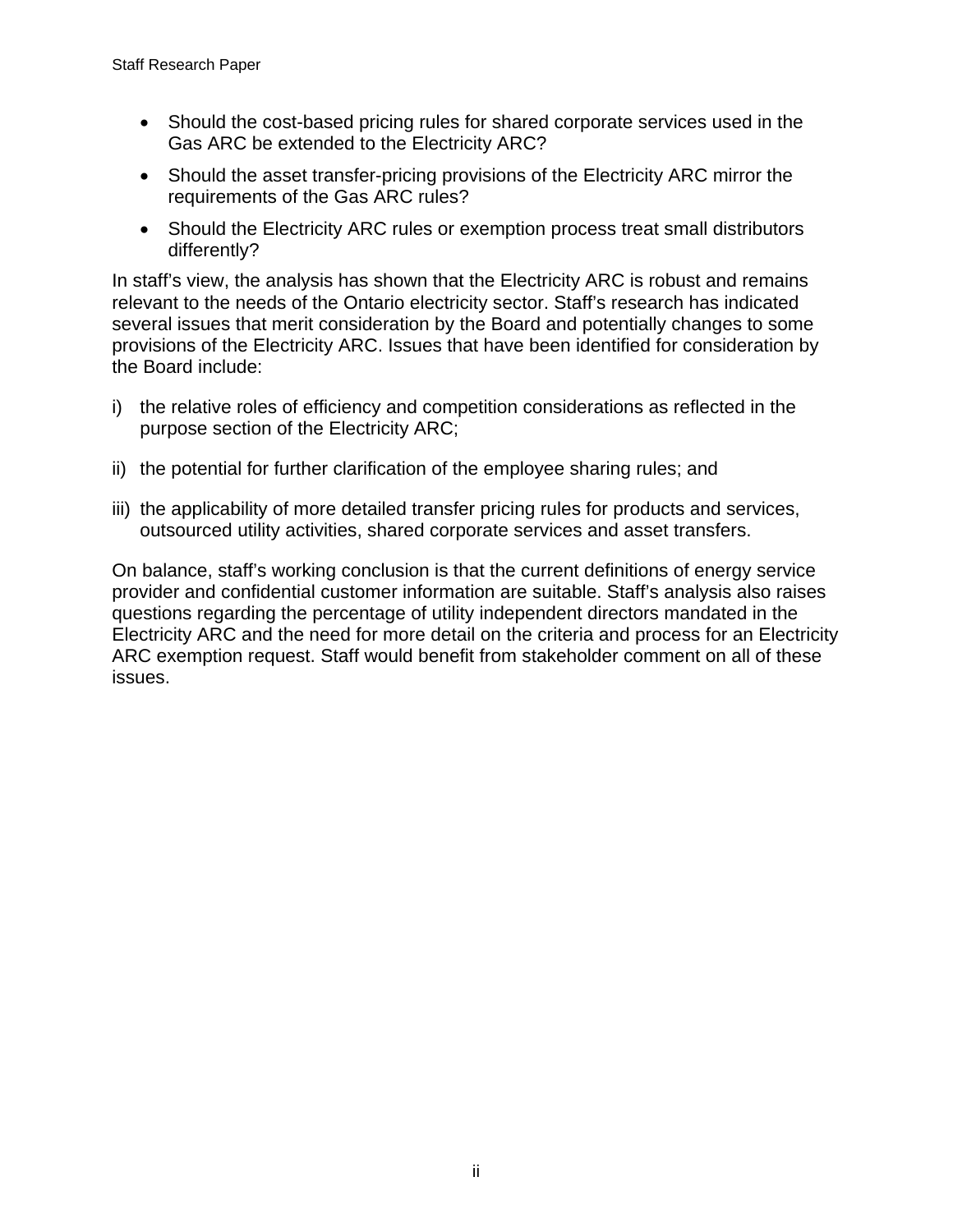# <span id="page-4-0"></span>**Section 1: Background**

### **1.1 Purpose of the Paper**

This Staff Research Paper provides information and analysis to facilitate discussion of the issues pertaining to the Ontario Affiliate Relationships Code for Electricity Distributors and Transmitters (the "Electricity ARC"). It addresses developments in the Ontario electricity sector since the Ontario Energy Board (the "Board" or "OEB") issued the Electricity ARC in 1999, issues that arise from experience in other jurisdictions, issues raised by some Ontario distributors, and staff's views on factors relevant to those issues.<sup>[1](#page-4-1)</sup> Staff anticipates that this document will help to frame the issues and promote the participation of other stakeholders in discussion of them.

The paper addresses the following issues:

- 1) Does utility efficiency belong in the Electricity ARC as a code objective?
- 2) Does competition belong in the Electricity ARC as a code objective?
- 3) Should the current Electricity ARC definition of energy service provider be narrowed or eliminated entirely?
- 4) Should the current Electricity ARC treatment of "confidential information" be narrowed or otherwise changed?
- 5) Should the Electricity ARC rules on the sharing of employees between utilities and their affiliates be made more flexible?
- 6) Do the Electricity ARC provisions regarding the percentage of independent utility directors remain appropriate?
- 7) Should the current Electricity ARC rules for market or cost-based pricing of goods and services be changed?
- 8) Should the Gas ARC outsourcing provisions be included in the Electricity ARC?
- 9) Should the cost-based pricing rules for shared corporate services used in the Gas ARC be extended to the Electricity ARC?
- 10) Should the asset transfer-pricing provisions of the Electricity ARC mirror the requirements of the Gas ARC rules?
- 11) Should the Electricity ARC rules or exemption process treat small distributors differently?

In analyzing these issues, staff has specifically considered:

• the history of affiliate relationship codes in Ontario

 $\overline{a}$ 

• the current electricity distributor and affiliate structures in Ontario

<span id="page-4-1"></span> $1$  In completing its research and analysis, Staff has utilized the services of Liberty Consulting to verify certain regulatory precedents and to provide additional insights on North American affiliate codes of conduct.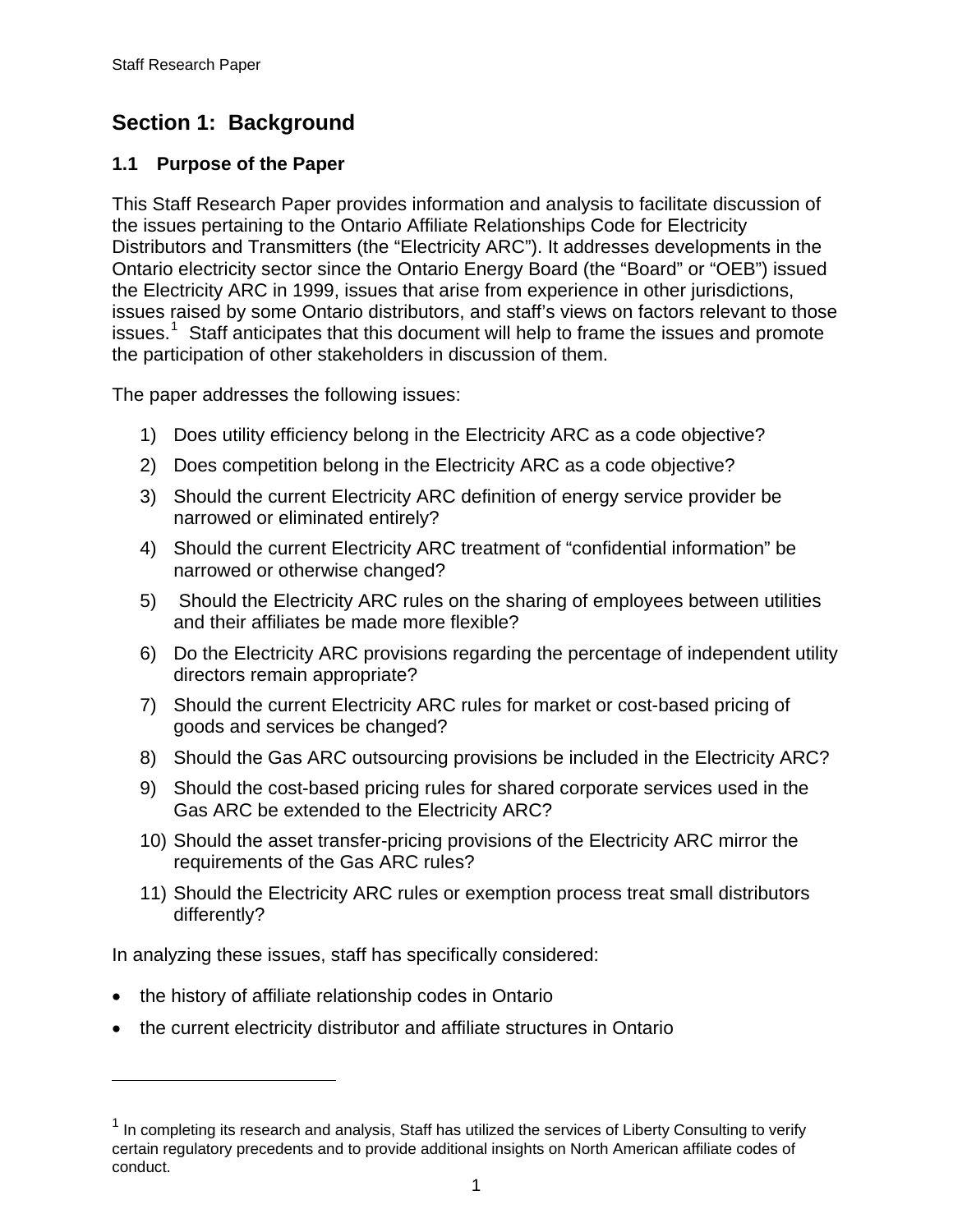$\overline{a}$ 

- the Board's amended 2005 objectives in the electricity sector, as set out in section 1 of the *OEB Act,* and the current wording of the purpose section in the *Electricity Act*
- the 2004/05 amendments to the Gas ARC, the policy analysis set out in the Staff Discussion Paper released at the commencement of the Gas ARC review, and the Board's interpretive guidance released at the conclusion of that review
- the Chief Compliance Officer's (CCO) Electricity ARC Compliance Bulletins
- references to affiliate transactions in the 2006 Electricity Distribution Rates (EDR) decisions
- issues raised by some Ontario electricity distributors
- Canadian and U.S. affiliate codes of conduct in the gas, electricity and pipeline sectors, and related regulatory and judicial decisions
- a November 2000 report by the Finance and Technology, Gas, and Electricity Committees of NARUC<sup>[2](#page-5-0)</sup> entitled "Codes of Conduct Governing Competitive Developments in the Energy Industry: An Analysis of Regulatory Actions"
- a January 1999 study prepared for EEI<sup>[3](#page-5-1)</sup> entitled "Developing Codes of Conduct: An Analysis of Parties and Positions".

The codes in other jurisdictions are the result of a variety of procedural approaches, consensus building and regulatory review processes, some of which differ greatly from Ontario's. Certain regulators, for example, in Canada the British Columbia and Alberta regulators, and in the U.S. the Federal Energy Regulatory Commission (FERC), have issued general guidance, pursuant to which utilities then prepare and file specific codes for approval. Utilities in other jurisdictions, such as pipeline companies under the National Energy Board (NEB) jurisdiction, have used negotiations with stakeholders to guide code preparation. New Brunswick used a stakeholder-working group to develop principles to be submitted for regulator approval. The Nova Scotia Utility and Review Board (NSUARB) retained an expert to review an interim Nova Scotia Power code and reviewed its recommendations in a subsequent proceeding, adopting a number of them. Because of this difference in procedural approaches and the different energy markets in various jurisdictions, drawing policy implications for Ontario from other North American codes requires caution and judgement.

<span id="page-5-0"></span> $^{\text{2}}$  The National Association of Regulatory Utility Commissioners (NARUC) is a non-profit organization of governmental agencies that are engaged in the regulation of utilities and carriers in the United States.

<span id="page-5-1"></span> $^3$  The Edison Electric Institute (EEI) is an association of U.S. shareholder-owned electric companies.The study examined the codes of conduct that were the subject of proceedings before the regulators in the states of California, Delaware, Maryland, Massachusetts and Illinois.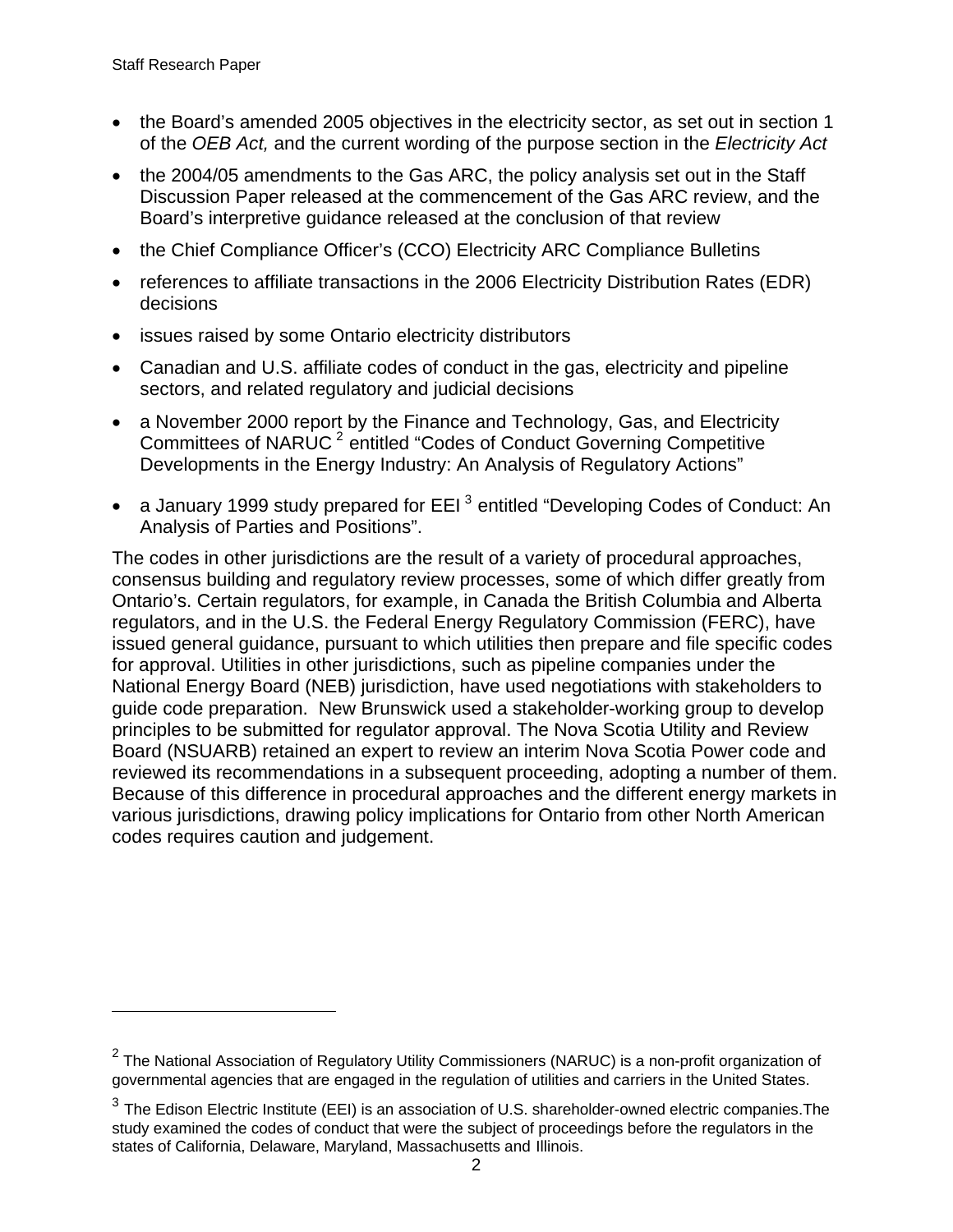# <span id="page-6-0"></span>**1.2 Background to Affiliate Codes of Conduct**

Affiliate codes of conduct govern relationships between a regulated entity and its affiliates. North American electricity and gas sector regulators typically design these rules to:

- prevent cross-subsidization of affiliates
- protect and regulate the sharing of customers' confidential information
- prevent affiliates from gaining improper advantages in their competitive markets through affiliation with the regulated entity.

Setting just and reasonable distribution rates require the Board to ensure, as one of its regulatory priorities, that no cross-subsidization takes place between a monopoly distributor and any of its affiliates. There is unanimous agreement on the importance of this objective amongst utility regulators when designing and applying affiliate codes of conduct.

Regarding the protection and regulation of customer confidential information, harms commonly referred in connection with this objective are:

- a) cross-subsidization of the affiliate as a result of the provision at little or no cost of assembled customer information
- b) the anti-competitive impact of providing an affiliate with detailed account level information or aggregated utility network status information
- c) protecting consumers from unwanted solicitations, and
- d) general principles about protecting the privacy of consumers with regard to personal information.

The most relevant for ARC protection purposes are concerns pertaining to a) and b) while concerns for c) and d) are addressed through federal and provincial legislation regarding customer privacy.

Regarding market advantages accruing to affiliates as a result of association with the regulated utility, harms commonly referred to are:

- a) confusion of customers regarding the identity of the affiliate and the utility
- b) implicit endorsement or control of the affiliate by the utility or the regulator
- c) preferential access to information regarding the status of the utility network, and
- d) in part related to the preceding points, the affliate taking undue advantage of the "inherent" market power of the utility resulting from its utility status.

Staff's review of affiliate codes of conduct found that the issues typically covered in the codes of other jurisdictions are generally the same as those covered by the Electricity ARC, as follows: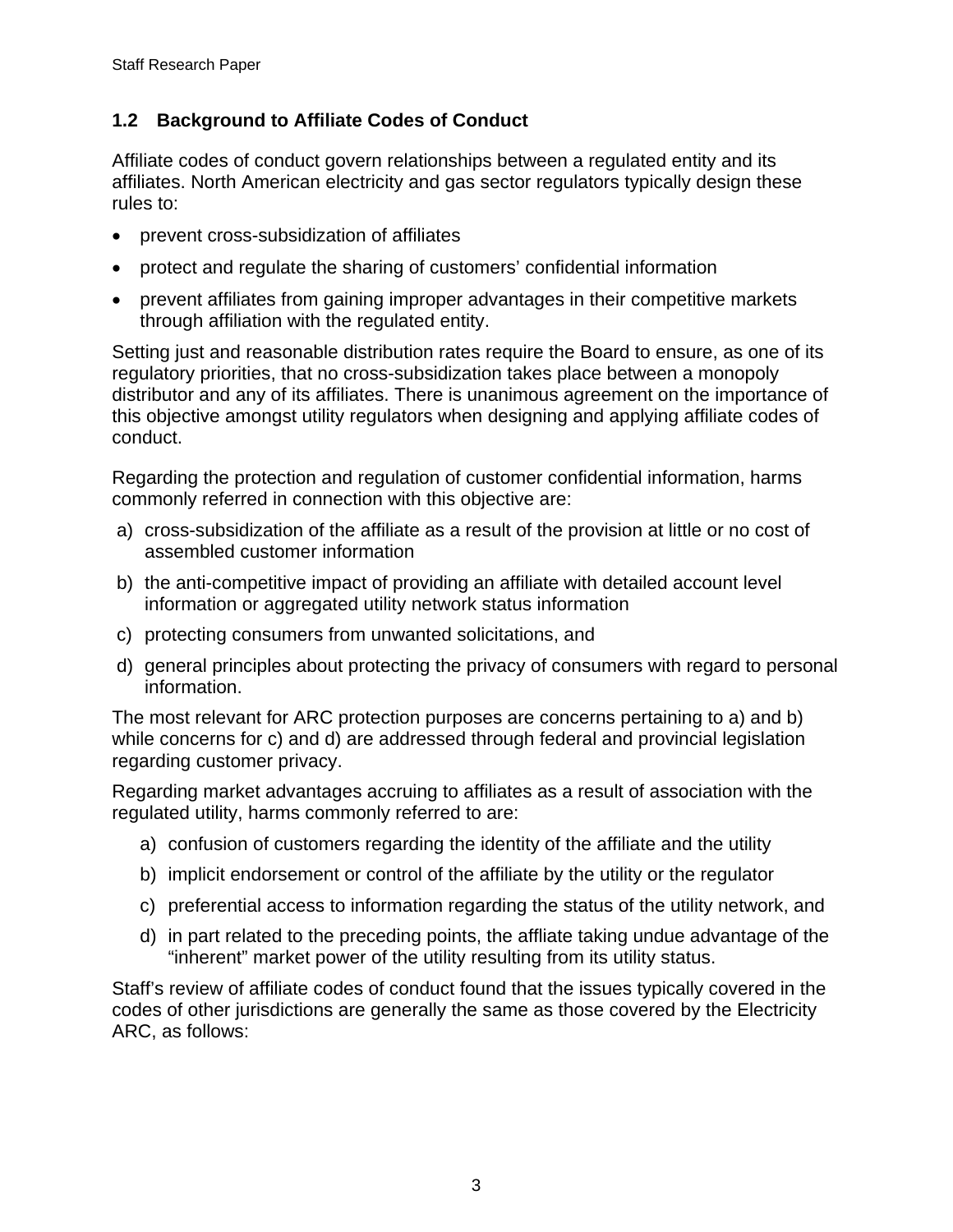- <span id="page-7-0"></span>• Intent and purpose – the articulation of overall code objectives.
- Code applicability the definition of "affiliate" for the purpose of application of codes of conduct, and provisions for exemptions.
- Corporate governance, structural/functional separation the corporate relationship of the regulated entity to its affiliates.
- Transactional relationships information sharing and goods and service transactions among affiliates.
- Resource sharing restrictions the sharing of human, physical and information resources between a regulated entity and its affiliate.
- Preferential/discriminatory treatment, subsidization and cost allocation the financial relationship between the regulated entity and its affiliates, the commercial relationships between the utility and its affiliates on the one hand and the utility to competitors on the other, and the economies of scale, scope and integration of specific functions.
- Joint sales, promotions and marketing the relationship of the regulated entity and its affiliates to customers and the use of the regulated entity's name and/or logo.
- Regulatory oversight auditing, monitoring, reporting, and compliance requirements.

### **1.3 Ontario's Early Codes**

 $\overline{a}$ 

Starting in the 1980s, as ownership of the large Ontario gas utilities changed, "Undertakings" were required by the Lieutenant Government in Council from the new utility owners. These Undertakings generally addressed corporate governance matters and certain aspects of affiliate relationships.

On May 15, 1997, the Board approved an interim code of conduct for gas utilities at the inception of gas marketing activities by utility affiliates. The *Ontario Energy Board Act*, *1998* gave the Board new electricity-sector powers and new gas-sector rule making powers. The Board issued the Electricity ARC on April 1, 1999<sup>[4](#page-7-1)</sup> and the Gas ARC on July 31, 1999, each of them similar in specifying the terms and conditions applicable to dealings between distributors and transmitters and their affiliates.

<span id="page-7-1"></span> $^4$  The Board made limited amendments effective November 24, 2003 to address concerns regarding the independent board of directors' requirements (ARC sections 2.1.3 and 2.1.4).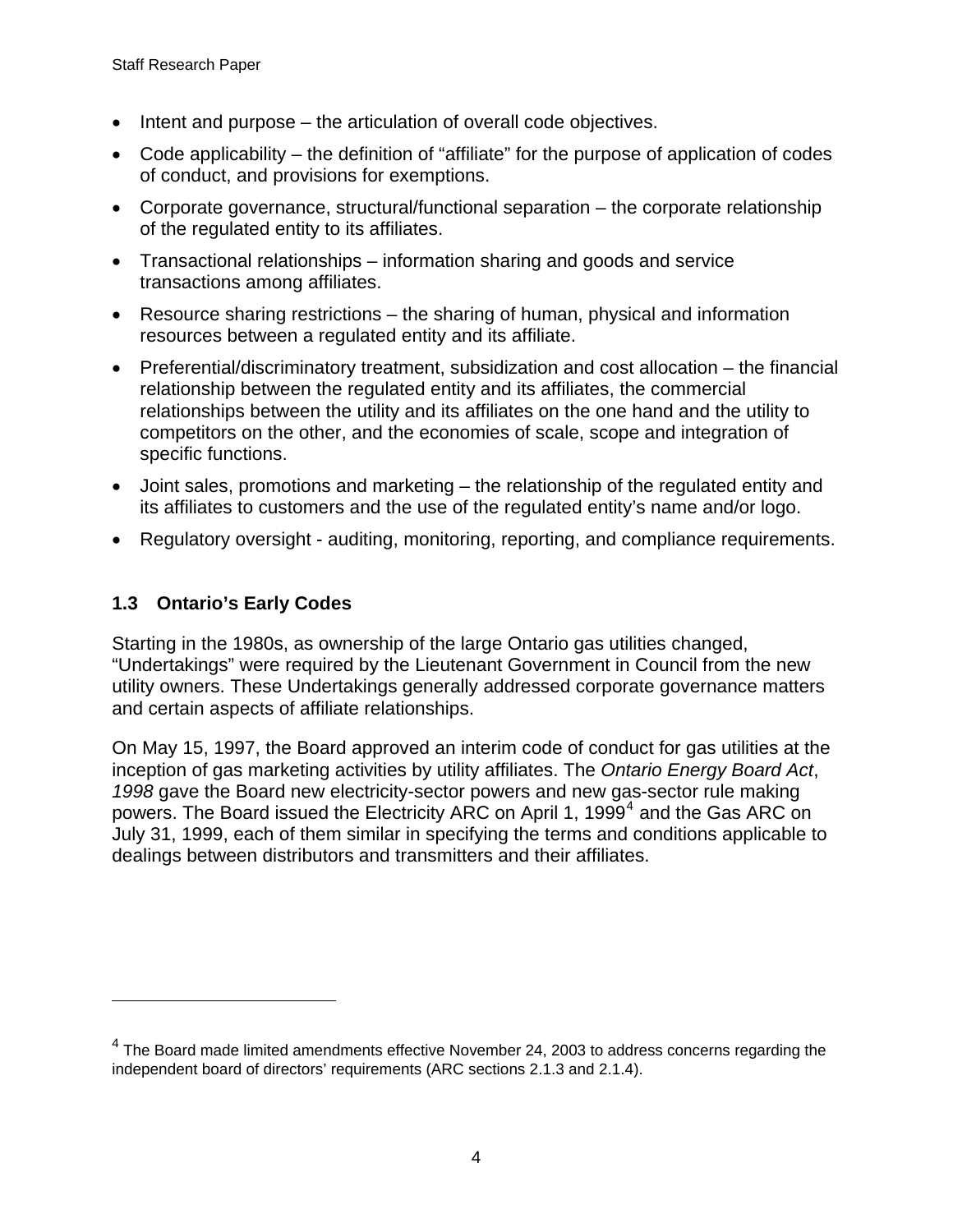$\overline{a}$ 

### <span id="page-8-0"></span>**1.4 Gas Code Development**

Rate hearings between 2000 and 2003, as gas utility affiliates grew, gave voice to debates about the interpretation and application of the ARC transfer pricing rules.<sup>[5](#page-8-1)</sup> The Board commenced a review in 2004 of the Gas ARC, assessing it against the backdrop of prior Board decisions and North American best practices.

The staff's March 15, 2004 policy paper entitled "Understanding the Proposed Amendments to the Affiliate Relationships Code for Gas Utilities: An OEB Background Policy Paper" commenced the review. In December 2004, the Board issued the final Gas ARC amendments, with an effective date of June 9, 2005. The changes focused mainly on the transfer pricing sections of the Gas ARC, such as clarifying the requirements for market pricing and tendering.

# **1.5 Ontario Electricity Sector Developments**

A number of changes have occurred in the electricity sector since the Board first issued the Electricity ARC in 1999, for example:

- early expectations that distribution affiliates would enter the competitive electricity retail sector did not materialize
- entry of some Ontario electricity affiliates into other types of competitive businesses, such as infrastructure construction, metering and telecommunications
- the 2005 removal of the reference to promoting competition in supply from the Board's electricity-sector statutory objectives, while retaining the objective of promoting utility economic efficiency and cost effectiveness  $^6$  $^6$
- renewed utility sector interest on conservation, demand management and generation initiatives<sup>[7](#page-8-3)</sup>
- a regulation allowing distributors to provide municipal water and sewage services.

The 2006 EDR filings indicated outsourcing of core utility functions by some distributors to affiliates such as customer service, line maintenance and billing. The Board has

<span id="page-8-2"></span><span id="page-8-1"></span> $^5$  See, for example, the 2002 (RP-2001-0032) and 2003 (RP-2002-0133) Enbridge test year decisions.  $^6$  Section 73(1)6 allows affiliates to undertake business activities the principal purpose of which is to use more efficiently the assets of the distributor.

<span id="page-8-3"></span><sup>7</sup> Amended section 71(2) of the *OEB Act* allows distributors to directly provide services related to the promotion of CDM and cleaner energy sources. Section 73(1)9 contemplates affiliates directly providing CDM related services.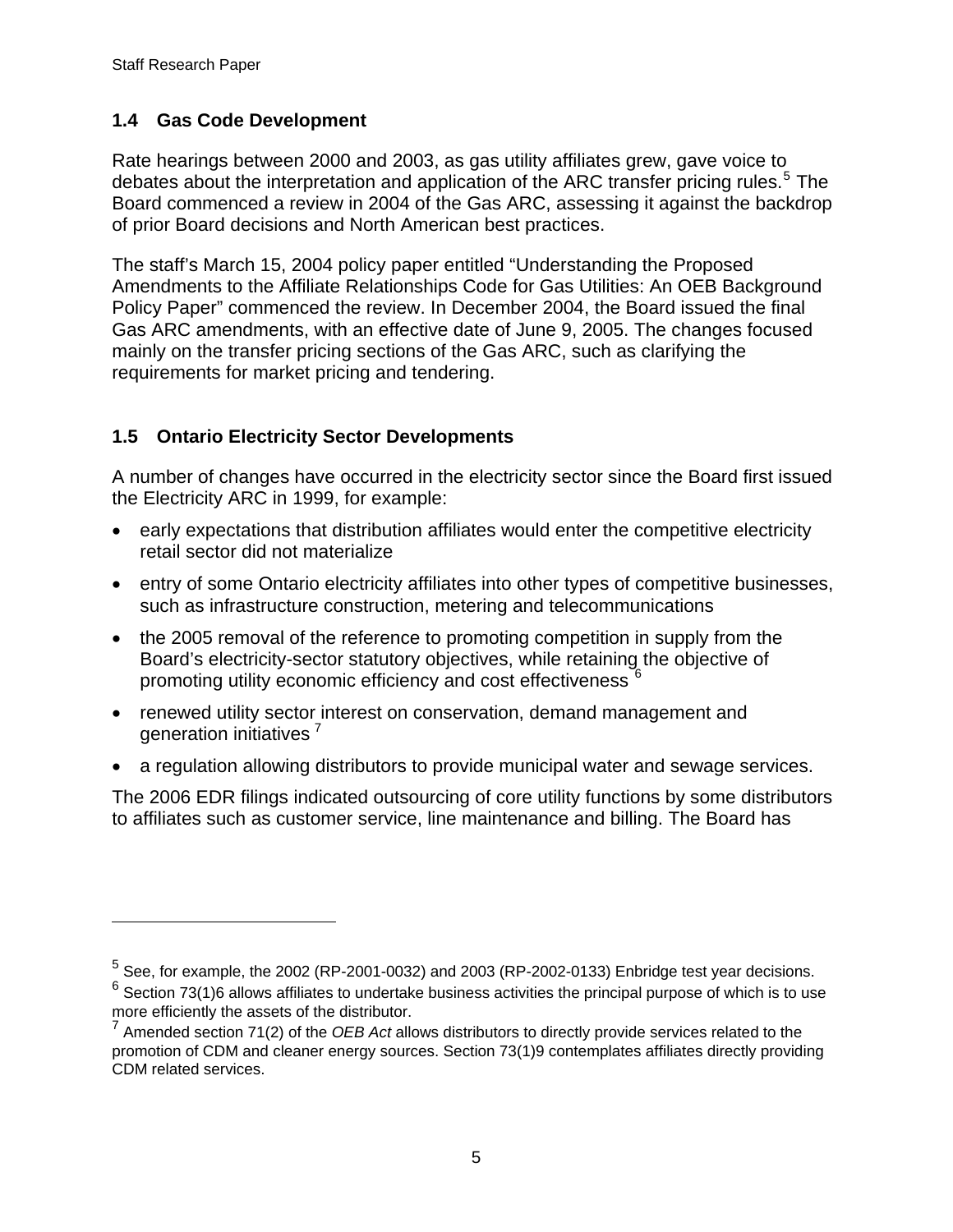$\overline{a}$ 

<span id="page-9-0"></span>questioned in some electricity distribution cases the adequacy of the cost information provided in respect of the affiliate.<sup>[8](#page-9-1)</sup>

In 2006, some Ontario electricity distributors expressed concerns about the design and application of specific Electricity ARC rules such as the employee sharing restrictions and the definitions of energy service provider and confidential customer information.

# **1.6 Current Status of Ontario's Electricity Distributors and Affiliates**

According to 2006 EDR filings and information from other sources, the great majority of Ontario's approximately 85 electricity distributors and five transmitters have affiliates. Approximately 19 distributors have only one affiliate - the municipal shareholder or a holding company.<sup>[9](#page-9-2)</sup> The remaining distributors have one or more affiliates that provide services to the distributor, and engage in other business activities, including energy and distribution services, telecommunication services, and generation. Distributor affiliates provide a wide variety of energy related services, including customer billing, meter maintenance, hot water heater rentals, street light maintenance, energy management, and electrical facility construction and maintenance. Eight affiliates hold a retailer licence;<sup>[10](#page-9-3)</sup> however, none appear to be active in today's electricity commodity market as retailers. The affiliates generally operate in the distributor's regulated service area. However, some<sup>[11](#page-9-4)</sup> actively promote their services more broadly within the province and even into other countries. Also some distributors have merged their telecomm affiliates into one larger service provider.

Distributors and affiliates use a variety of resource-sharing approaches. Eighteen distributors have little or no internal staff; they have outsourced to affiliates the conduct of all of the activities necessary to operate the distribution system. Some distributors have partnered with affiliates which provide limited distribution related functions, for example, contracting the provision of electrical facility construction or metering services.

<span id="page-9-1"></span> $^8$  In one 2006 EDR decision, the Board commented: "[T]he Board is concerned that the Applicant has not met the burden of proof in demonstrating the reasonableness of its costs. … The Board reminds the Applicant that the burden of demonstrating the reasonableness of costs rests with an applicant, including costs associated with transactions with affiliates" (page 4, RP-2005-0020, EB-2005-036).

<span id="page-9-2"></span><sup>&</sup>lt;sup>9</sup> Based on the most current information, these consist of Barrie Hydro, Centre Wellington Hydro, Hearst Power, London Hydro, Midland Power Utility, Newbury Power, Terrance Bay Superior Wires, Tillsonburg Hydro, Waterloo North Hydro, Wellington North Hydro, West Coast Huron Energy, West Perth Power, Clinton Power, Cooperative Hydro Embrun, Dutton Hydro, Hydro 2000, Hydro Hawkesbury, Newmarket Hydro and Thunder Bay Hydro.

<span id="page-9-3"></span><sup>&</sup>lt;sup>10</sup> The utilities with inactive electricity retailer licenses are: Bluewater Power, Guelph Hydro Electric, Halton Hills Hydro, Horizion Utilities, Hydro Ottawa, Oakville Hydro, Toronto Hydro-Electric and Whitby Hydro Electric.

<span id="page-9-4"></span><sup>&</sup>lt;sup>11</sup> Examples include affiliates associated with Whitby Hydro Electric, Erie Thames Powerlines and Peterborough Distribution.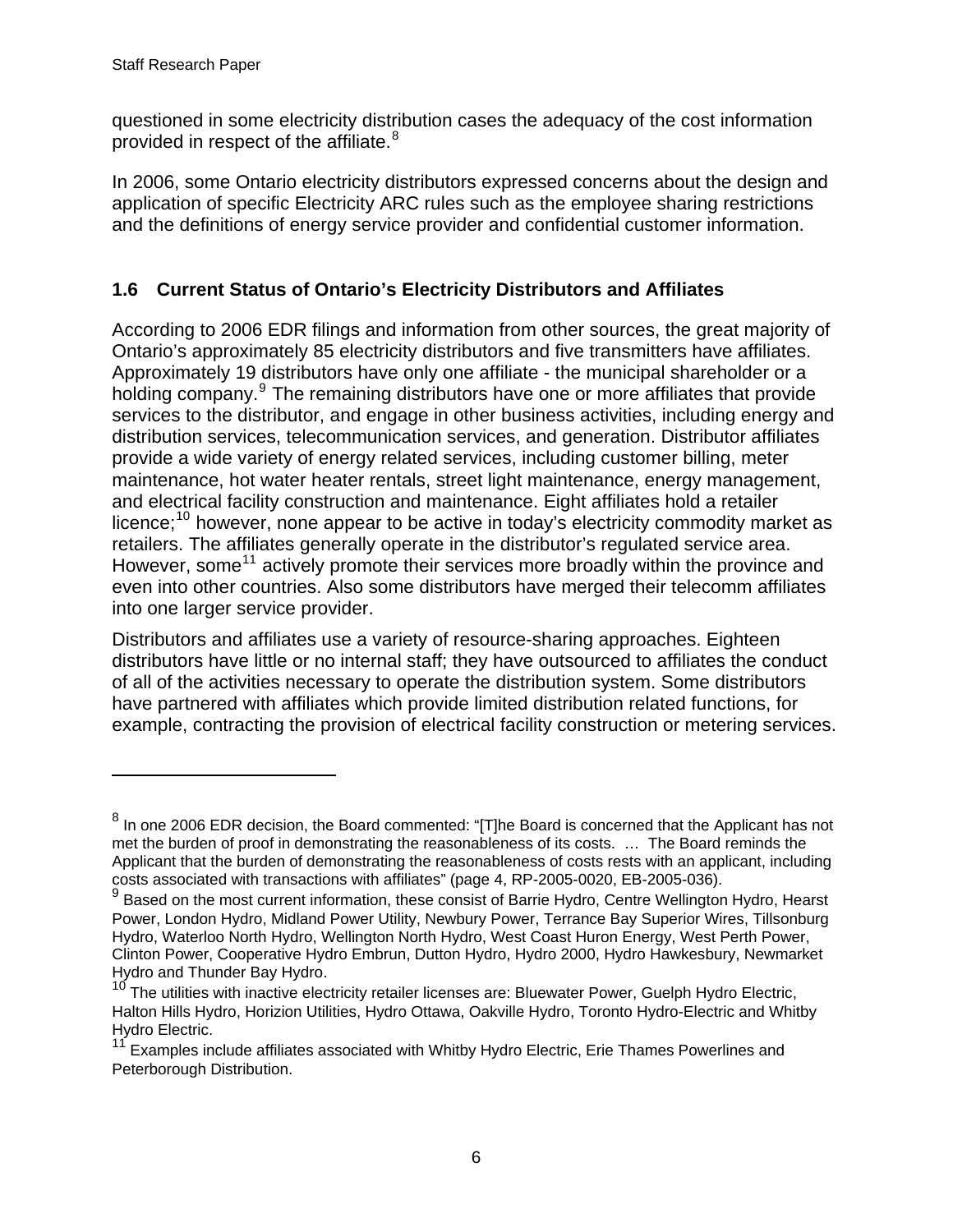<span id="page-10-0"></span>Some holding companies provide corporate services, such as accounting or human resources functions, to a distributor that they own.

A number of distributors have worked actively with the CCO to bring their operations into compliance with the current Electricity ARC.

# **1.7 Application of the Electricity ARC**

Common objectives of North American affiliate codes of conduct include preventing cross-subsidization of affiliates, protecting and regulating the sharing of customers' confidential information, and preventing affiliates from gaining improper advantages in their competitive markets through affiliation with the regulated entity.

When considering the current Ontario context, it has been noted that no distributor affiliates are active in today's electricity commodity market as retailers. The failure of that market to develop as expected has led some to question the current role of the Electricity ARC.

As explained in section 1.6 above, Ontario electricity distributors continue to operate a significant number of affiliates that provide energy services such as conservation and demand management, customer billing, meter maintenance, etc., along with nonenergy related goods and services such as telecommunication services.

Cross-subsidization of an affiliate by a utility can cause customers to bear added costs whatever the market in which the affiliate operates. In addition, inappropriate sharing of confidential customer information creates a risk for an affiliate to have an unfair advantage over its competitors, possibly at the expense of the customers, regardless of the nature of the business of the affiliate that receives that information.

Thus an affiliate relationships code continues to be essential in protecting ratepayers in the current Ontario marketplace.

# **Section 2: Discussion of Issues**

# **2.1 The Role of Utility Efficiency in the Electricity ARC**

### **Does utility efficiency belong in the Electricity ARC as a code objective?**

The promotion of efficient utility operations is universally recognized as an important regulatory goal. Rules limiting the nature and extent of utility/affiliate interaction can constrain efforts to gain efficiency through common resource usage. If so, the effect could be an increase in the rates that customers pay for distribution services. The issue raised is the degree to which promotion of the goal of efficient operations should be considered when developing and applying the Electricity ARC provisions and restrictions.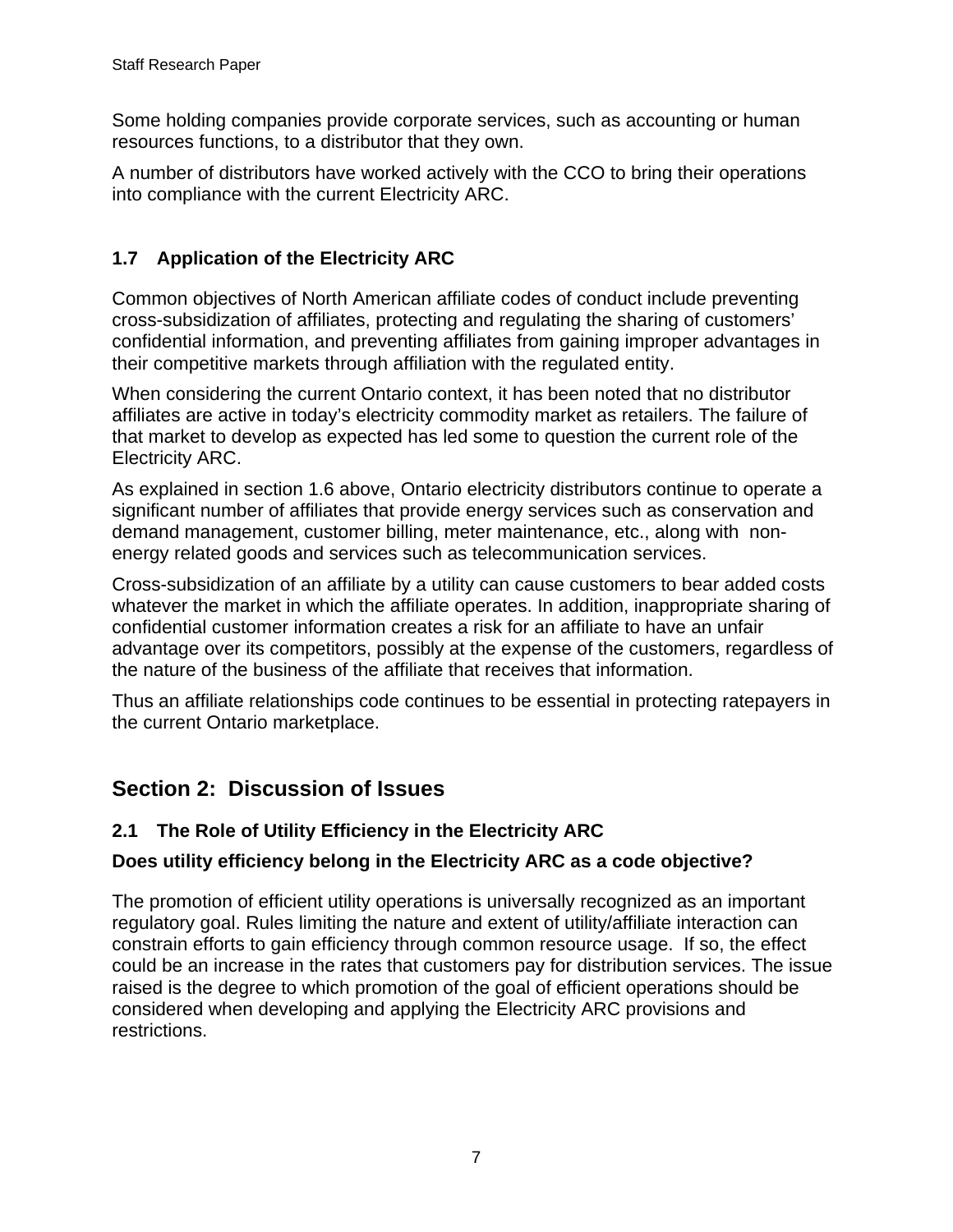### **Current ARC Provisions**

At present, there is no reference to utility efficiency in the purpose section of the Electricity ARC.

The 2005 *OEB Act* sets out the following two objectives for the Board in relation to electricity:

1. To protect the interests of consumers with respect to prices and the adequacy, reliability and quality of electricity service.

2. To promote economic efficiency and cost effectiveness in the generation, transmission, distribution, sale and demand management of electricity and to facilitate the maintenance of a financially viable electricity industry.

Section 1 of the *1998 Electricity Act* lists a variety of purposes, including:

to promote economic efficiency and sustainability in the generation, transmission, distribution and sale of electricity.

#### **Other Jurisdictions**

 $\overline{a}$ 

Staff found that the introductory sections of several recent Canadian codes include references to utility efficiency.

The AEUB's 2003 ATCO decision established the following code of conduct objectives:

…to protect customer confidential information, prevent undue preference or advantages, prevent cross-subsidization, and to level the playing field among comparable alternatives while *enabling inter-affiliate economies and efficiencies to occur*. [12](#page-11-0)

Alberta affiliate codes of conduct approved from 2003 onwards specifically address efficiency. For instance, the objectives section of the EPCOR code provides as follows:

providing an environment in which inter-affiliate economies and efficiencies can legitimately occur for the mutual advantage of both a Utility's customers and its shareholders.<sup>[13](#page-11-1)</sup>

<span id="page-11-2"></span>A recent AEUB exemption decision makes clear that efficiency is not paramount, but only one of several regulatory objectives of an affiliate code of conduct.<sup>[14](#page-11-2)</sup>

<span id="page-11-0"></span><sup>&</sup>lt;sup>12</sup> Page 37, EUB Decision 2003-040. Italics added.

<span id="page-11-1"></span><sup>&</sup>lt;sup>13</sup> Objective b) in section 1.1 of the EPCOR Code. The TCPL code approved by the NEB in 2006 contains a similar clause.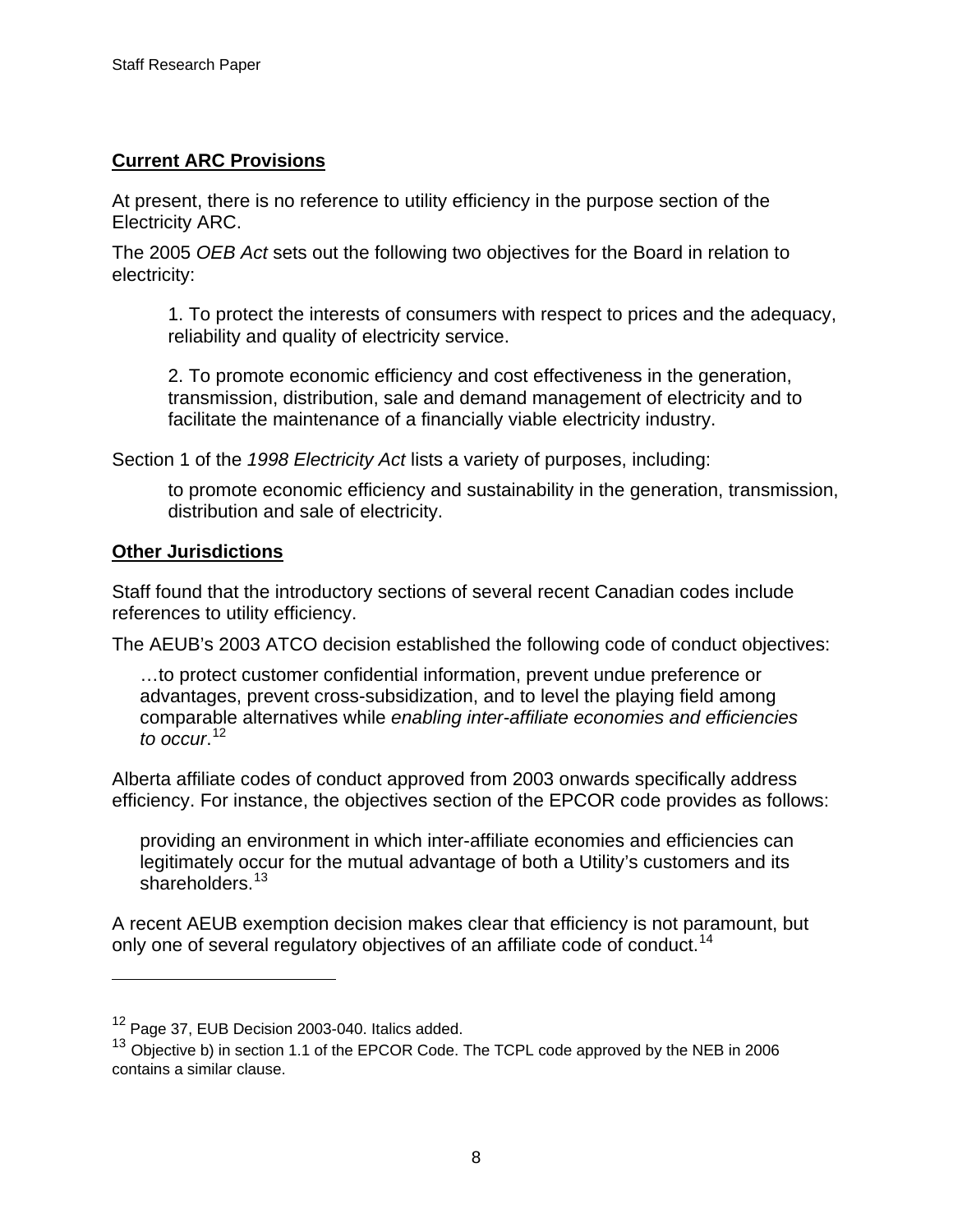The two U.S. surveys of affiliate codes of conduct did not list any examples of codes that specifically listed efficiency as an objective; however, the EEI Report observed that "state regulators have demonstrated a clear concern for both protecting competition and for allowing ratepayers to benefit from the increased economies of scope".<sup>[15](#page-12-0)</sup> Affiliate auditing work for many U.S. regulators recognizes the importance of promoting cost efficiency, but not at the expense of inappropriate sharing of customer information with, subsidizing the costs of, or providing affiliates preferential treatment.<sup>[16](#page-12-1)</sup>

### **Analysis**

It should be recognized that current regulatory practices give some weight to efficiency considerations. The *OEB Act* sets out as an objective for the Board in carrying out its legislative and regulatory activities that it shall consider the objectives of protecting consumer interests and promote economic efficiency. The Board must consider how the requirements of the Electricity ARC are to be applied in a manner that is consistent with the Act's objectives. Specific examples of the efficiency objective being considered in relation to the design of the ARC and its application include:

- in designing the details of various Electricity ARC rules, the physical separation requirement was limited to an affiliate providing energy services
- in applying the Electricity ARC, Compliance Bulletin 200604 has allowed employee sharing for affiliates providing services outside of the distributor's service territory
- in considering exemptions to the code, efficiency considerations have been taken into account. $17$

A suitably worded reference to efficiency in ARC section 1.1 could reflect current regulatory practices and it would confirm that the efficient use of distributor resources has been taken into account when developing the Electricity ARC rules. While other jurisdictions have included some reference to utility efficiency in the introductions to their codes, what may be distinctive about the Ontario situation is the express emphasis on efficiency in the legislation governing the regulator. Therefore adding a reference to efficiency in the purpose statement of the Electricity ARC would make it consistent with Ontario legislation as set out in *OEB Act* sections 1 and 73, and *Electricity Act* section 1.

 $\overline{a}$ 

<sup>&</sup>lt;sup>14</sup> ATCO Pipelines Muskeg River Pipeline, Decision 2006-136, December 29, 2006 at page 10.

<span id="page-12-0"></span><sup>&</sup>lt;sup>15</sup> Page 76 of that Report.

<span id="page-12-1"></span><sup>&</sup>lt;sup>16</sup> As advised by Liberty Consulting.

<span id="page-12-2"></span><sup>&</sup>lt;sup>17</sup> As in the development of criteria set out in the successful 2002 Orillia Hydro exemption request.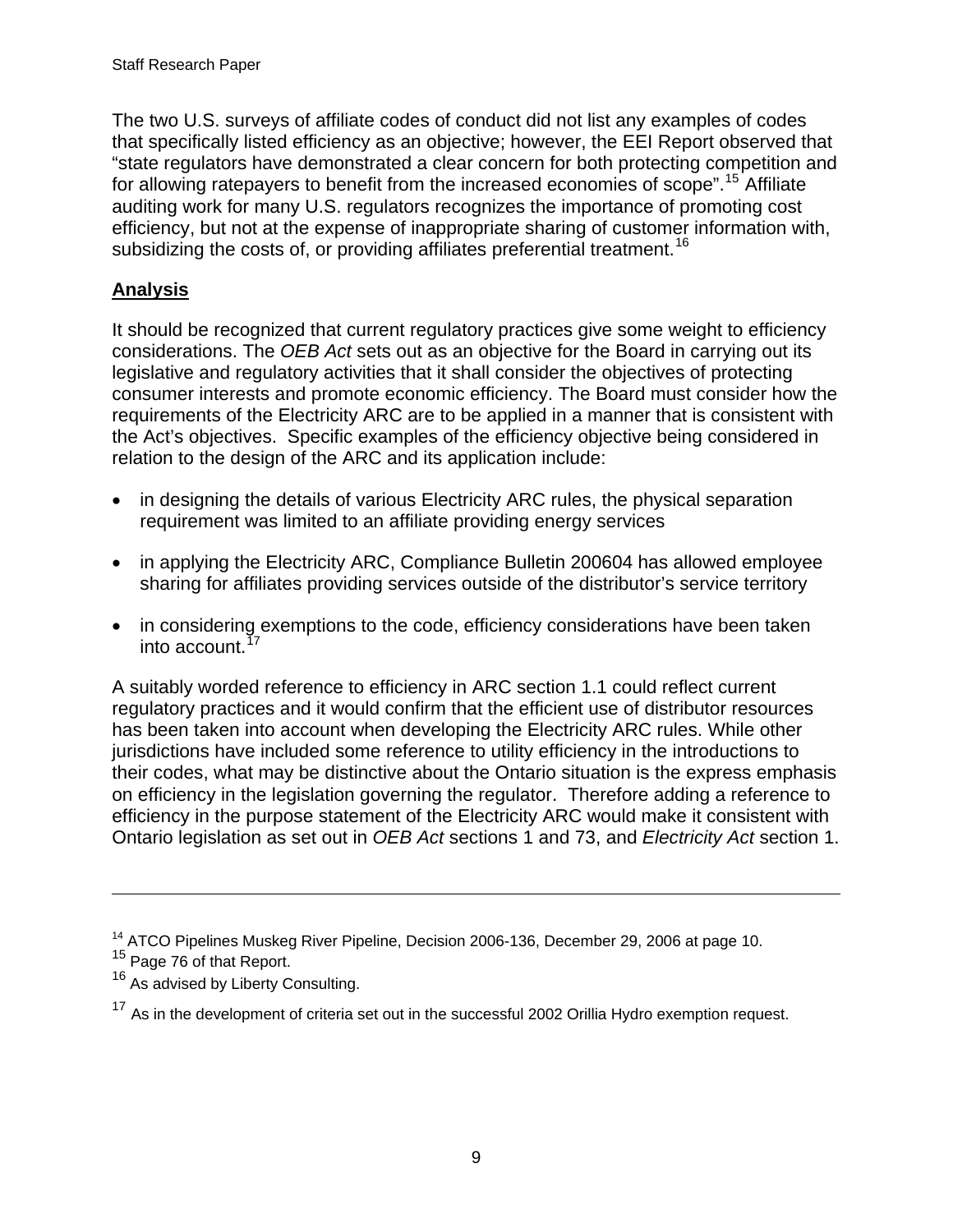<span id="page-13-0"></span>One problem with adding a reference to efficiency in the purpose section of the Electricity ARC is the potential for unjustifiably viewing efficiency as the core objective of the code. Any new wording would have to take care not to create confusion that the core code objectives of the ARC, such as preventing cross-subsidization, regulating the sharing of confidential information and preventing unfair preferential treatment of affiliates, remain unchanged. As a result, it may be appropriate to describe efficiency as one of the factors that should be taken into account in the development and application of the Electricity ARC rules.

As it appears that efficiency considerations have been taken into account in the design and administration of the Electricity ARC, adding in the purpose section of the ARC that efficiency is one of the factors that should be taken into account in the development and application of the Electricity ARC rules could be useful. Staff welcomes comments from interested parties on the role of efficiency in the Electricity ARC.

# **2.2 The Role of Competition in the Electricity ARC**

### **Does competition belong in the Electricity ARC as a code objective?**

The 2005 *OEB Act* no longer references facilitating competition in the sale of electricity. The Electricity ARC, however, still refers to enhancing the development of a competitive market as a principal objective. As a result, it appears that there is an inconsistency between the current objectives of the Electricity ARC and the current *OEB Act* with respect to competition and what may be the Board's role in this area.

# **Current ARC Provisions**

Section 1.1 of the Electricity ARC provides that (emphasis added):

The principal objectives of the Code are to *enhance the development of a competitive market* while saving ratepayers harmless from the actions of electricity transmitters and distributors with respect to dealings with their affiliates. The standards established in the Code are intended to:

 (a) minimize the potential for a utility to cross-subsidize competitive or non-competitive monopoly activities;

 (b) protect the confidentiality of consumer information collected by a transmitter or distributor in the course of provision of utility services; and (c) ensure there is no preferential access to regulated utility services.

This ARC section was consistent with 1999's *OEB Act* section 1(1) objective to "… facilitate competition in the generation and sale of electricity and to facilitate a smooth transition to competition". The Board's statutory objectives were changed in 2005 by the Government of Ontario, removing the reference to facilitating competition in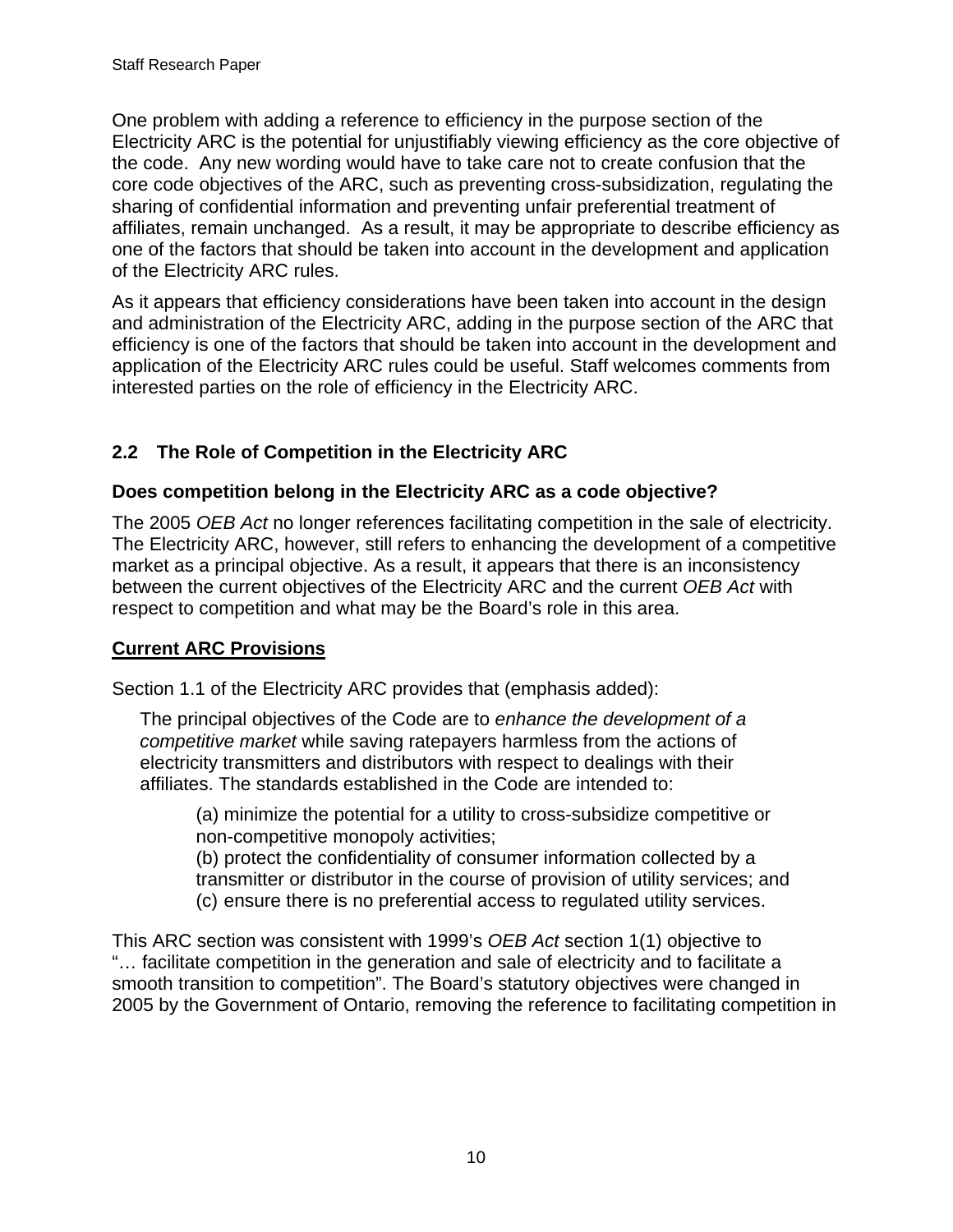the sale of electricity.<sup>[18](#page-14-0)</sup> This appears to have created an inconsistency between the current objectives of the Electricity ARC and the current *OEB Act* with respect to competition.

### **Gas ARC Provisions**

In a decision in 2000, the Board examined the extent of its jurisdiction and found that, while the Board must consider its statutory objectives, the *OEB Act* objectives are not an exhaustive list of all the Board's goals. The Board reiterated that it "has a broad public policy mandate to regulate the conduct of monopoly utilities in the public interest". The Board went on to state:

A role of the Board in enhancing the competitive energy service marketplace is to ensure that the utility does not use its dominant position in the storage, transmission, and distribution of gas to frustrate the development of a competitive market in other non-regulated energy services.<sup>[19](#page-14-1)</sup>

### **Other Jurisdictions**

 $\overline{a}$ 

Staff found that the introductory sections of several recent Canadian codes make reference to competition. While there is no consensus on the best language to be used, the dominant approach appears to focus on the avoidance of anti-competitive practices as a result of dealings between monopoly utilities and their affiliates.

The Alberta codes approved by the AEUB contain a specific clause dealing with competition. The EPCOR code uses the following wording: The parameters of the code are intended to, among other things, "avoid uncompetitive practices between Utilities and their Affiliates, *which may be detrimental to the interests of Utility customers.*" [20](#page-14-2) This somewhat circumscribed language follows the regulator's rejection of broader language (i.e., "enhance the competitive marketplace", similar to section 1.1 of the Ontario ARC) in the 2003 ATCO code decision.<sup>[21](#page-14-3)</sup>

<span id="page-14-0"></span> $18$  There are some references to protecting wholesale electricity markets and competition remaining in sections 82(2) (a) and 87(1) of the *OEB Act.*

<span id="page-14-1"></span> $19$  See RP-1999-0058, issued October 23, 2000. All quotes are from section 3.1 of that decision.

<span id="page-14-2"></span> $20$  See clause d) of section 1.1 of that Code. Italics added. The introductions of the Alberta codes separately address code "purposes", "objectives" and "parameters".

<span id="page-14-3"></span> $21$  The 2003 ATCO decision (EUB Decision 2003-040, at page 37) explained: "The insertion of a provision into the Code that would require ATCO to actively enhance the competitive marketplace does not appear appropriate. Rather, the Board considers Government policy and the passage of legislation as the appropriate and more effective sphere in which to champion objectives of fostering competition and the creation of a level playing field between affiliates of regulated utilities and alternative suppliers of unregulated services and products. Notwithstanding the foregoing, the Board considers that the Code should require ATCO utilities to refrain from unfair competitive practices …".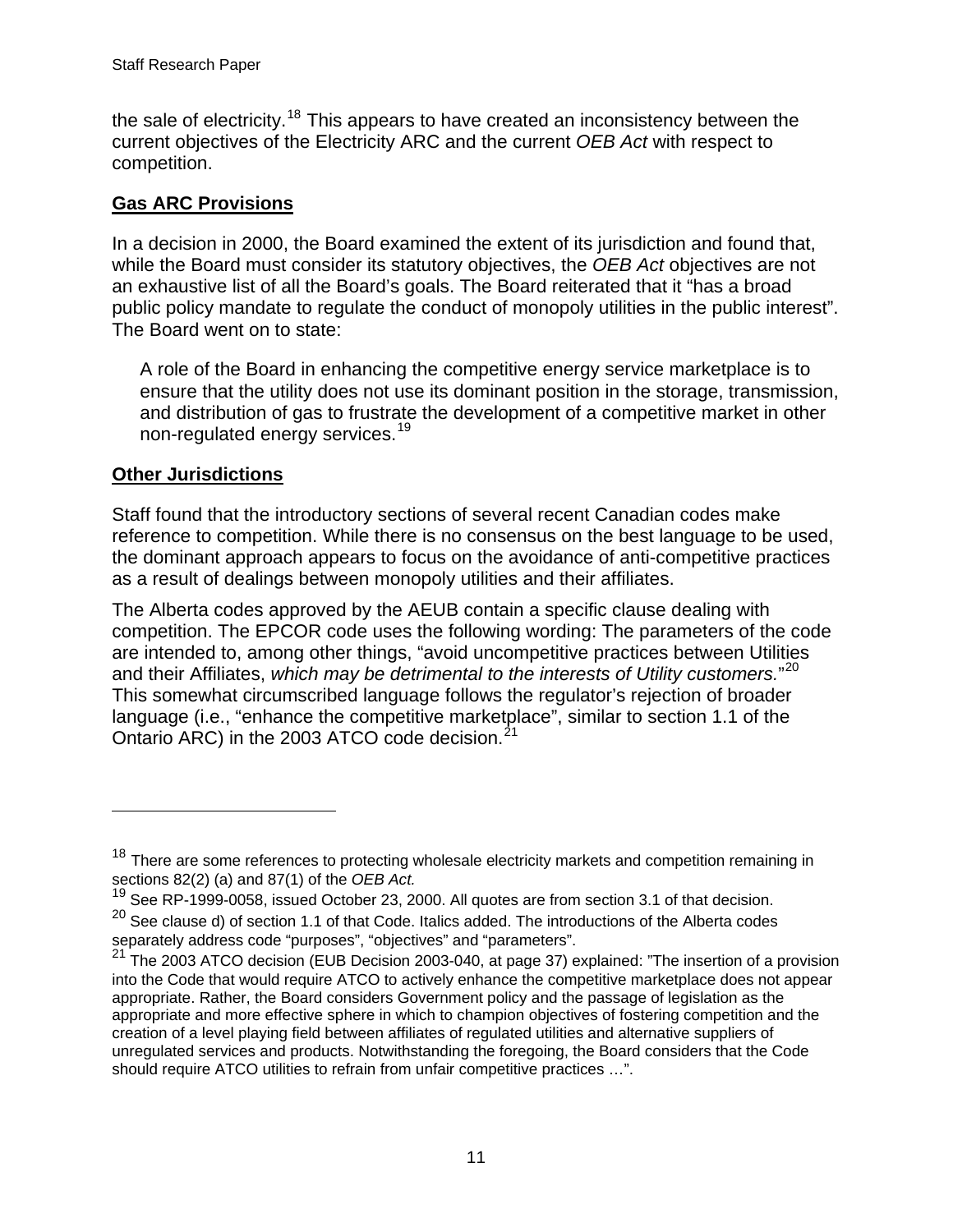The Alberta Government has also issued its own regulation specifying that efficiencypromoting arrangements by an owner must not create an unfair competitive advantage for its affiliated retailer.<sup>[22](#page-15-0)</sup>

The 1997 British Columbia gas code of conduct decision also circumscribed its view of markets within its zone of interest. The decision considered impacts only on "utility ratepayers" because the Commission found that "it has no jurisdiction to consider the impacts of the use of utility assets and services, either directly or through NRBs [Non-regulated Businesses], on the retail market downstream of the meter."<sup>[23](#page-15-1)</sup>

In contrast, the 2005 Nova Scotia Power code more broadly defines the affected markets, providing that "competition in markets where NSPI's affiliates are active will not be impaired by non-market behaviour by NSPI".

The NARUC review of U.S. codes revealed some references to competition-related principles in affiliate code of conduct decisions. The precise language used differed from jurisdiction to jurisdiction.<sup>[24](#page-15-2)</sup> The NARUC Report authors used the term "fair competition" to sum up the underlying code competition-related policy objective.

# **Analysis**

 $\overline{a}$ 

The effect of the 2005 changes to the general electricity sector objectives of the Board under the *OEB Act* can be interpreted as signaling that the Board no longer has a positive duty with respect to competition. However, the Board still has a role around issues related to competition because the Board does have a positive duty to protect consumers from the utility abusing its monopoly position or its affiliates engaging in anticompetitive behaviour by taking advantage of their association with the utility.

One way to address the issue of the appropriate scope of the Board's objective regarding competition is to distinguish between the various categories of markets that affiliates of utilities may be involved in. This approach could allow the Board to have different competition-related interests depending on the particular market. This could include separately considering affiliates that are involved in energy retailing, energy services beyond energy retailing, and non-energy related goods and services.

a) Energy retailing market: This line of business clearly falls within the core mandate of the Board as it licenses all energy retailers including retail affiliates and deals with compliance issues surrounding retailing activities. A potential policy question is whether

<span id="page-15-0"></span><sup>22</sup> Section 19(1), Alberta Regulation 160/2003, Code of Conduct Regulation: "An owner and its affiliated retailer (a) may make arrangements to create cost efficiencies in their operations, but (b) must not create an unfair competitive advantage for the affiliated retailer by the arrangements."<br><sup>23</sup> Page 22, Retail Markets Downstream of the Utility Meter Guidelines, April 1997.

<span id="page-15-2"></span><span id="page-15-1"></span> $24$  The Report provides examples at page 5.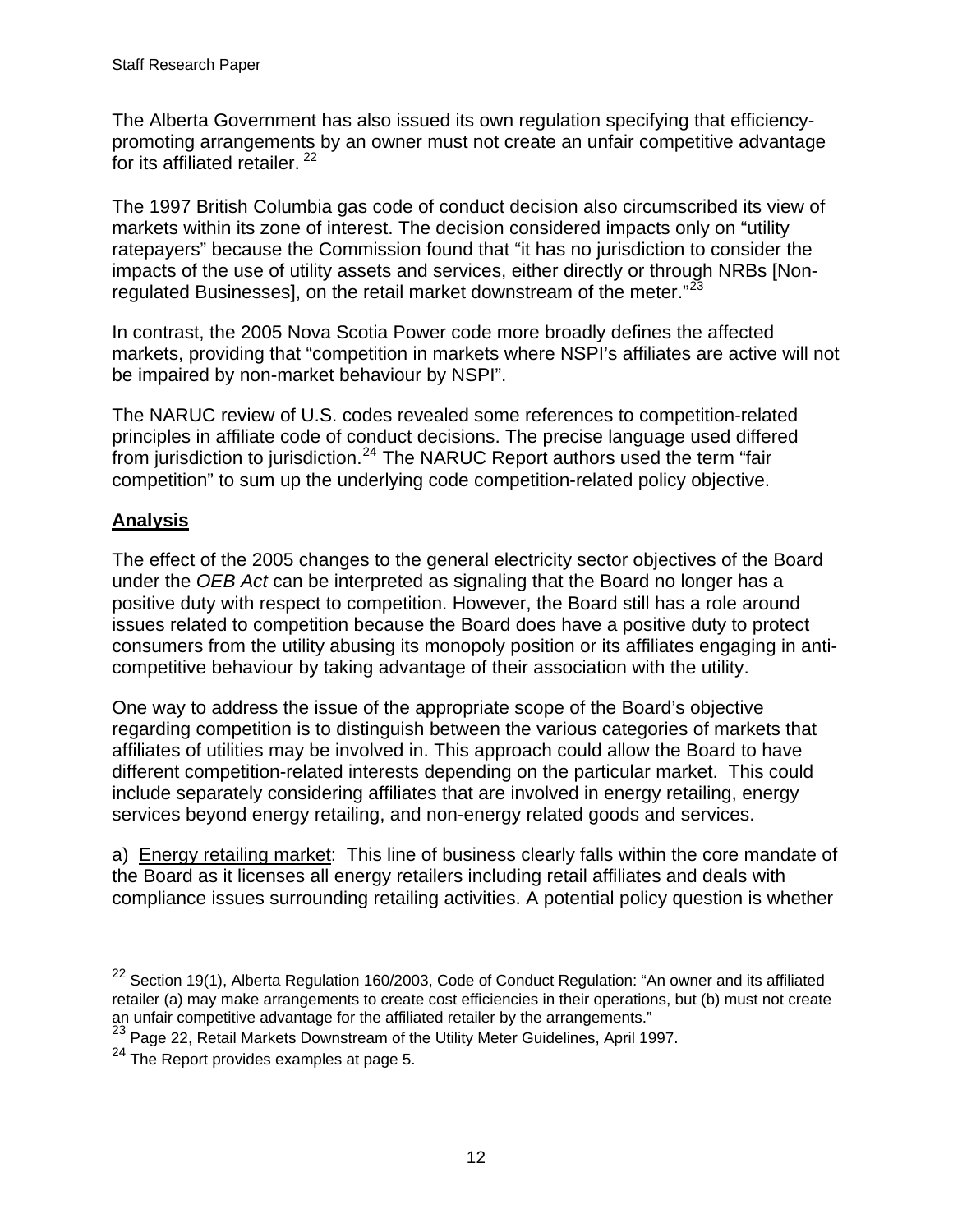the Electricity ARC should be used simply to protect against any retailing affiliates gaining improper advantage in such competitive markets through affiliation with the regulated entity, or whether the Board should go further and promote retail competition as an Electricity ARC objective. At the practical level, given the absence of distributor retailing affiliates in Ontario, this distinction has minimal direct impact on the electric utilities and their affiliates.

b) Energy services beyond energy retailing market: This category includes energyrelated businesses such as conservation and demand management (CDM), appliance sales, rentals and service, etc., which are relatively closely connected with the utility's businesses. Therefore the utility regulator should be concerned with cross-subsidization and use of confidential customer information in these markets. The issue is whether the utility regulator has a further interest in protecting competition in such markets.

Given the large number of Ontario distributors with energy service affiliates operating in their home service territories, there is a substantial risk of ratepayer confusion and potential harm to competition for all types of energy services. This supports a more active role for the Board in using the Electricity ARC to address competition-related concerns with respect to energy services.

Staff found varying views amongst utility regulators in precisely how they describe their interest in competition for affiliate code of conduct purposes. Although concerns with "unfair competition" are found in the objectives of many North America codes, there is no consensus on the precise dividing line between "fair and unfair" competition.

As the *OEB Act* no longer directs the Board to facilitate competition in the electricity sector, one could argue that the appropriate current focus for the OEB in respect of energy services beyond energy retailing is to apply the Electricity ARC to limit anticompetitive practices. Other government agencies could deal with promoting competition in such markets. This division of responsibilities is consistent with what other utility regulators have considered with respect to their responsibility in regulating utility business dealings with their affiliates.

c) Non-energy related goods and services markets: Utility affiliates could be engaged in businesses with little or no apparent connection with the core utility functions or with energy-related goods or services. Telecommunication service is an example. In these cases, the utility regulator is still concerned with the potential for cross-subsidization or inappropriate use of confidential utility customer information by the utility affiliate insofar as such use could harm distribution ratepayers. The question for these types of markets is whether policy objectives related to competition in such markets should fall within the scope of an affiliate code, or be left to other government agencies, including specifically competition authorities.

There is a less serious risk of ratepayer confusion and harm in non-energy related markets such as telecommunication services. Therefore one could argue dealing with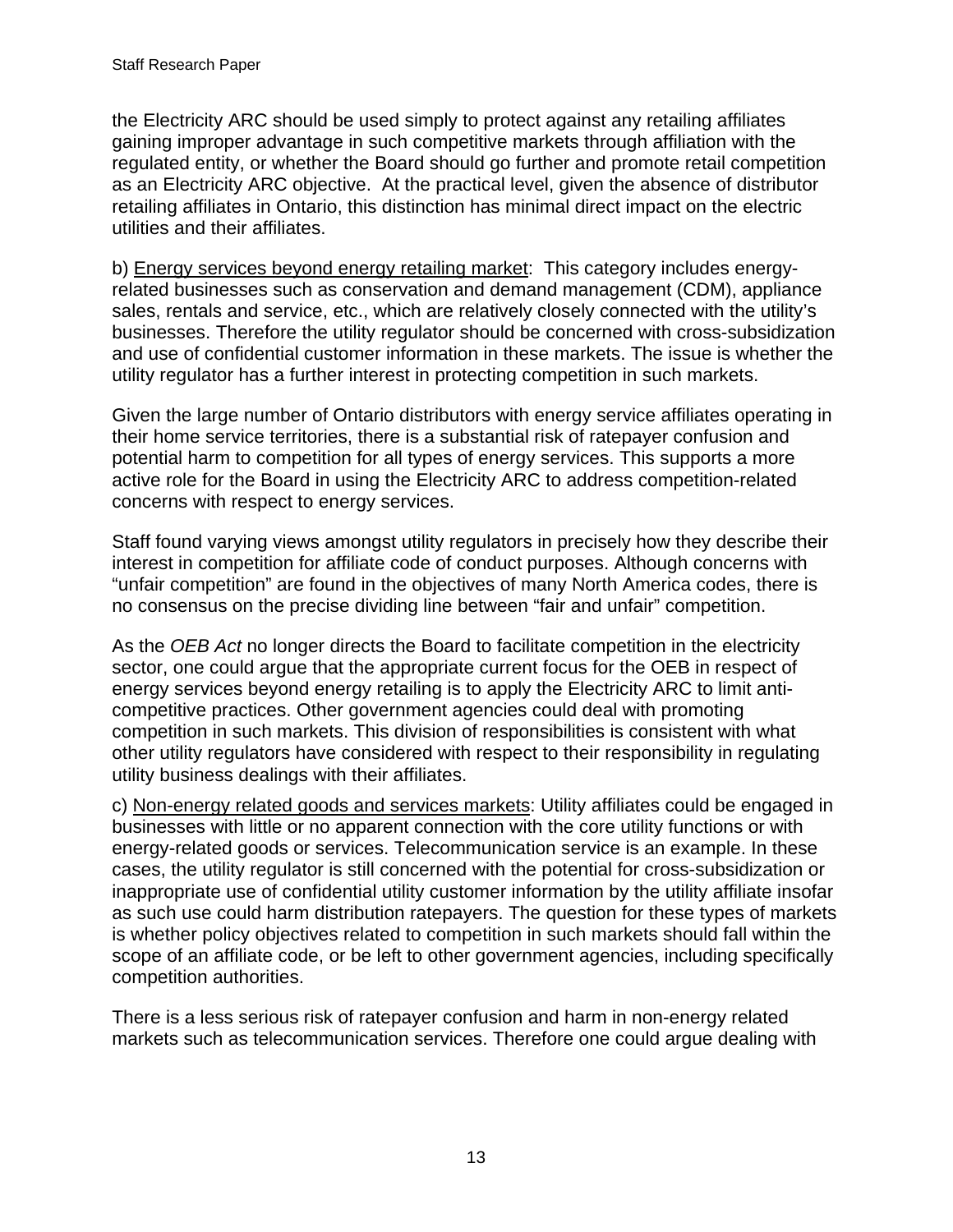<span id="page-17-0"></span>competition-related concerns in such markets should be primarily left to other government agencies.

The Board has an interest in addressing concerns related to utilities abusing their monopoly position or their affiliates engaging in anti-competitive behaviour. As a result, consideration could be given to amending section 1.1 of the Electricity ARC to reflect the Board's inherent role in guarding against anti-competitive behaviour. Interested parties are invited to comment on the competition-related interest of the Board in various markets.

# **2.3 Energy-Service Provider Rules**

#### **Should the current Electricity ARC definition of energy service provider be narrowed or eliminated entirely?**

The major objective of the current definition of "energy service provider" is to mitigate the potential for an affiliate to draw undue advantage from the utility's monopoly position in the energy retailing and energy related goods and services markets.

 The definition of energy service provider is very much linked to the different competition-related interests the Board could have in various categories of markets, as discussed above.

The first issue in this area is whether there is a need for the additional and more stringent rules which are currently applied to energy service providers. The Electricity ARC applies to all affiliates the following rules: transfer pricing, confidentiality of information, equal access to service, and the rules related to marketing material and the use of names. Affiliates that are energy service providers face the following additional rules:

- physical separation requirement (section 2.1.2)
- prohibition against sharing employees who carry out day-to-day operation of utility business (section 2.2.4)
- prohibition on utility support for the marketing activities of an energy service provider (section 2.5.1)
- requirement that the utility shall not state a preference for an affiliate that is an energy service provider (section 2.5.2).

The second issue in this area is what should the rules be and whether the current ESP definition should be narrowed to reduce the applicability of the additional rules to a small range of affiliates. For example, should the additional rules apply only to the retailing of electricity and marketing of natural gas but exclude generation of electricity, energy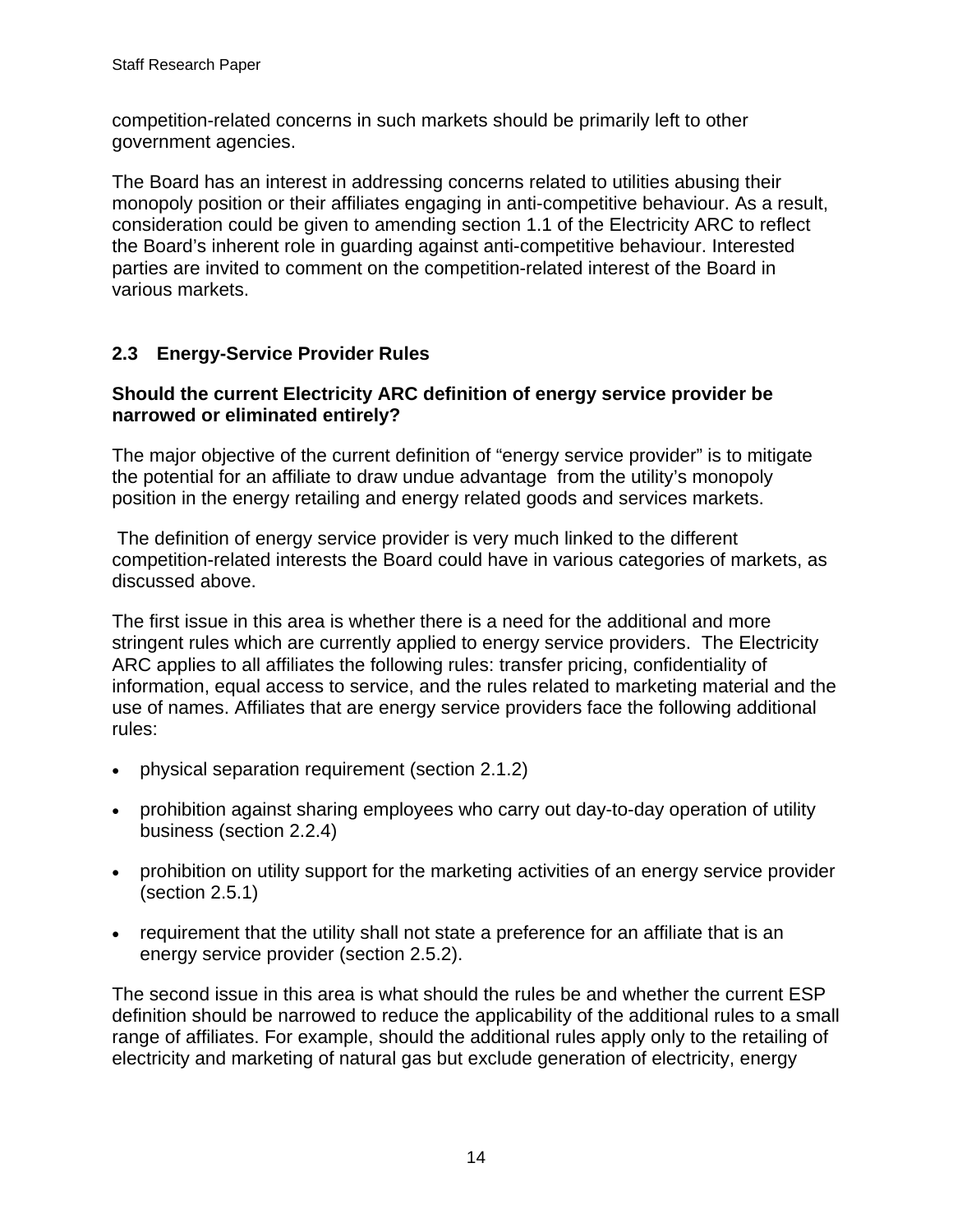management services, demand-side management programs, appliance sales, services and rentals, and other electricity related activities?

#### **Current ARC Provisions**

Section 1.2 of both the Gas and Electricity ARCs define the term "energy service provider" as follows:

a person, other than an exempt utility, involved in the supply of electricity or gas or related activities, including retailing of electricity, marketing of natural gas, generation of electricity, energy management services, demand-side management programs, and appliance sales, service and rentals.

Compliance Bulletin 200604 explains the scope of activities related to the supply of electricity as services including, but not limited to, generation, street lighting, sentinel lighting, water heater rentals and sales, metering, wholesale settlement and billing.

#### **Other Jurisdictions**

<u>.</u>

Canadian codes generally apply the same rules to all affiliates without Ontario's energy service provider distinction.<sup>[25](#page-18-0)</sup> Canadian codes were also found that applied to all affiliates the physical separation, employee sharing and undue influence rules which are applied to ESPs alone in the Ontario Electricity ARC. Although the language is different, the end result as far as consumer protection appears to be similar. For example, the 2003 EPCOR code applies to all affiliates a physical separation rule and a no sharing of operating employees rule; it has also adopted undue influence rules that have the same general objective as those in the Electricity ARC. <sup>[26](#page-18-1)</sup>

Review of U.S codes also found that most applied one set of rules to all affiliates. However, several U.S. codes were found that effectively make distinctions similar to Ontario's energy service provider. The observed wording of the corresponding definitions tended to differ somewhat from the Ontario ESP definition, but it could not be confirmed if this leads to material differences in practice without further knowledge of the local context.

The Maryland Commission, for example, accepted rules that apply stricter requirements to core utility functions than to non-core ones. Core functions were defined as those that "duplicate or replace the essential services formerly provided only by a utility".<sup>[27](#page-18-2)</sup> After

<span id="page-18-0"></span><sup>&</sup>lt;sup>25</sup> The draft ATCO code of conduct submitted to the AEUB had a definition of energy service provider, but the concept was dropped in the final approved version.

<span id="page-18-1"></span><sup>&</sup>lt;sup>26</sup> See sections 3.2.2 (physical separation), 3.3.1 (restrictions on sharing operating employees), and 5.3 (no undue influence) of the 2003 EPCOR code.

<span id="page-18-2"></span><sup>&</sup>lt;sup>27</sup> Re Affiliated Activities, Promotional Practices and Codes of Conduct of Regulated Gas and Electric Companies, Case No. 8820, Order No. 76292, 202 PUR4th 177 (Maryland Public Service Commission,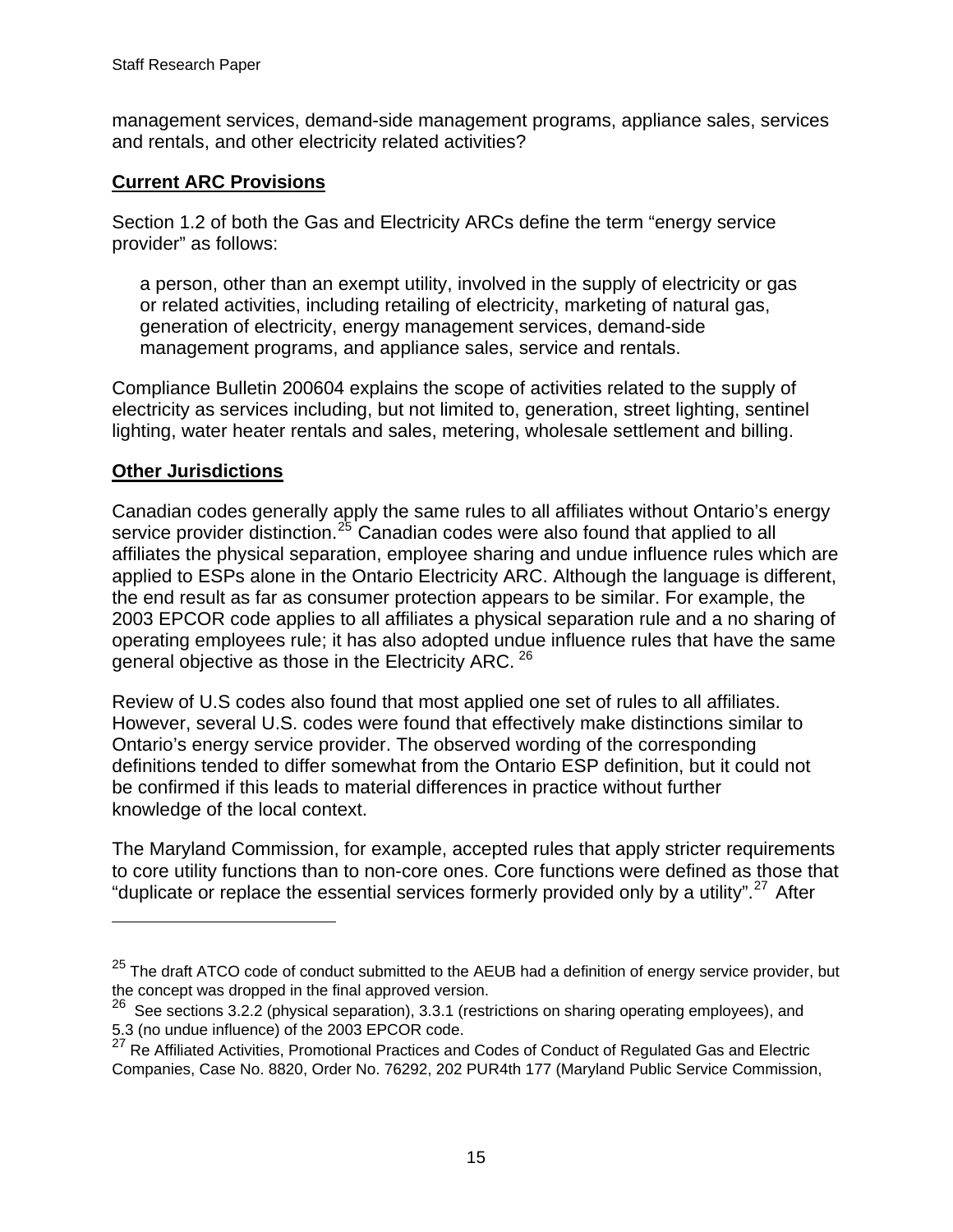the state Court of Appeal overturned the decision on procedural grounds, $^{28}$  $^{28}$  $^{28}$ new Commission draft rules changed the definition of core services to encompass "a gas or electric supply service that was provided to the public in Maryland by a utility as a monopoly service, *within the utility's distribution territory*, prior to the introduction of customer choice programs." [29](#page-19-1)

The Massachusetts code also applies distinct sets of rules to two different types of affiliates and provides one of the most detailed economic rationales for making such a distinction. The Massachusetts regulator decided to apply core rules, such as transfer pricing to control cross-subsidization, to all affiliates, while adding another set of rules only for affiliates "engaged in the sale or marketing of natural gas, electricity or energyrelated services". Energy-related services were further defined as "those services the costs of which have been recovered by Distribution Companies through rates approved by the Department".<sup>[30](#page-19-2)</sup> It is understood that such services include the delivery of demand-side management programs. The following rationale was provided for not extending these rules to non-energy related affiliates:

Wholesale extension of the [Code] to non-energy related affiliates, beyond that necessary to prevent cross-subsidization or discriminatory transfers of tariffed public utility services or other products, services, or information in which the distribution company has market power, would result primarily in competitive handicapping of those affiliates. Such a wholesale extension would benefit incumbents in those non-energy-related markets, but not the public at large or even, necessarily, distribution company ratepayers.<sup>[31](#page-19-3)</sup>

The Massachusetts regulator further stated that:

[G]as and electric distribution company affiliates have no such inherent market power in non-energy related markets, except in limited circumstances that are adequately addressed by other statutes  $\ldots$  or by antitrust principles  $\ldots$ <sup>[32](#page-19-4)</sup>

### **Analysis**

 $\overline{a}$ 

- July 1, 2000). The Ontario ESP definition wording is broader as, for example, appliance sales, services and rentals are not businesses solely performed by Ontario utilities prior to unbundling.<br><sup>28</sup> Delmara Power v. PSC, 370 Md 1(2002).
- <span id="page-19-1"></span><span id="page-19-0"></span><sup>29</sup> Cited at page B-3, [Maryland] Commission Staff Analysis of Ring-Fencing Measures For Investor-Owned Electric and Gas Utilities, February 18, 2005.
- <span id="page-19-2"></span> $30$  Section 220 CMR 12 Standards of Conduct for Distribution Companies and Their Affiliates.
- <span id="page-19-3"></span><sup>31</sup> Quoted at page 19, NARUC Report.
- <span id="page-19-4"></span><sup>32</sup> Quoted at page 19, NARUC Report.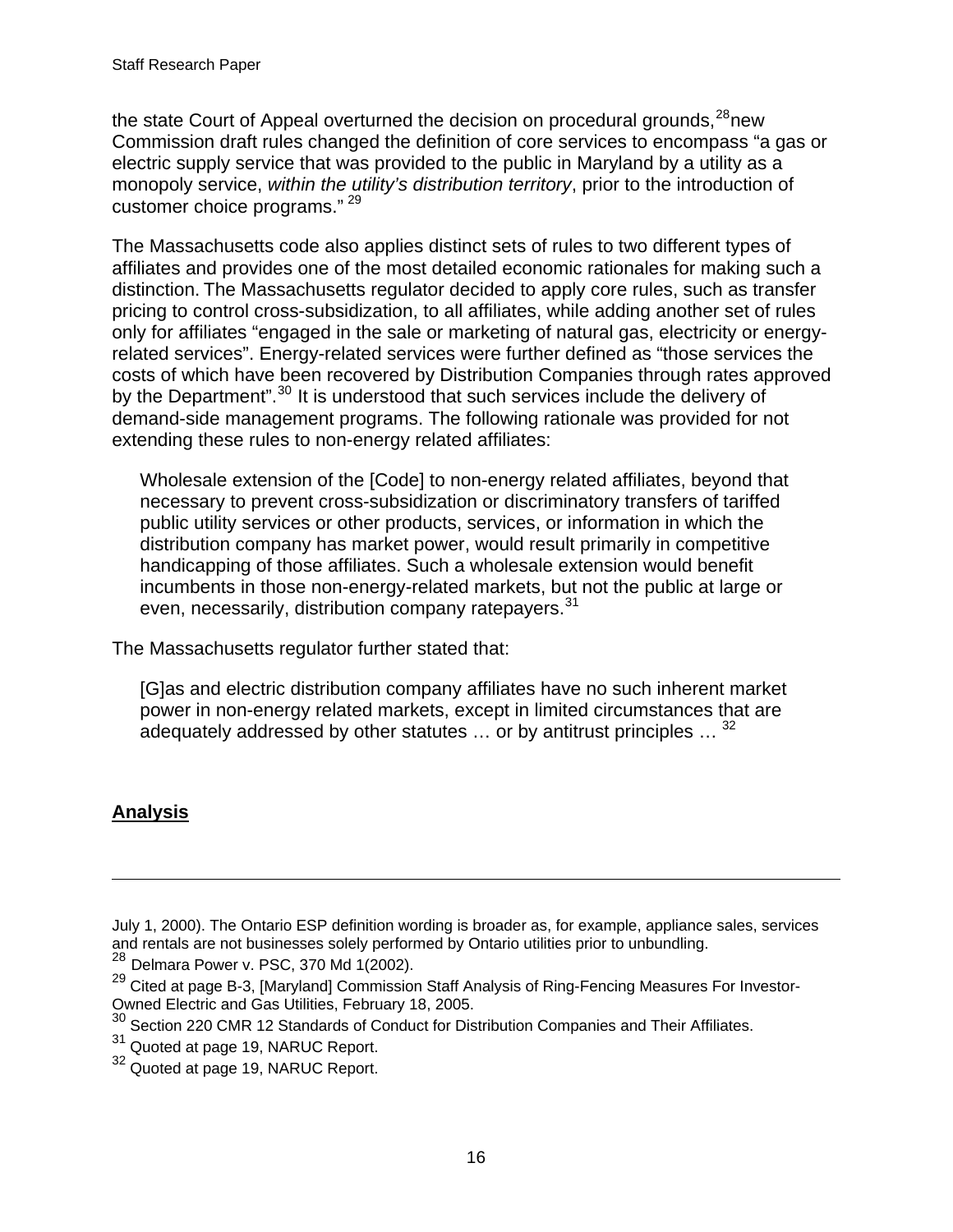$\overline{a}$ 

Excluding holding companies and municipal owners, most of the current distributor affiliates, such as generators and service companies for example, fall within the definition of an energy service provider. Although currently eight affiliates hold an electricity retailer licence, none of them provides the commodity. Telecoms are the principal current type of affiliates that do not fall under the definition of energy service provider. As a result, any changes to the definition of ESP could affect many electricity distributors and their affiliates.

The current Electricity ARC definition of "energy service provider" is based on the principle that the close relationship with distribution services warrants mitigation of the potential for an affiliate to draw undue advantage of the utility's monopoly position. This is because the Ontario electricity distributors and their ESP affiliates operate almost exclusively in the same territory, which has the tendency to magnify the risk of customer confusion and inherent competitive advantage in a number of areas, including:

- who is offering the energy service
- whether the affiliate's activities carry the utility's endorsement
- whether the utility will grant advantage in regulated services to those who buy related services from an affiliate
- whether affiliate services are provided under Board regulation or approval.

The changes that have occurred in the Ontario marketplace since the Board approved the ESP definition in 1999 have not reduced the weight of the above considerations. The current definition of ESP balances efficiency concerns and monopoly abuse concerns. It does not apply all rules to all affiliates, but does apply extra rules to those affiliates with the highest risk of anti-competitive behaviour.

An alternative approach would be to keep the extra provisions and narrow the current ESP definition. This could take the form of revising the ESP definition to only cover retailing of electricity and marketing of natural gas and exclude generation of electricity, energy management services, CDM services, appliance sales, services and rentals, and other electricity related activities.

Narrowing the definition of ESP could provide more flexibility to the distributors to achieve greater efficiencies through sharing of resources with their affiliates.<sup>[33](#page-20-0)</sup> However, as discussed in the role of competition section above, depending on the market of the affiliate, narrowing the ESP definition could provide an unfair competitive advantage to the utility affiliate relative to its competitors. There is also the potential that

<span id="page-20-0"></span> $33$  ARC section 2.2.4 now precludes sharing operating employees where the affiliate falls within the definition of an energy service provider.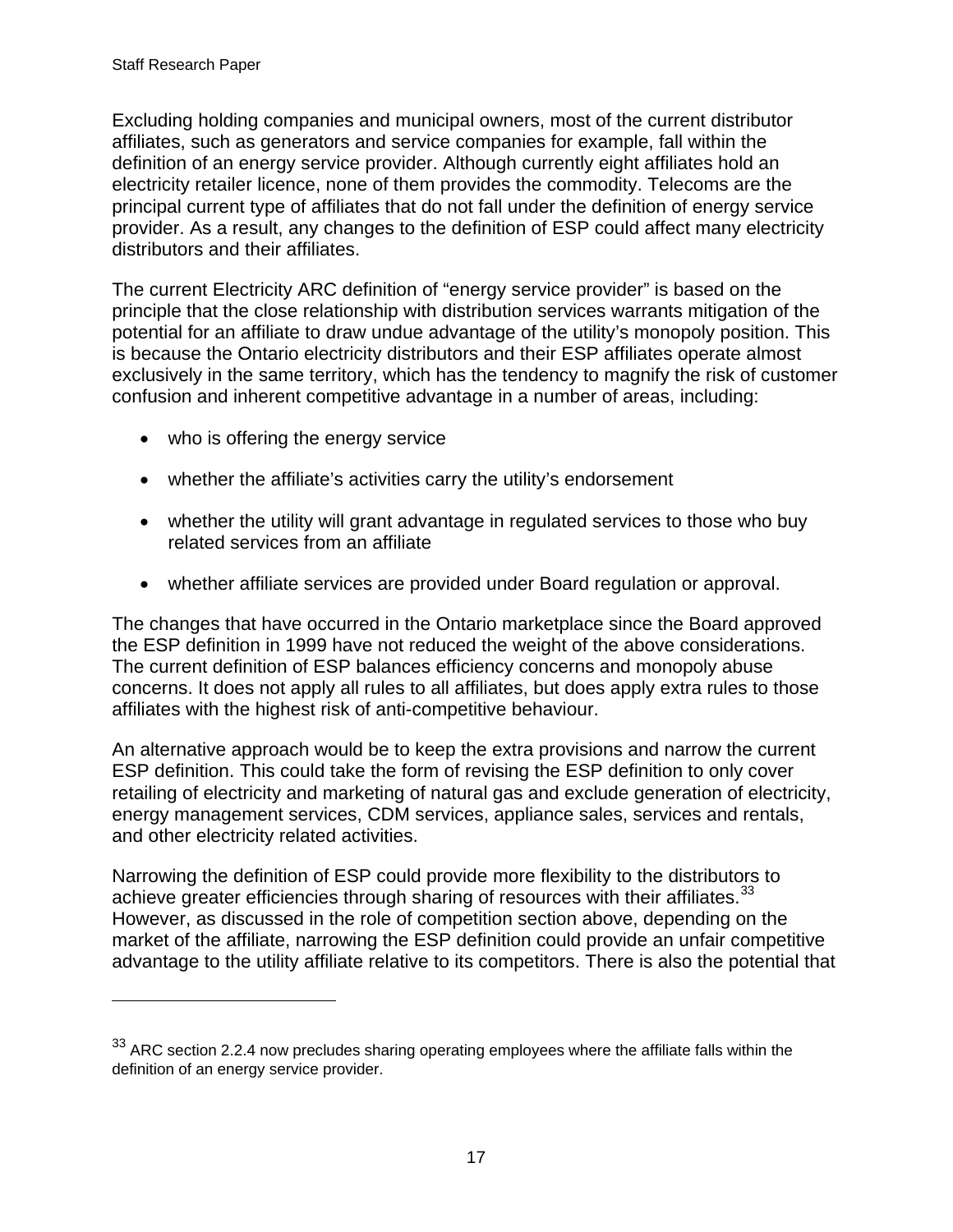<span id="page-21-0"></span>any resulting anticompetitive behaviour could lead to higher costs for customers in the long run. In addition, there is the risk for customer confusion regarding who is offering specific services, the regulated utility or its affiliate. Thus, narrowing the definition will not adequately protect for the risks of anti-competitive behaviour in those areas currently covered in the definition and for which there are continuing concerns as discussed in the competition section above.

A third option is to apply one uniform set of code rules to all affiliates. Most of the current Electricity ARC rules, including the transfer pricing and cross-subsidization rules, already apply to all affiliates. The practical impact of this approach would be to eliminate the ESP definition and to extend some version of the operating employee sharing, physical separation and undue influence rules to all affiliates. Such a step was taken in Alberta, but the rules were modified before applied to all utilities.  $34$ 

One set of rules for all affiliates could simplify the Electricity ARC but it will not necessarily provide more flexibility to the affiliates included under the current ESP definition. In some cases, it could increase costs for affiliates that are not included in the existing ESP definition, such as the telecommunication affiliates, if they are required to have physical separation or stricter employee sharing rules than under the current Electricity ARC rules. Therefore, removing the ESP definition and applying all rules to all affiliates would not be consistent with efficiency concerns and the extent of the anticompetitive concerns across all affiliates that operate in different markets.

The current definition of ESP can be viewed as suitable since it attempts to minimize both the risk of affiliate anti-competitive behaviour and customer confusion. Interested parties are invited to comment on the ESP definition options discussed above.

# **2.4 Confidential Customer Information and Employee Sharing Rules**

# **2.4.1 Confidential Customer Information**

#### **Should the current Electricity ARC treatment of "confidential information" be narrowed or otherwise changed?**

The main issue in this area is whether the current definition of confidential customer information should be narrowed to exclude customer information that is otherwise available to the public, and/or information that does not provide a "competitive advantage" to an energy retailing affiliate.

# **Current ARC Provisions**

 $\overline{a}$ 

<span id="page-21-1"></span><sup>&</sup>lt;sup>34</sup> The Alberta regulator, in the 2003 ATCO decision, required wording changes before versions of Ontario's undue influence rules 2.5.1 and 2.5.2 were applied to all affiliates (see pages 87-89, AEUB Decision 2003-040).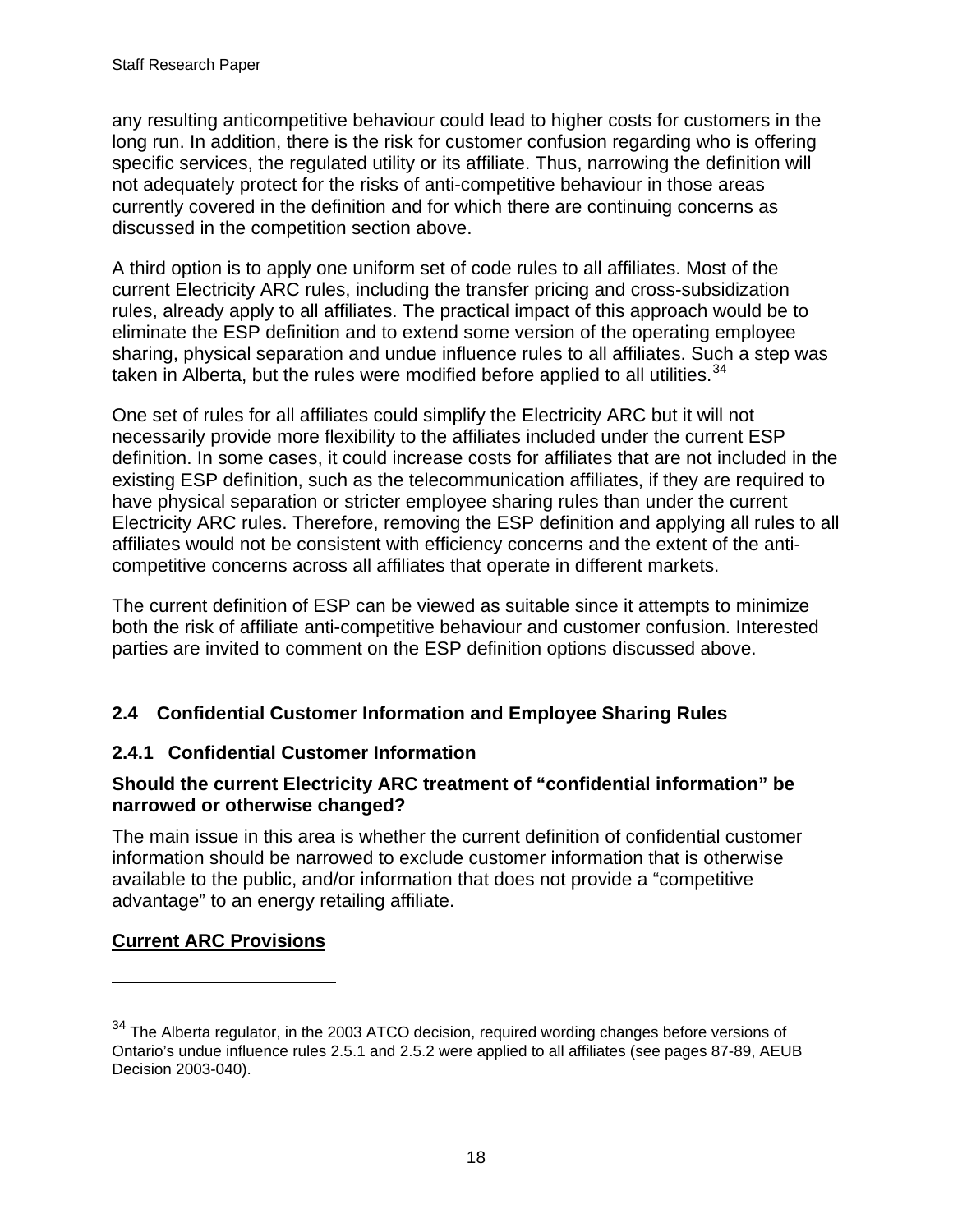Section 1.2 of the Electricity ARC (and Gas ARC) contains the following definition:

"confidential information" means information the utility has obtained relating to a specific consumer, retailer or generator in the process of providing current or prospective utility service.

Electricity ARC section 2.6.2 requires written consent for the release of such information, except where required for purposes of billing or market operation, law enforcement, complying with a legal requirement, and processing past due customer accounts passed to a debt collection agency.

The ARC uses the confidential information definition in several places, including the sharing of employees rule discussed below. An underlying objective of the prohibition of sharing employees with access to confidential information is to prevent unfair competitive advantages to affiliates by virtue of access to customer information in the possession of the utility.

### **Other Jurisdictions**

 $\overline{a}$ 

The Electricity ARC definition of confidential information falls within the mainstream of experience in other jurisdictions. Many jurisdictions, such as Connecticut for example, also follow a broad approach but provide greater detail in the definition.<sup>[35](#page-22-0)</sup>

A number of North American codes added qualifications to their definition of confidential information.<sup>[36](#page-22-1)</sup> One approach, followed in the recent Alberta codes, adopts a narrower definition by adding the qualification "the information is not otherwise available to the public". This qualification is also included in the TCPL code. A second approach, found in several U.S. codes, requires that the customer information in question must lead to a competitive advantage before employee sharing restrictions become applicable.

Some codes make specific employee information exceptions for certain types of common or shared utility/affiliate functions. One such exception allows disclosure to senior management for corporate governance, which several recent Canadian codes have recognized.<sup>[37](#page-22-2)</sup>

<span id="page-22-0"></span><sup>&</sup>lt;sup>35</sup> "Customer information" means customer-specific information which the electric distribution company or its predecessor electric company acquired or developed in the course of providing electric distribution services and includes, but is not limited to, information that relates to the quantity, time of use, type and destination of electric service, information contained in electric service bills and other data specific to an electric distribution company customer.

<span id="page-22-1"></span><sup>36</sup> Specific Canadian and U.S. reference are provided in the next section of the paper. To fully understand the practical effect of a narrower or wider definition of confidential information, the employee sharing restriction in section 2.2.3 (applicable where the employees have access to "confidential information") should also be considered.

<span id="page-22-2"></span>Section 6.2 of the 2003 Altalink code exemplifies this exception, in providing that "Officers of a Utility who are also officers of an Affiliate ... may disclose ... Utility planning, operational, financial and strategic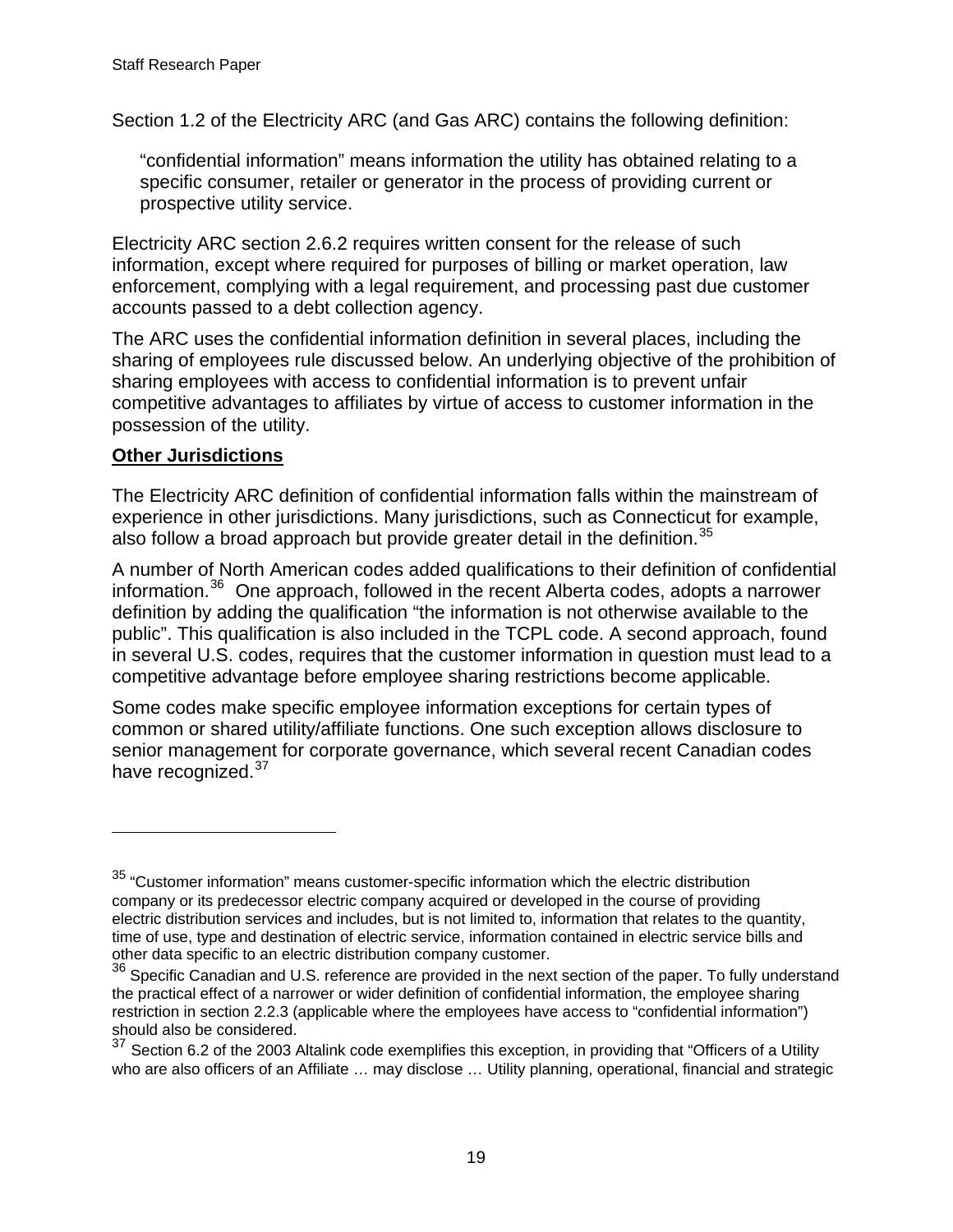North American codes often allow the disclosure of confidential customer information to persons (often a potential supplier seeking usage information) possessing a waiver of disclosure from the individual customer. The effect is similar to the Electricity ARC rule 2.6.1, which provides that confidential information can be released with the consent of the customer.

Some jurisdictions provide special treatment for information about individual customers that is not deemed confidential or aggregated information that does not identify particular customers. An example of such information that has commercial value is geographic or other usage patterns that present targeted marketing opportunities. New Jersey provides that the utility must make available on equal terms and conditions to others any such information that it provides to its affiliate. This approach avoids the need to address the sometimes knotty questions of commercial value and availability through public sources. A similar result is obtained in Ontario under section 2.6.3 of the Electricity ARC, which requires the aggregated information provided to an affiliate to also be shared on a non-discriminatory basis with parties requesting the same.

Some U.S. codes require non-customer information such as information about utility network conditions or operations that are shared with an affiliate to be provided on similar terms and conditions to third-party requestors. This information is particularly useful to distributed generators as it allows them to identify sites where distributed generation would be mostly valuable. Access to this type of information is already permitted as a result of recent amendments to the OEB's Distribution System Code.

# **Analysis**

 $\overline{a}$ 

The current Electricity ARC definition of confidential customer information is similar to that in other jurisdictions.The Electricity ARC currently requires information confidentiality in standard service agreements between distributors and affiliates. Distributors must establish system and process controls, such as passwords and separate databases, to ensure customer information remains secure. Their Reporting and Record keeping filings must also address training sessions and employee reminders about keeping information confidential.

An advantage of the present unqualified definition is that it is simple to understand and implement, thus minimizing regulatory and compliance burden. It also gives maximum protection to utility customers. However, a number of North American regulators have approved more "qualified" definitions allowing sharing of information that is available to the public or information that does not provide a competitive advantage to the affiliate relative to its competitors.

information to the Affiliate to fulfill their responsibilities with respect to corporate governance … but only to the extent necessary and not for any other purpose".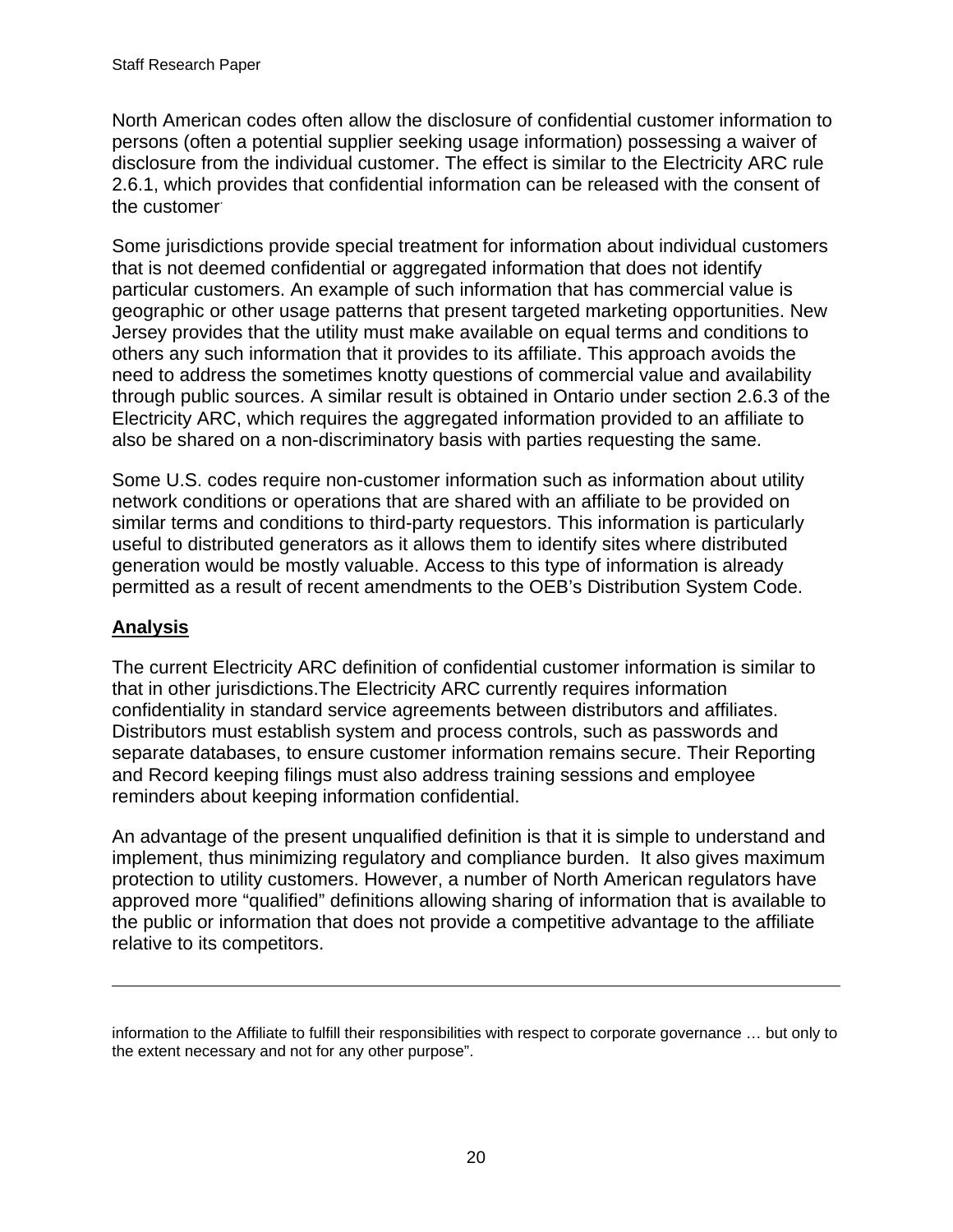<span id="page-24-0"></span>One alternative approach is to add a qualifier that for code purposes the confidential information must not be otherwise available to the public. This qualifier may initially appear modest since in theory there could be little risk of competitive harm in sharing information that is already public. Significant compliance issues could arise, however, such as what "available to the public" means in practice. Consider the example of customer information filed with the city planning office. Although it may be deemed to be publicly available, a competitor must undertake significant search efforts at a cost while an affiliate could get the information from a distributor at little or no cost.

A second approach is to require that the information in question provide a competitive advantage before it is considered confidential for code purposes. The rationale for this approach is that competitive harm cannot logically exist if the information does not provide a competitive advantage. The advantage of such an approach is that it would better focus on the major harm sought to be addressed by the code rules in this area. The underlining premise of the example, however, may be questioned: Why would the affiliate who received the information from the utility have sought it if it had no value in the first place? The issue really goes to the scope of permitted sharing of employees with access to customer information, rather than the character of the information itself. Attempting to address the issue through the definition of confidential information would raise practical concerns about the vagueness of the proposed qualification.

On balance, staff's working view is that the current definition of confidential customer information is suitable, as it is simpler to apply relative to the other options and provides maximum protection to utility customers. Interested parties are welcome to comment on the merits of the alternative confidential information definitions discussed above.

# **2.4.2 Employee Sharing**

### **Should the Electricity ARC rules on the sharing of employees between utilities and their affiliates be made more flexible?**

The primary purposes of the employee sharing provisions are to preclude:

- customer confusion
- sharing customer information where such could provide the affiliate with an unfair competitive advantage
- sharing customer information where such could result in the affiliate soliciting utility customers in the sale of the affiliate's own services
- leveraging by the affiliate of the utility's "inherent" market power by creating the impression that the utility or the regulator endorses or controls the affiliate's business.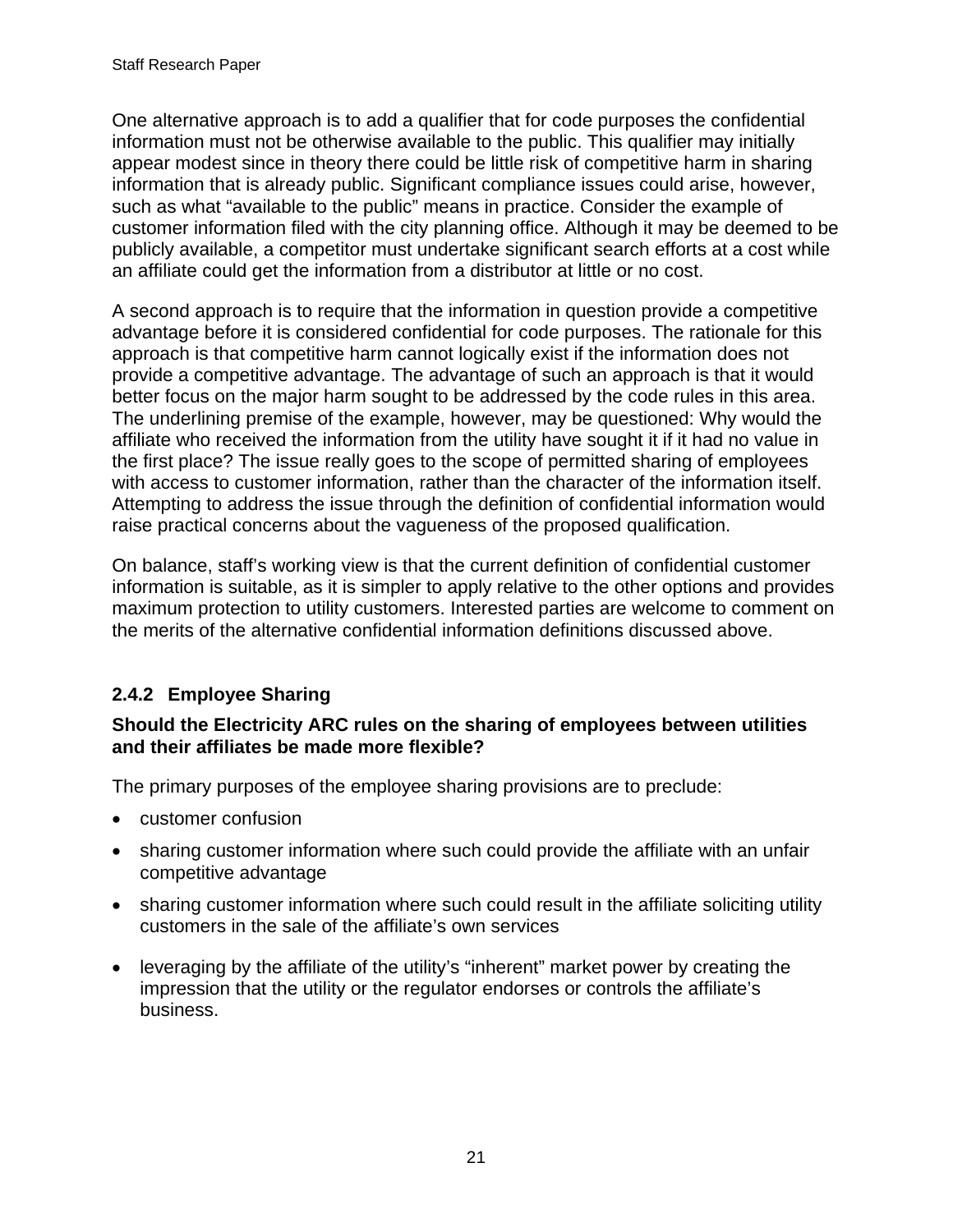The employee sharing rules could become more flexible by permitting more extensive sharing of staff resources, which could also allow, for example, more extensive joint provision by utilities and affiliates for CDM services. These potential changes, however, should be balanced with the concern of affiliates gaining a competitive advantage over their competitors and customer confusion when having the same employees provide both distribution and competitive services, or through other implicit connotations of association between the affiliate and the regulated operations of the utility.

### **Current ARC Provisions**

Section 2.2 of the Electricity ARC states:

2.2.3 A utility may share employees with an affiliate provided that the employees to be shared are not directly involved in collecting, or have access to, confidential information.

2.2.4 A utility shall not share with an affiliate that is an energy service provider employee that carries out the day-to-day operation of the utility's transmission or distribution network.

Compliance Bulletin 200604 provides interpretation from the CCO on the application of the code employee sharing provisions:

In my view, in order to comply with employee sharing provisions, a distributor must ensure that employees (whether of the distributor or the affiliate) who have access to confidential information or carry out the day-to-day operation of the distribution network are not involved in the provision of the affiliate's unregulated activities in the distributor's licensed service area.

Compliance Bulletin 200604 clarified that affiliate employees who provide distribution services may also provide unregulated services outside of the distributor's service territory.

# **Gas ARC**

 $\overline{a}$ 

Section 2.2.3 of the Gas ARC is the same as the Electricity ARC Section 2.2.3 above. However, Gas ARC section 2.2.4 provides more specific employee-sharing limits:

A utility shall not share with an affiliate that is an energy service provider any employee who controls the access to utility services, or directs the manner in which utility services are provided to customers, or who has direct contact with a customer of the utility service.<sup>[38](#page-25-0)</sup>

<span id="page-25-0"></span><sup>&</sup>lt;sup>38</sup> The definitions of "energy service provider" and "confidential information" are the same in the Gas and Electricity ARCs.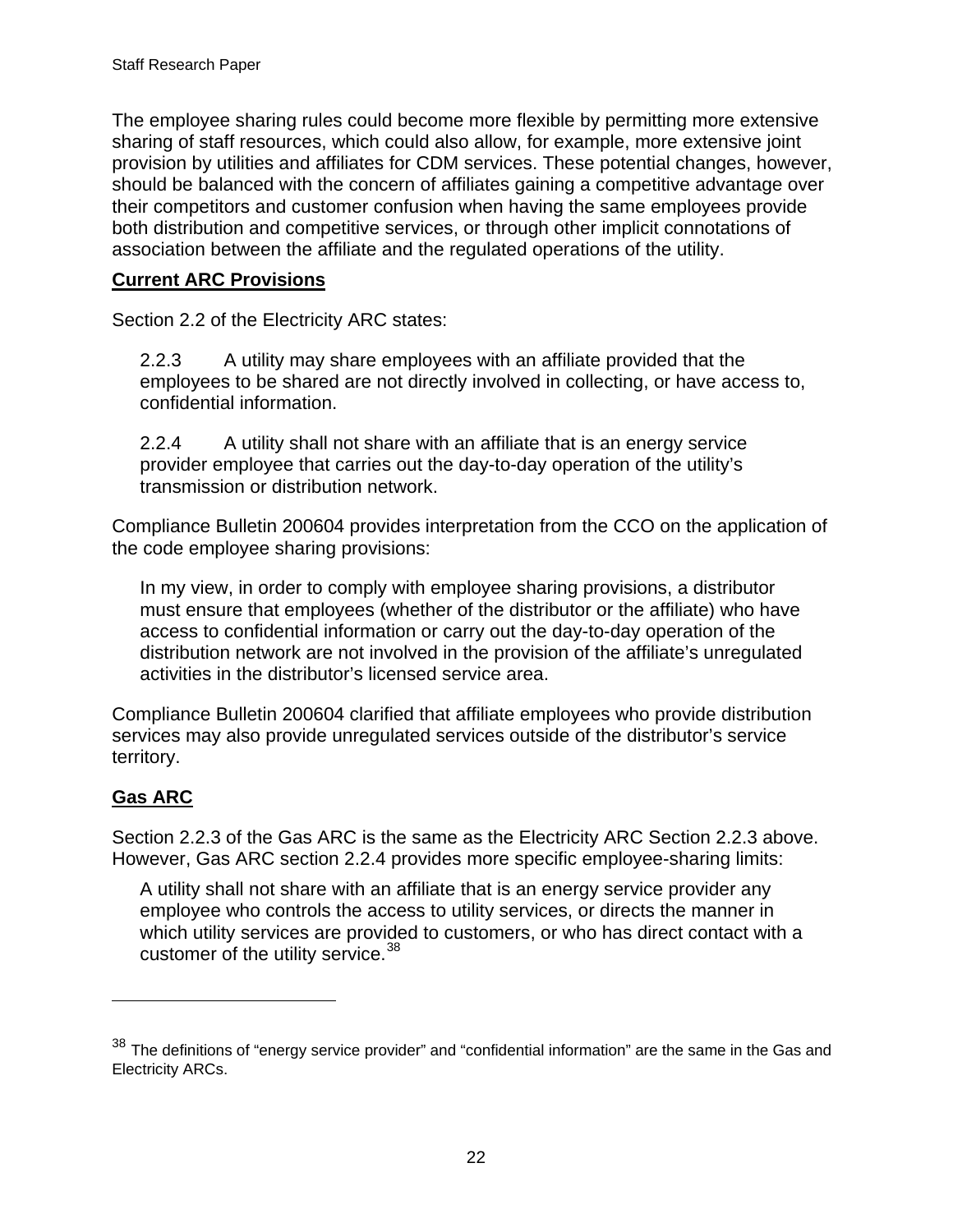The general policy objective is the same in the two Ontario ARCs. The Gas and Electricity ARC versions of section 2.2.4 were drafted at different times resulting in different wording. The Gas ARC language, which is more common in other Canadian codes, seems to provide a more detailed description of the types of work done by employees who cannot be shared. Greater specificity may reduce uncertainty around the interpretation of the provision and thus provide some incremental operational flexibility to distributors and their affiliates.

### **Other Jurisdictions**

 $\overline{a}$ 

A number of U.S. codes provide utilities with more detailed guidance on employee sharing by defining more explicitly "operating" and "non-operating" employees. Other regulators also allow the use of confidentiality agreements to facilitate employee sharing in certain occupations. In addition, most codes tend to apply one set of employee sharing rules to all affiliates. This, however, should be seen in the context of the definition of "confidential information" used in these jurisdictions.

The 2003 EPCOR code provides a good Canadian illustration. It states:

A utility may share employees on a Cost Recovery Basis with an Affiliate provided that the employees to be shared: … (b) do not routinely participate in making decisions with respect to the provision of Utility Services or how Utility Services are delivered; (c) do not routinely deal with or have direct contact with customers of the Utility; and (d) are not, subject to the provisions of section 3.1.4 hereof, routinely involved in operating, planning or managing the business of the Utility.<sup>[39](#page-26-0)</sup>

Utility Service as used in Clause (b) is defined as a service "the terms of which are regulated by the EUB." Clauses (b), (c) and (d) differ from the Ontario Electricity ARC in that they are more detailed along the lines of the Gas ARC section 2.2.4. The EPCOR employee sharing restrictions apply to all affiliates, whether or not energy service providers.[40](#page-26-1) The definition of confidential information, however, is narrower than Ontario's definition.

The FERC, which regulates transmission providers and gas pipelines in the U.S., has among the most detailed guidance on this issue, explaining and illustrating what it considers to be operating and non-operating employees.<sup>[41](#page-26-2)</sup> The FERC defined "operating employees" as, in part, those "engaged in the day-to-day duties and

<span id="page-26-0"></span> $39$  See section 3.3.1 of the 2003 EPCOR Code. Clause 3.3.1 (a) precludes sharing of employee who have access to confidential information (similar to ARC rule 2.2.3). It must be read along with the information sharing exceptions under section 6 of that Code (which differ from the Ontario rule).

<span id="page-26-1"></span><sup>&</sup>lt;sup>40</sup> The 2006 TCPL code followed the same approach (see section 3.3.4.2).

<span id="page-26-2"></span><sup>&</sup>lt;sup>41</sup> The FERC (and Alberta) explanations of operating versus non-operating employees did not relate to electricity distributors, making elaboration required to apply these principles to the Electricity ARC.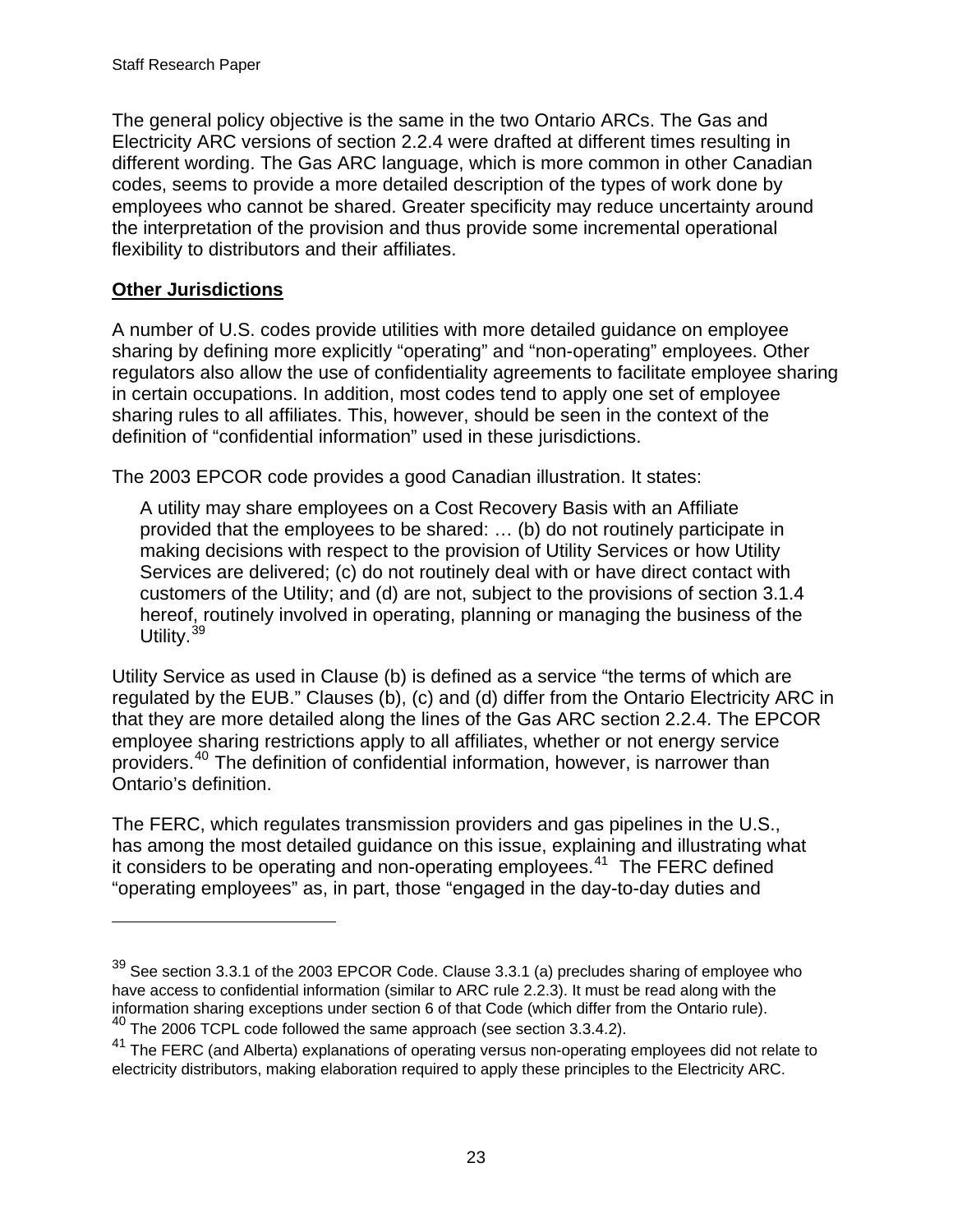$\overline{a}$ 

responsibilities for planning, directing, organizing or carrying out utility-related operation".[42](#page-27-0) The FERC also elaborated what it considers to be non-operating employees. Transmission providers may share support employees and field and maintenance employees with their marketing and energy affiliates. The FERC deems these employees to be as "supportive in nature and would not have direct operational responsibilities". The FERC has a code compliance audit program and FERC staff has issued replies to Frequently Asked Questions (FAQ) that provide written guidance about the support and maintenance staff that can be shared. $43$ 

An Alberta decision takes an approach similar to that of FERC, in accepting sharing of employees engaged in "non-commercial" functions such as "pipeline maintenance and operation".[44](#page-27-2)

It should be noted that the FERC and Alberta definitions of operating versus nonoperating employees do not directly relate to the operations of electricity distributors. As a result, it is difficult to judge the application of these definitions to the electricity distributors in Ontario. The general approach, however, could be considered.

Some North American regulators have narrowed the confidential information definition for purposes of the employee sharing restrictions. One qualification in both Canadian and U.S. codes is to exclude from the definition of confidential customer information any information that is already public. $45$  A few U.S. codes have added an additional qualification to the meaning of confidential information for employee sharing purposes:

• Massachusetts has relaxed employee-sharing restrictions where affiliate access to customer information would not have any significant anticompetitive effect. Access restrictions only apply to information "that could provide a Competitive Energy Affiliate with an *undue advantage"* (italics added).

<span id="page-27-0"></span><sup>&</sup>lt;sup>42</sup> See FERC Order No. 2004 (issued November 25, 2003), which sets out, and explains, standards of conduct for transmission providers. The regulator subsequently issued a clarification to Order No. 2004 (FERC Order No. 2004-A dated April 16, 2004). These FERC standards of conduct were recently subject to a successful jurisdictional challenge on the grounds of the broad definition of affiliate used. In January 2007, the FERC indicated it would make interim adjustments (see Order No. 690) on its own initiative to conform to the court decision and consult further on permanent changes.

<span id="page-27-1"></span><sup>&</sup>lt;sup>43</sup> FAQ reply number 16 clarified that the actual function rather than formal job title is relevant. FAQ reply number 17 clarified that the field and maintenance staff who can be shared for code purposes are limited to staff who do not have access to customer and market information.

<span id="page-27-2"></span><sup>&</sup>lt;sup>44</sup> Page 13, the ATCO Pipelines Muskeg River Pipeline Affiliate code of conduct exemption decision No. 2006-136.

<span id="page-27-3"></span><sup>&</sup>lt;sup>45</sup> This position is accepted by the AEUB (see EPCOR code) and the NEB (see TCPL code). For a similar U.S. example, see the Maine code of conduct decision (Docket No. 98-457 at page 7).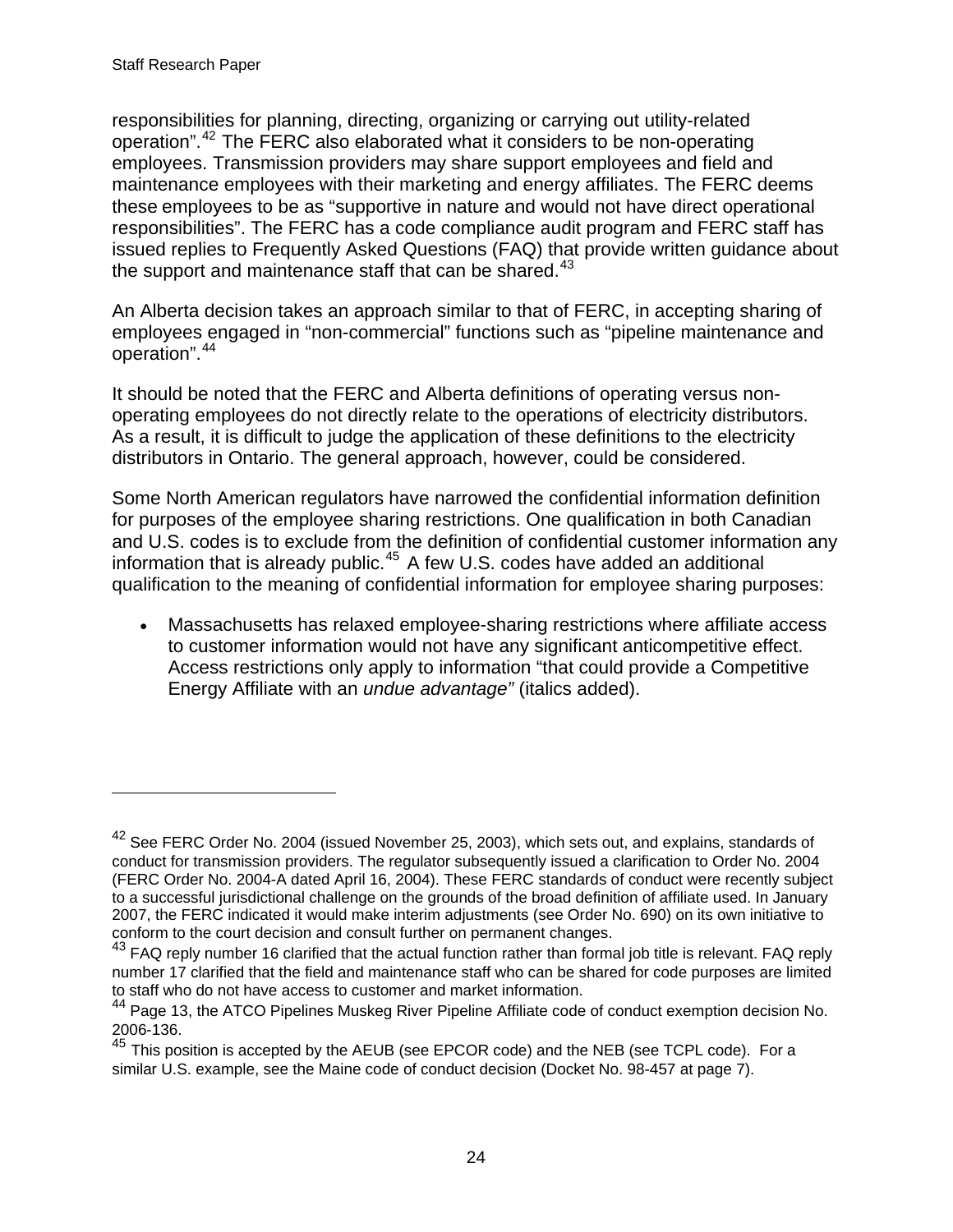• Virginia uses the same qualifier, defining "undue advantage" as "reasonably likely to adversely affect the development of effective competition within the Commonwealth". [46](#page-28-0)

The FERC, in the areas where there are strong physical separation requirements between utility and affiliate, allows shared non-operating employees to receive confidential information "as long as the shared employee did not act as a conduit for actively sharing the information with the marketing affiliate or wholesale merchant function".<sup>[47](#page-28-1)</sup>

The FERC approach also authorizes confidentiality agreements to support the "noconduit" requirement. Utility compliance plans rely on such agreements to prevent shared employees from providing sensitive information to affiliate personnel. For example, a Canadian pipeline company with FERC-regulated operations requires its shared corporate services employees to "*certify* that they will not be a conduit for sharing sensitive information," and its shared senior officers and directors to "*declare in writing* that they will observe the 'no-conduit' requirement".<sup>[48](#page-28-2)</sup>

Examples of confidentiality agreements in Canada include the EPCOR compliance plan <sup>[49](#page-28-3)</sup> and the AEUB requirement that confidentially agreements be entered into as part of granting the affiliate code of conduct exemption requested by ATCO Pipelines and Muskeg River Pipeline.<sup>[50](#page-28-4)</sup>

Some jurisdictions allow the use of code exemptions where specific utility circumstances warrant it. For instance, the AEUB granted EPCOR a code exemption to allow sharing of "operational and administrative employees, but not management team members" between the distribution and transmission corporations, with the proviso that a particular employee "shall not be shared if it could reasonably be considered to be detrimental to the interests of customers" of either entity.<sup>[51](#page-28-5)</sup>

# **Analysis**

 $\overline{a}$ 

<span id="page-28-0"></span><sup>&</sup>lt;sup>46</sup> Page 19, Staff Report On Proposed Rules Governing Retail Access to Competitive Energy Services, issued March 13, 2001. Stakeholders in various U.S. states have expressed concerns about the vagueness of such a qualifier. Some regulators have declined to adopt such a qualifier when suggested by utilities (as in the 2000 Maryland code of conduct decision case No. 8820).

<span id="page-28-1"></span> $47$  Page 55, FERC Order No. 2004.

<span id="page-28-2"></span><sup>48</sup> Page 8-9, Vector Pipeline Compliance Manual dated September 22, 2004. The pipeline is a jointly owned asset, with Enbridge Inc. being one of the owners.

<span id="page-28-3"></span><sup>&</sup>lt;sup>49</sup> Their 2006 code of conduct compliance plan specifically requires employees using shared corporate services to sign and agree that customer information must not be shared with the sales and marketing colleagues, unless the customer agrees.

<span id="page-28-4"></span> $50$  AEUB Decision 2006-136 at page 12. Woodstock Hydro had also requested use of a confidentiality agreement in its unsuccessful Electricity ARC exemption application (see EB-2005-0352 at page 3).

<span id="page-28-5"></span> $51$  Page 3, EUB Decision 2004-010.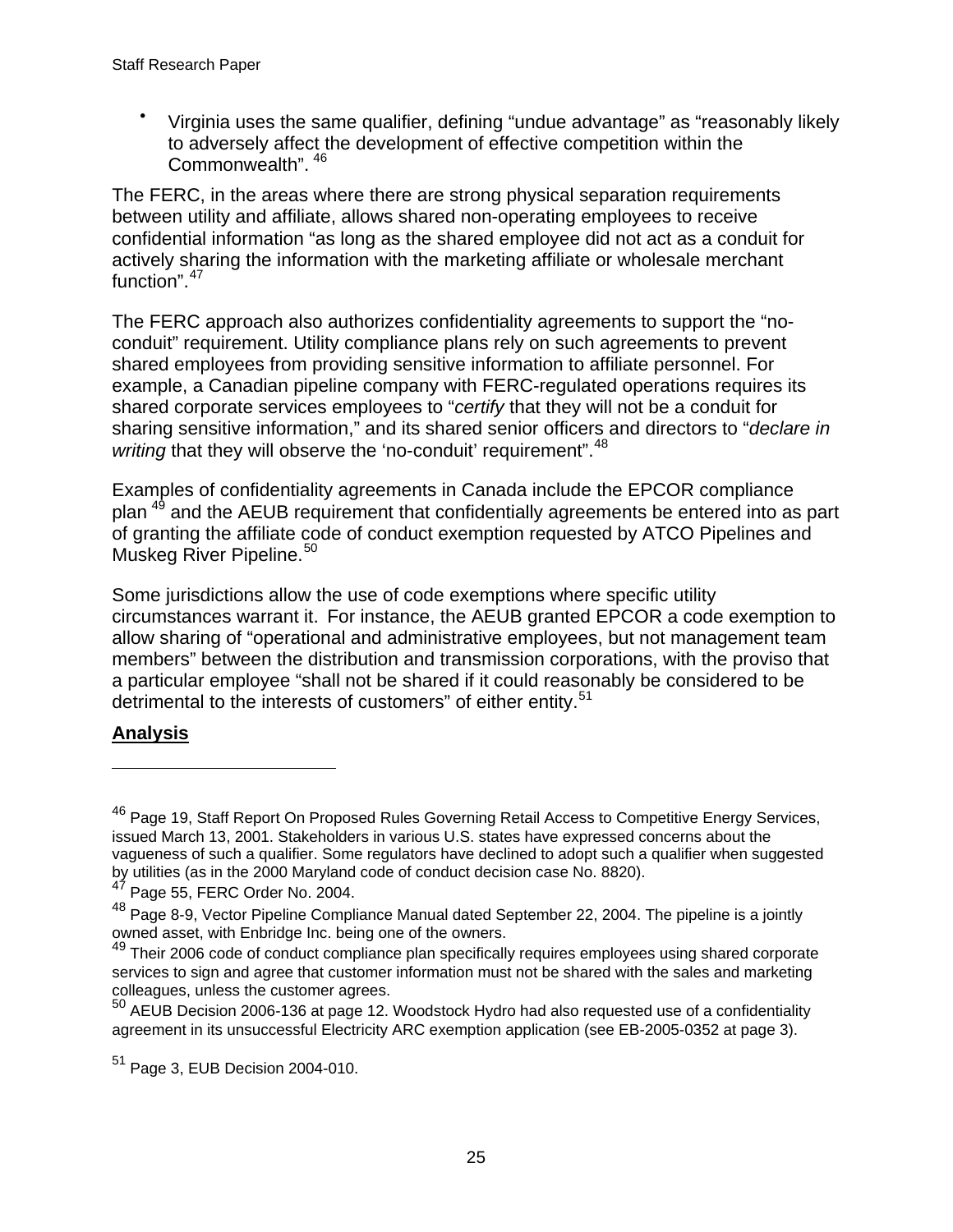$\overline{a}$ 

A number of employee sharing arrangements currently occur between Ontario distributors and affiliates. In the most typical case, an affiliate provides staff to a distributor, or vice versa, where each also has significant staff of their own. Less typical are "virtual distributors," who have few or no employees of their own and outsource essentially all functions to an affiliate. There are also some "virtual affiliates," who have few or no employees and contract essentially all functions to the distributor. In these cases, the employees provide both regulated distribution services and unregulated affiliate services.<sup>[52](#page-29-0)</sup>

The current employee-sharing restrictions may limit or prevent the sharing of an employee with an affiliate depending on the type of work that the employee does. This restriction can require a distributor to incur the added costs for hiring additional staff. It has been suggested that the current employee sharing rules could adversely affect in particular:

- smaller distributors with fewer employees, in providing efficient distribution services
- larger distributors with more employees in enhancing efficiency, by providing services to affiliates in activities within the scope of a distributor's operations
- affiliate services to distributors in ways that would enhance the overall efficient use of utility assets
- joint distributor/affiliate CDM activities in the distributor's service area.

Some electricity distributors, however, have arranged their affairs to comply fully with the ARC. They have also indicated that compliance can be undertaken in a manner consistent with efficiently run operations. Although some parties have suggested that the Electricity ARC rules could limit CDM activities, at this stage, staff has not been made aware of any specific instances in which Electricity ARC provisions have constrained a distributor's ability to conduct CDM activities. Staff notes that a licenseamendment application provides a method for a distributor to seek an Electricity ARC exemption should its particular circumstances warrant.

Deciding whether to change the employee sharing provisions depends on whether there are likely to be categories of employees who can be shared without allowing commercially advantageous customer information to flow to affiliates. Narrowing the scope of the code restrictions on employee sharing could facilitate utility cost efficiencies by expanding employee-sharing opportunities between distributors and affiliates. This should be balanced, however, with the interests of competitive service providers. They can be expected to have concerns about any increase in the potential for sharing of commercially sensitive customer information or strategic business knowledge, or leaving impressions of integration or endorsement of affiliate activities by the utility that could provide a competitive advantage to the utility's affiliate. One must also consider the increased risk of customer confusion from having the same

<span id="page-29-0"></span><sup>52</sup> The concerns surrounding "virtual affiliates" also include compliance with section 71(1) of the *OEB Act.*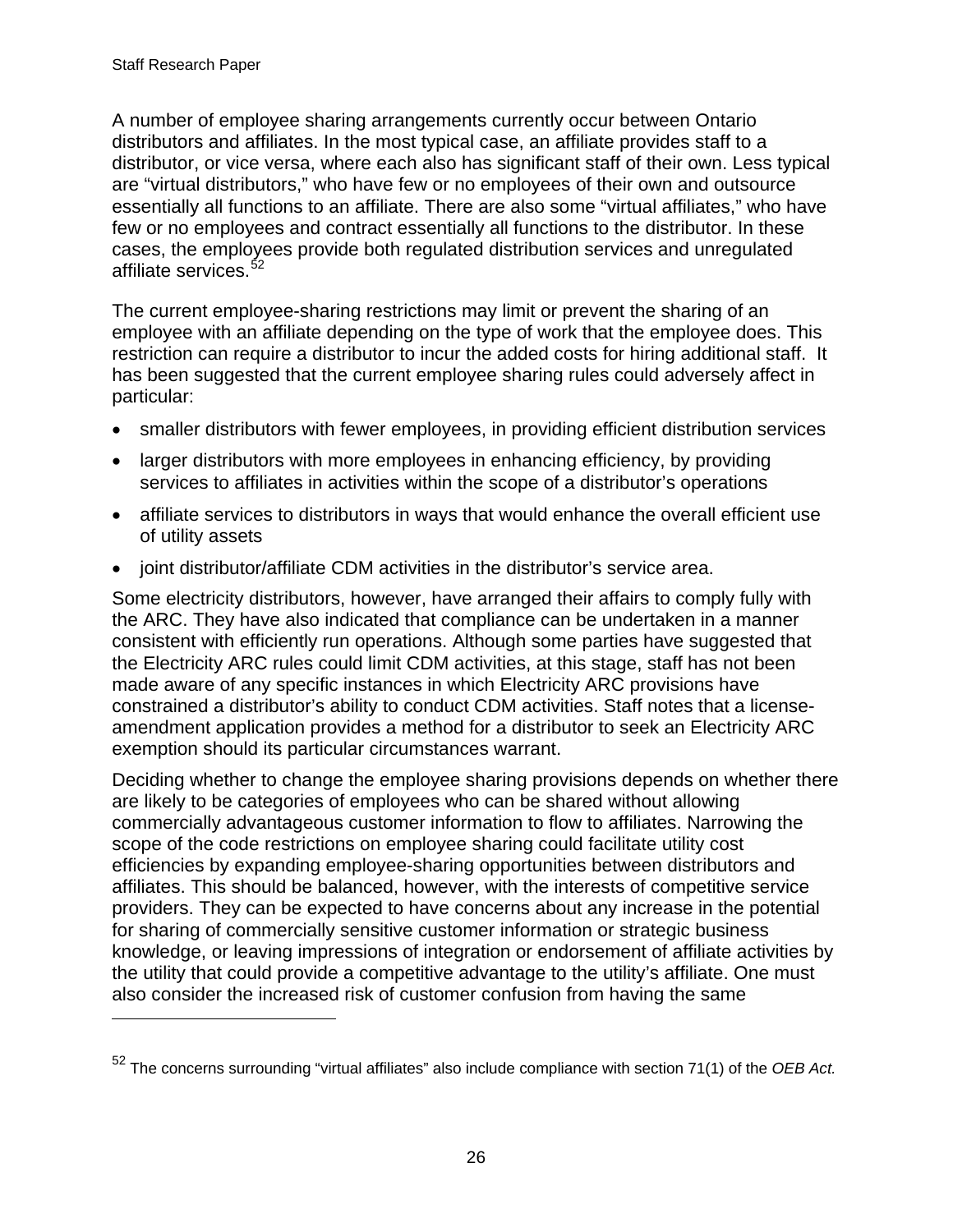$\overline{a}$ 

employees provide both distribution and competitive services to utility customers. The potential increase in regulatory burden must also be considered. The lessening of a clear and simple (i.e. "bright line") approach towards more complex employee sharing rules may lead to more compliance issues as parties and the Board question the types of activities which can be shared.

Given the concerns above, the following options could be considered for modifying the employee-sharing rules of the Electricity ARC:

- a) Clarify the current wording of Electricity ARC section 2.2.4 regarding the types of employees that may be shared <sup>[53](#page-30-0)</sup> by defining "employees that carry out the day-today operation of the utility's transmission and distribution network" and therefore cannot be shared, or by providing examples of "non-operating" employees that can be shared. Such clarifications would confirm that any efficiency issues have been fully considered when applying the Electricity ARC. The more detailed Gas ARC description of what is prohibited could be considered. However this definition would only affect those affiliates that are ESPs, and any clarification would have to take into consideration the unique issues discussed above in relation to customer confusion and market power.
- b) Amend Electricity ARC section 2.2.3 to allow non-operating employees with access to customer information to be shared, provided they enter into confidentiality agreements. The large number of distributors in Ontario, many of whom have a limited number of employees performing multiple functions, may make this approach less practical in the Ontario context. In any event this approach would not address all of the concerns discussed above.
- c) Amend Electricity ARC section 2.2.3 to expand the range of employee sharing by narrowing the type of information considered confidential. This option will require changing the definition of confidential information that will raise other compliance issues.
- d) Refocus employee sharing prohibitions on the nature of the affiliate's activities in order to clearly define those affiliate activities that might, with sharing of utility employees, cause the harms that are generally of concern. To a certain extent, this has been the approach that the Board and the CCO have already taken when considering Electricity ARC compliance and exemptions.<sup>[54](#page-30-1)</sup>

<span id="page-30-0"></span><sup>&</sup>lt;sup>53</sup> Note Compliance Bulletin 200604 has already relaxed the impact of the prohibition by indicating that employees (whether of the affiliate or the utility) with access to commercially-sensitive utility customer information may be used by the affiliate, as long as they are not involved in the *unregulated* business of

<span id="page-30-1"></span>the affiliate *in the service territory*. 54 For example, see the reference above as to how Compliance Bulletin 200604 has interpreted the employee sharing rules to focus on potential harms in utility-affiliate business dealings within the distributor's home service territory.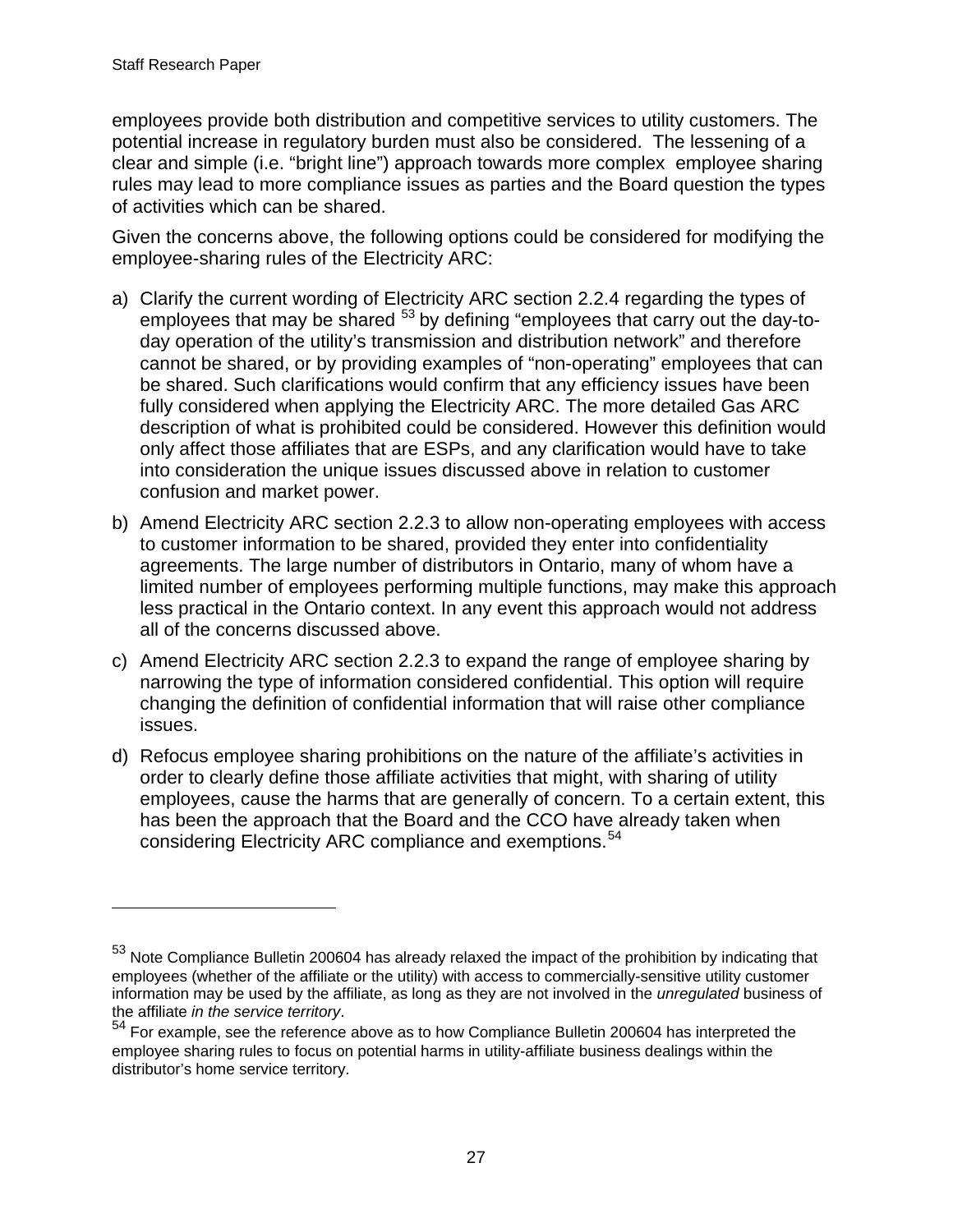<span id="page-31-0"></span>When considering the above options, the context of the Ontario industry and rest of the Electricity ARC rules should be considered. Option a) represents incremental modifications that could provide further clarity to the employee sharing rules and potentially some increased flexibility in the utility operations.

The need for greater employee sharing under options b) and c) involving confidentiality agreements for sharing non-operating employees or narrowing the definition of confidential information could potentially be addressed in specific cases through the current exemption application route.<sup>[55](#page-31-1)</sup> Option d) is promising as it focuses more on the affiliate's specific activities with the premise to allow the sharing of selective employees if there is no potential to cause the harms discussed above. In this case the issue becomes which employees should not be shared and the definition of the subject class of employees becomes important.

Staff is of the view that it could be useful for the Board to clarify, for purposes of Electricity ARC section 2.2.4, the types of non-operating employees that can be shared and the types of operating employees that cannot be shared. Comments from interested parties, especially with respect to any practical problems that might exist with the current employee sharing rules, would be particularly helpful in finalizing staff's position on this issue. Practical illustrations are also sought as to what specific type of customer information could be shared to facilitate increased utility-affiliate employee sharing and associated operating efficiencies, but not adversely impact fair competition in the Ontario marketplace.

# **2.5 Independent Directors**

#### **Do provisions regarding the percentage of independent utility directors remain appropriate?**

The primary purpose of the provision requiring a minimum number of independent directors for a utility is to ensure that utility-related decisions are taken independently of affiliate interests and in the interests of ratepayers. The issue to be addressed is whether the current rule is appropriate for assuring adequate focus on utility interests at the corporate governance level.

### **Current ARC Provisions**

 $\overline{a}$ 

Section 2.1.3 of the Electricity ARC and the Gas ARC provides:

<span id="page-31-1"></span> $55$  The final section of this paper discusses the need for more detail on the criteria and process for Electricity ARC exemption requests.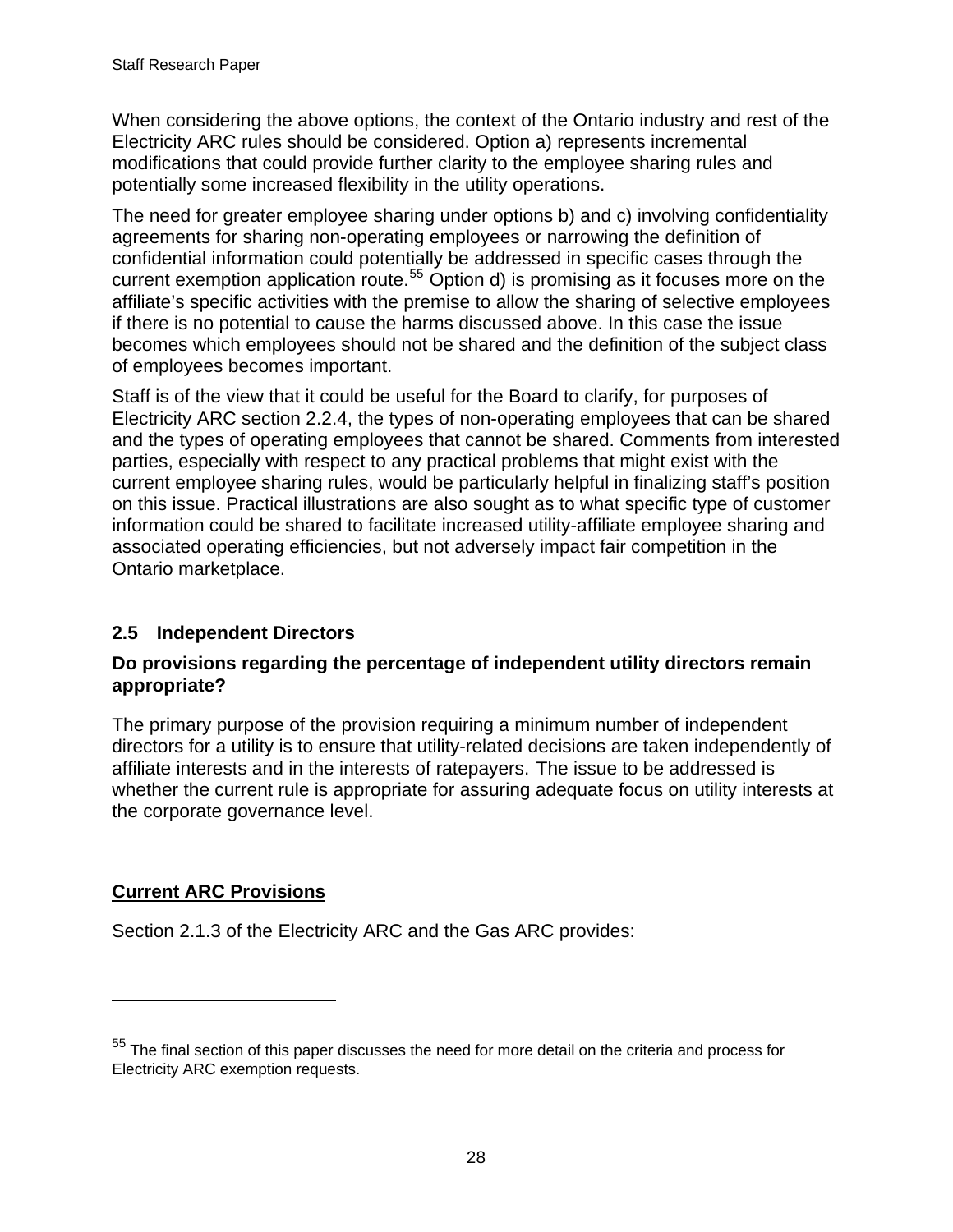A utility shall ensure that at least one-third of its Board of Directors is independent from any affiliate.

#### **Other Jurisdictions**

U.S. jurisdictions do not frequently address director requirements. Some states, such as New Jersey, prohibit utility officers from simultaneously holding affiliate positions. The NARUC Report<sup>[56](#page-32-0)</sup> listed only a few examples of U.S. codes that do put firm limits on the sharing of directors; however, prevailing practice is not to establish a requirement in this area.

Alberta faced this issue in the 2003 ATCO code proceeding, where the AEUB declined to adopt Ontario's one-third independent utility directors' requirement. The AEUB cited the potential for marginalizing independent directors where they comprise less than a majority. The AEUB did, however, address the independence issue by:

- prohibiting an individual from simultaneously holding utility and affiliate positions as a director, officer or member of the management team if "it could reasonably be considered to be detrimental to the interests of customers of the utility"
- requiring a director to abstain, if acting in a dual capacity, from any activity reasonably considered detrimental to utility customers' interests.<sup>[57](#page-32-1)</sup>

The various Alberta codes (e.g. the 2003 EPCOR code) and the 2006 TCPL code follow the same approach.

### **Analysis**

 $\overline{a}$ 

There is widespread Canadian regulator agreement on maintaining some degree of separation between utility and affiliate directors. Canadian regulators take two different general approaches: a mandatory independent director requirement or a prohibition on a director acting in a dual capacity if detrimental to customer interests. The former approach is easier to apply as it involves clear cut rules although the latter may lower the overall costs by allowing increased use of shared directors.

Requiring less than 50% independent utility directors may produce marginalization to some degree. Increasing the number will tend to mitigate this concern. Requiring additional independent utility directors would, on the other hand, increase costs for retaining them.

<span id="page-32-0"></span><sup>56</sup> See Page 29 of NARUC report.

<span id="page-32-1"></span><sup>57</sup> Page 59, 2003 ATCO Decision.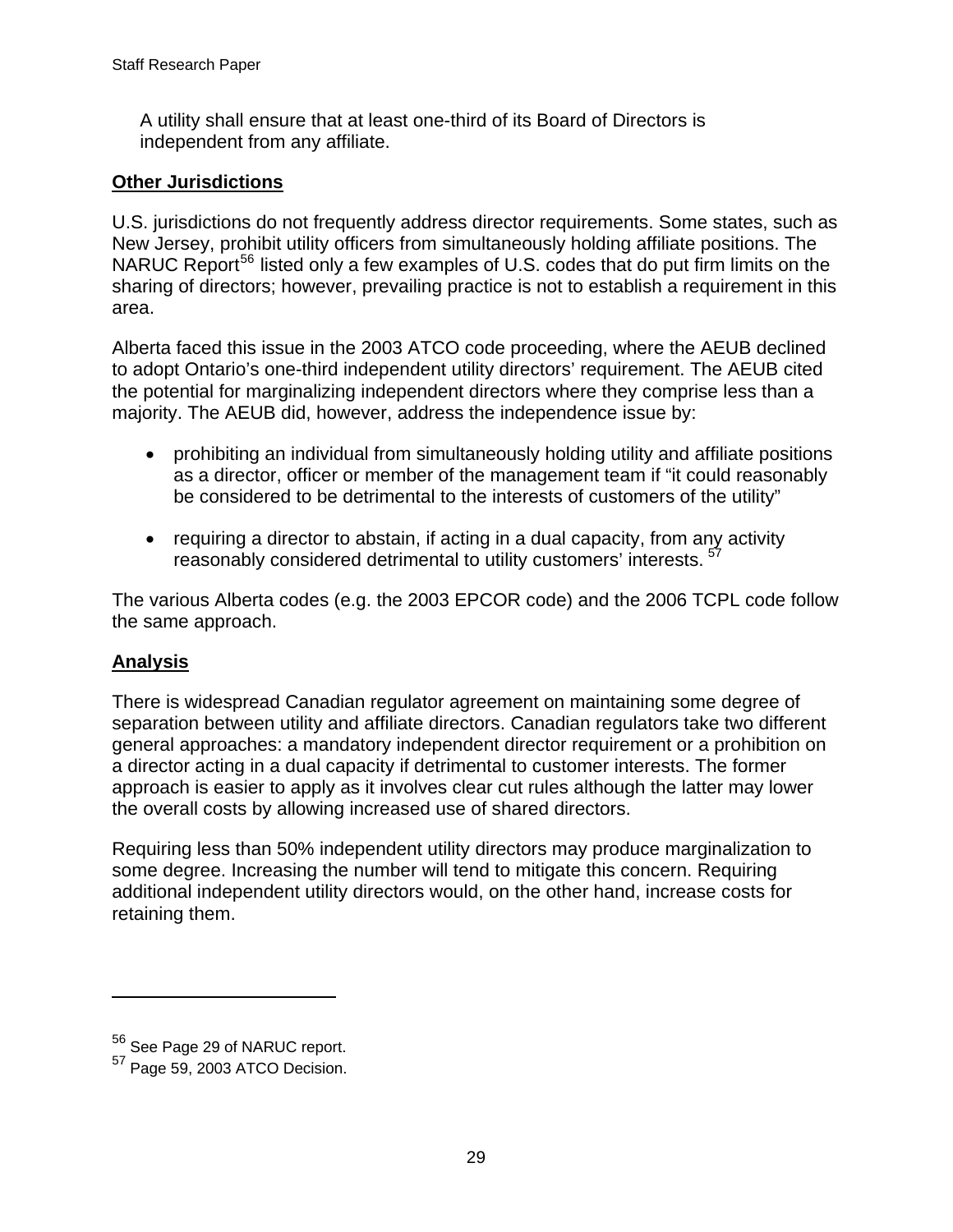<span id="page-33-0"></span>There is a potential argument that an increased number of independent utility directors may allow less stringent affiliate rules (e.g. transfer pricing), because it will encourage more rigorous self-policing. Such an approach, however, is not common in practice.

Staff welcomes comments on whether there is a need to change the current percentage of independent utility directors mandated in the Electricity ARC.

# **2.6 Transfer Pricing Rules**

### **2.6.1 Transfer Pricing Rules for Products and Services**

### **Should the current Electricity ARC rules for market or cost-based pricing of goods and services be changed?**

The major objective of the transfer pricing rules for products and services is to protect ratepayers by ensuring a utility does not pay an unreasonably high amount to an affiliate for a service or product, or provide a service or product to an affiliate for an unreasonably low amount. Although the primary objective is to protect utility ratepayers against cross-subsidization, a by-product of such rules is to protect third-party service providers against anti-competitive pricing behaviour resulting from ratepayer subsidy of competitive operations. The issues for analysis are whether the current Electricity ARC rules for market or cost-based pricing of goods and services should remain as is, be amended to adapt the Gas ARC transfer pricing rules or be modified to reflect the directions provided in Compliance Bulletin 200604.

# **Current ARC Provisions**

Electricity ARC Section 2.3 sets out the current transfer pricing rules:

- 2.3.1 Where a utility provides a service, resource or product to an affiliate, the utility shall ensure that the sale price is no less than the fair market value of the service, resource or product.
- 2.3.2 In purchasing a service, resource or product, from an affiliate, a utility shall pay no more than the fair market value. For the purpose of purchasing a service, resource or product a valid tendering process shall be evidence of fair market value.
- 2.3.3 Where a fair market value is not available for any product, resource or service, a utility shall charge no less than a cost-based price, and shall pay no more than a cost-based price. A cost-based price shall reflect the costs of producing the service or product, including a return on invested capital. The return component shall be the higher of the utility's approved rate of return or the bank prime rate.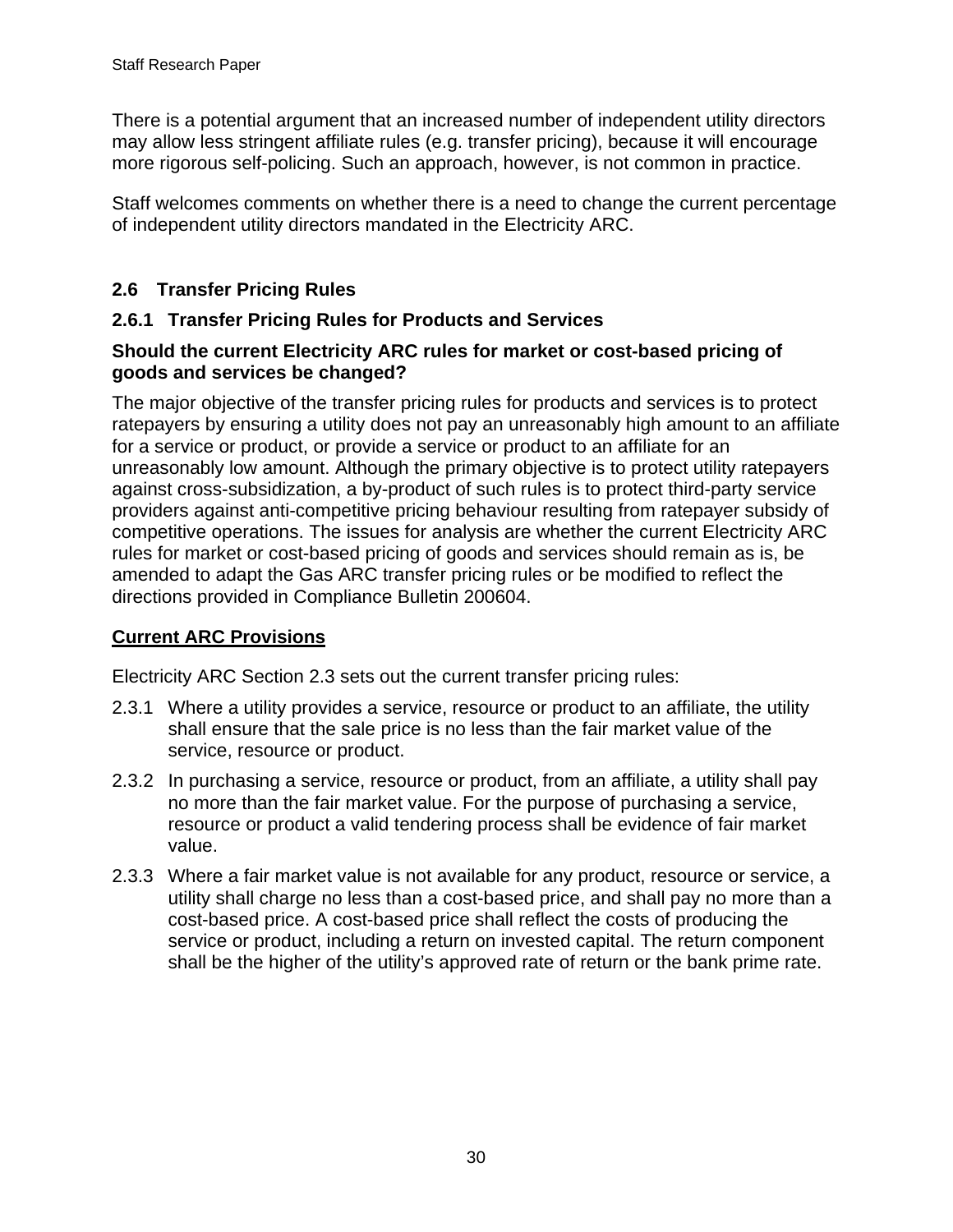Compliance Bulletin 200604 provides the following views by the CCO on compliance with the transfer pricing provisions:

If a market exists for the service, then a fair market value can be determined. The recommended evidence of fair market value is a valid tendering process. If a valid tendering process is not used, the distributor must be able to demonstrate that it is paying no more than fair market value through other means.

If a market for a service does not exist and cost based pricing is used, then the distributor must ensure that the price payable is no more than the affiliate's actual fully allocated costs of providing the service, including a return on invested capital that is no higher than the distributor's approved rate of return. In order to ensure that a cost based pricing approach is being used, the affiliate's actual costs must be verified and a proper cost allocation methodology must be used.

The CCO also explained what steps should be taken before using the cost-based transfer pricing rules:

The distributor must determine whether or not a market for the service exists (i.e., do other companies offer the services?). In order to adequately determine if a market for the service exists, I would expect a distributor to complete a review of the applicable industry to determine if there are any companies that would be wiling to provide the service. Bundling a number of distribution services together so that they form a unique service requirement that cannot be provided by any entity other than the affiliate cannot, in my view, be used as a means of eliminating the possibility of a market existing for the specific service.

### **Gas ARC**

 $\overline{a}$ 

Gas ARC Section 2.3.4 requires<sup>[58](#page-34-0)</sup> a competitive bidding process where a market exists for the product or service, to establish the market price before a utility enters into or renews a contract with an affiliate. The Gas ARC also requires a distributor to retain an independent evaluator to determine whether contracts valued at more than the greater of \$300,000 or 0.3 percent of utility non-commodity revenues meet the competitive bidding process requirements. By contrast, Compliance Bulletin 200604 only recommends the use of tendering where a market exists and does not address the need for an independent evaluator.

The Gas ARC limits pricing to no more than the affiliate's *"*fully-allocated cost" to provide the product or service for which markets do not exist. In contrast, section 2.3.3 of the Electricity ARC merely refers to a "cost-based price". The Gas ARC provides specific details regarding the calculation of "direct costs," "indirect costs," and "fully-allocated cost". The Gas ARC also provides specific directions regarding the calculation of the

<span id="page-34-0"></span> $<sup>58</sup>$  For fixed dollar amounts less of at least \$100,000 or 0.1 percent of distributor's non-commodity</sup> revenue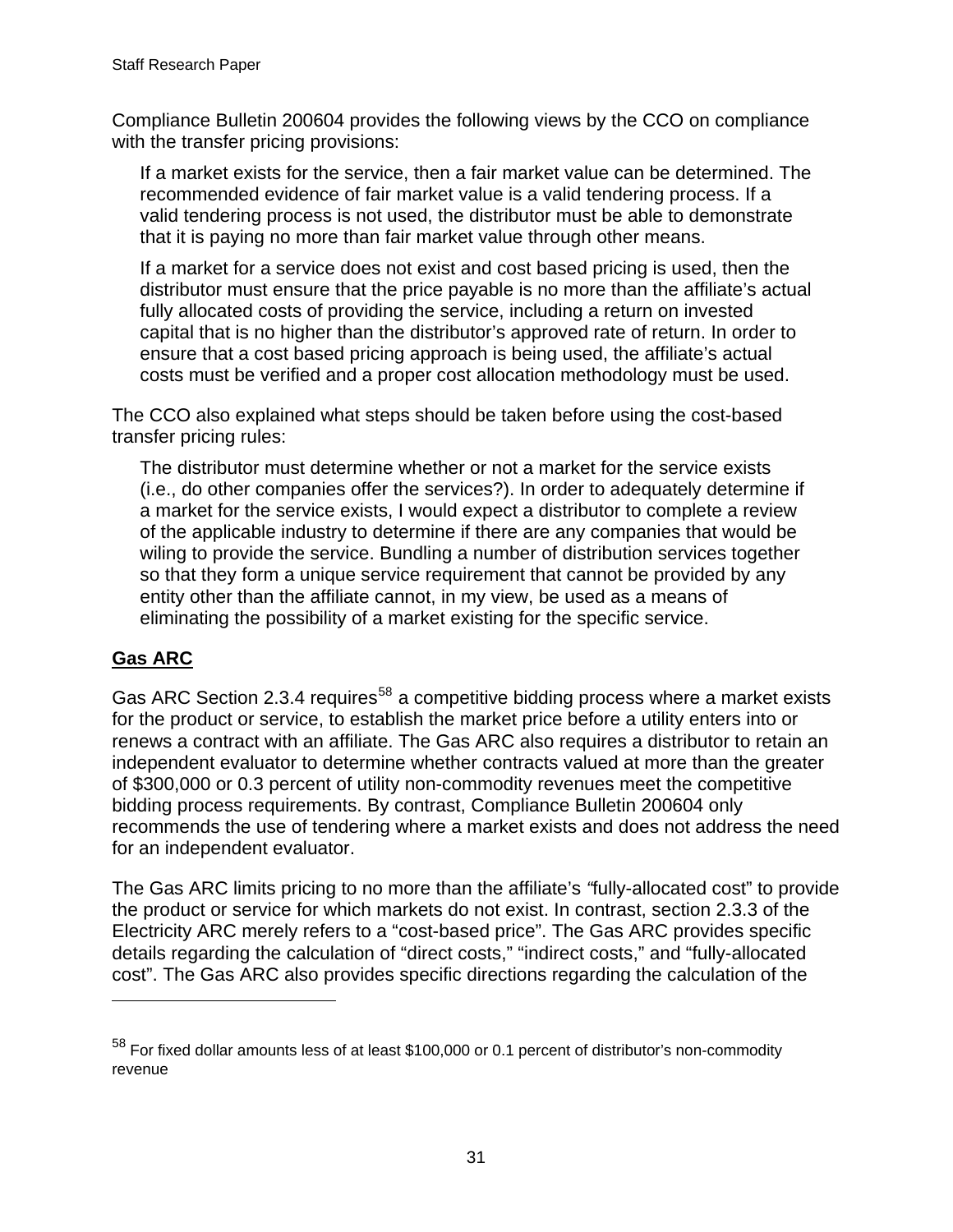appropriate rate of return for the affiliate. Section 2.3.1.2 of the Gas ARC requires utility/affiliate contracts to include an express provision requiring compliance with Board requests for, among other things, affiliate cost data, which can be used to assist with the application and review of the cost-based transfer pricing rules.

#### **Other Jurisdictions**

Transfer pricing rules for goods and services are a common part of affiliate codes of conduct. The NARUC transfer pricing guidelines<sup>[59](#page-35-0)</sup> influenced the changes made in the 2004 Gas ARC, along with the language used in other codes found as part of the literature review at that time.

In a CRTC ruling, the Commission concluded "... as a general rule, the company should undertake a competitive bidding process when an affiliate is an actual or potential supplier of goods or services".<sup>[60](#page-35-1)</sup> The CRTC also adopted a minimum threshold value for competitive tendering requirements (\$500,000 for Bell Canada).

Other regulators such as the Texas PUC have implemented mandatory use of an independent evaluator.<sup>[61](#page-35-2)</sup>

The Gas ARC section 2.3.8 anti-avoidance rule was modeled after a similar provision in the Minnesota rules. $62$ 

An issue that has arisen from time to time in U.S. regulatory audits of transfer pricing compliance is the treatment of capital costs. Fully allocated costs include both a return of (e.g. depreciation) and a return on capital assets.<sup>[63](#page-35-4)</sup> Some U.S. audits<sup>[64](#page-35-5)</sup> have failed to include one or the other of these cost components.

Joint purchasing may raise separate cost allocation issues concerning what is the proper method for assigning the costs of goods or services purchased jointly. Some U.S. jurisdictions<sup>[65](#page-35-6)</sup> have addressed this issue by requiring a benefits sharing where each participant pays the same unit cost for each item. Some U.S. codes also require a

 $\overline{a}$ 

<span id="page-35-0"></span><sup>59</sup> See the 1999 NARUC Guidelines for Cost Allocations and Affiliate Transactions.

<span id="page-35-1"></span><sup>60</sup> Telecom decision 90 -17.

<span id="page-35-2"></span> $61$  The utility shall use an independent evaluator when a competitive affiliate's bid is included among the bids to be evaluated. If an independent evaluator is required, the utility shall maintain a record of communications with the independent evaluator. The independent evaluator shall identify in writing the bids that are most advantageous and warrant negotiation and contract execution, in accordance with the criteria set forth in the request for proposals. The utility retains responsibility for final selection of products or services. Chapter 25.273(d)(2) of the Texas code rules.

<span id="page-35-3"></span> $62$  Minn. Stat. s. 216B.48, subd. 4.

<span id="page-35-4"></span> $63$  In Ontario, the Accounting Procedure Handbook has a section (Article 340) dedicated to accounting rules dealing with the application of the Electricity ARC.

<span id="page-35-5"></span> $64$  As advised by Liberty Consulting.

<span id="page-35-6"></span><sup>&</sup>lt;sup>65</sup> As advised by Liberty Consulting.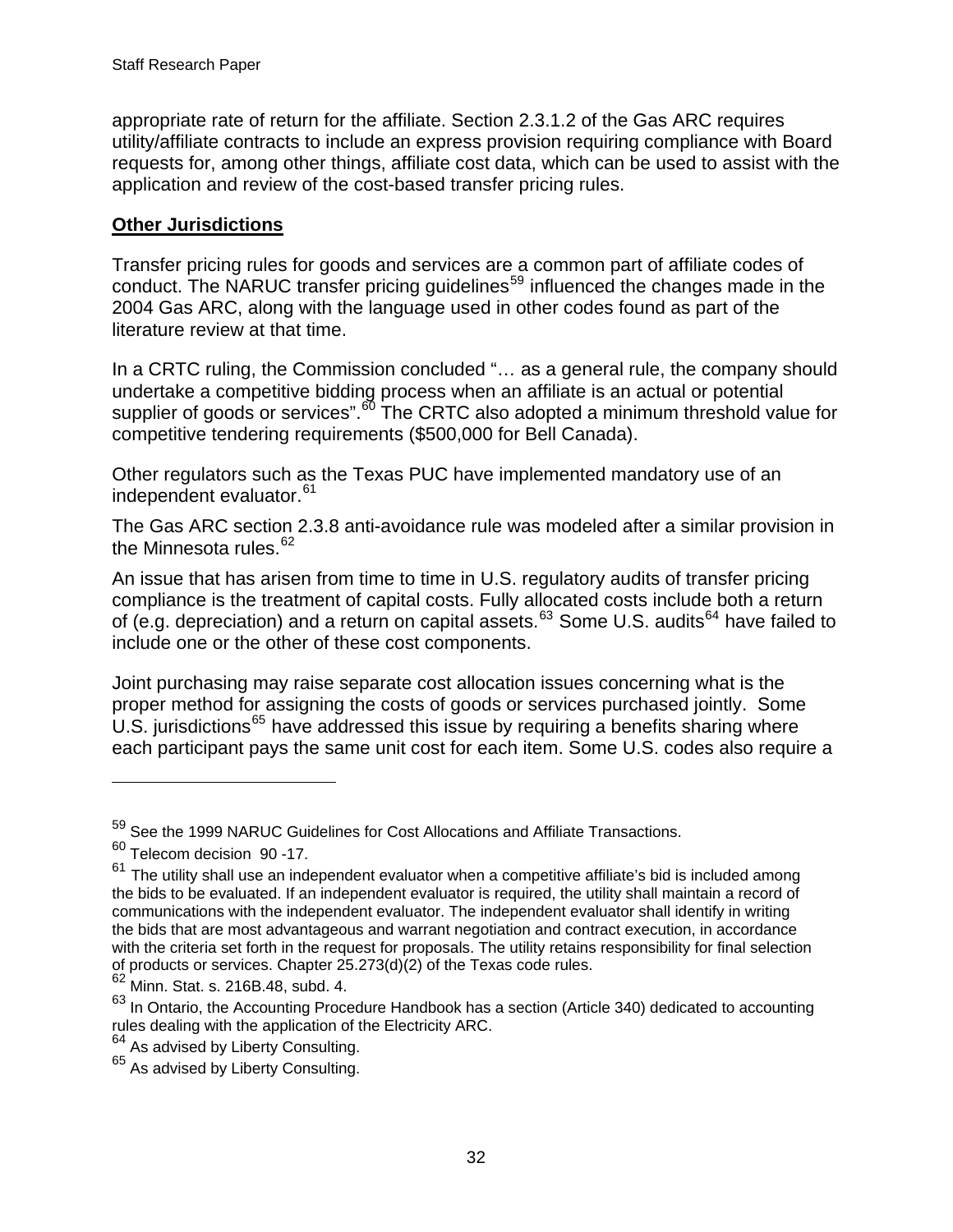number of measures designed to make pricing and recordkeeping for affiliate transactions transparent and auditable. Some of the common measures include:

- annual reporting of the utility's transactions with affiliates
- the rendering of bills between entities to make the value of services and payment terms and conditions visible and auditable
- retention of records showing that assigned and allocated costs in affiliate transactions can be traceable on the books and records of the affiliates involved.

### **Analysis**

 $\overline{a}$ 

The update of the Gas ARC in 2004 added more detailed transfer-pricing requirements. Compliance Bulletin 200604 has extended many of these provisions to the electricity sector as factors when assessing Electricity ARC compliance. To formally extend all Gas ARC transfer-pricing rules to the Electricity ARC would require a number of amendments, including:

- Adding a mandatory requirement for market tendering for large contracts.
- Requiring an independent evaluation for tenders involving significant products and services, in order to promote transparency and robustness.
- The Gas ARC sets the affiliate's maximum rate of return at the utility's approved weighted average cost of capital, and uses the same rate as the minimum where the utility serves the affiliate. The Electricity ARC refers to the approved rate of return or bank prime rate, although Compliance Bulletin 200604 has interpreted the two codes in a similar manner on this point.
- The Gas ARC requires evidence that a market does not exist before considering the application of the cost-based transfer pricing rule.<sup>[66](#page-36-0)</sup> Similarly, Compliance Bulletin 200604 discussed undertaking a market review to determine whether a market exists for the good or service in question.

Extending all the Gas ARC rules to the electricity sector would expand ratepayer protection<sup>[67](#page-36-1)</sup> and restore consistency between the electricity and gas sectors. Such changes could create some additional compliance costs, which may be of concern to many medium and small electricity distributors.

Rejection by the Board of the Compliance Bulletin 200604 requirement for market assessment prior to taking cost-based pricing from an affiliate would reduce compliance costs for the industry. On the other hand, eliminating that requirement may increase the opportunity for awarding contracts to affiliates on a cost basis where a competitive

<span id="page-36-0"></span> $66$  As explained in the Gas ARC Policy Paper, the same view was taken by the Board in the Enbridge 2003 test year decision, RP-2002-0133 at line 524.

<span id="page-36-1"></span> $67$  Third-party service providers may also benefit from stricter transfer pricing rules.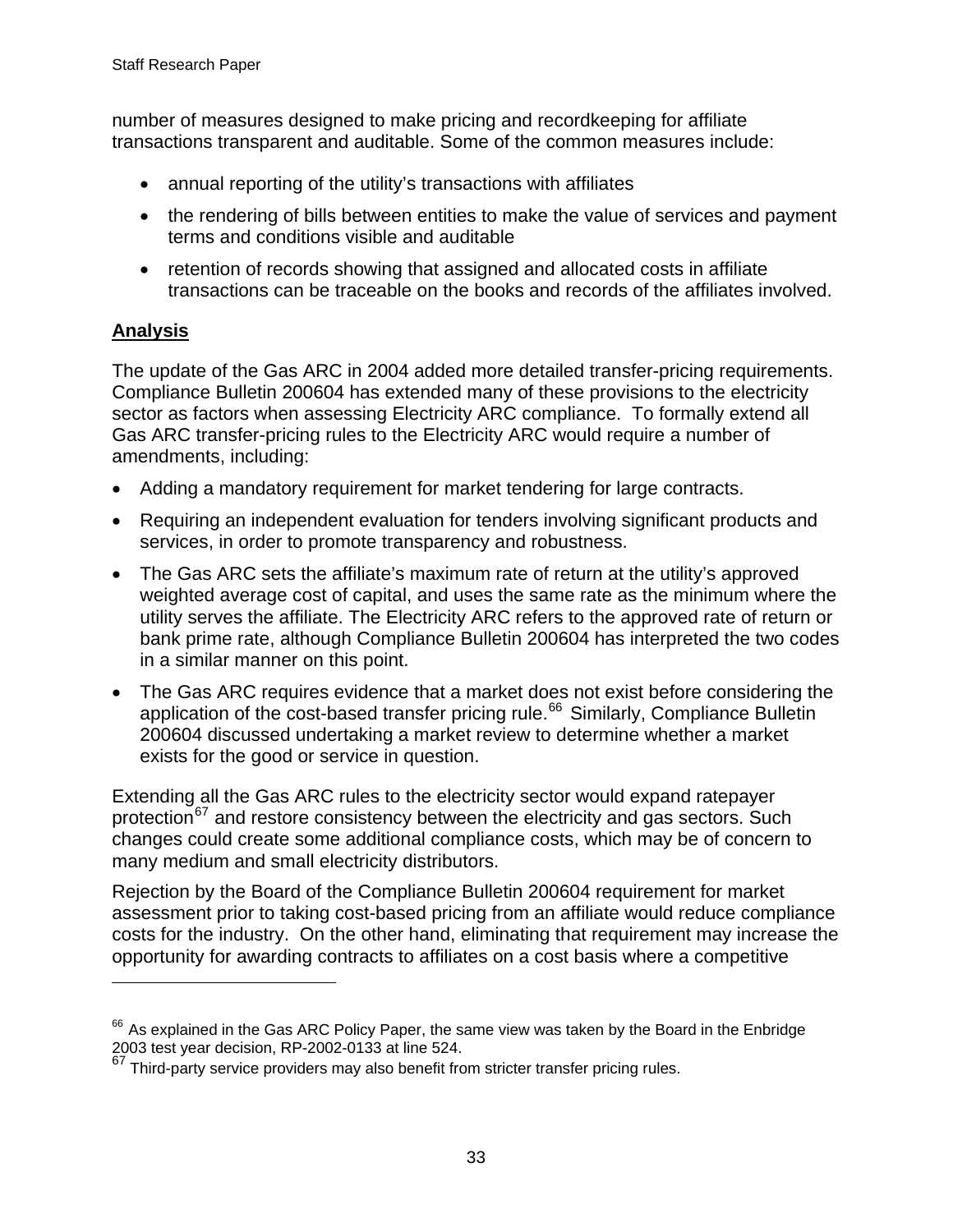$\overline{a}$ 

<span id="page-37-0"></span>market may offer better terms. The gas sector rules apply the market tendering requirement to large and small distributors, but provide a threshold test (Gas ARC section 2.3.6). Adding a threshold before requiring a market review in the electricity sector, which is not part of the current Gas ARC rules $^{68}$  $^{68}$  $^{68}$ , could address potential cost versus benefit concerns of many electricity distributors.

Compliance Bulletin 200604 has extended many of the Gas ARC market-based and cost-based transfer pricing rules to the electricity sector. The Board could consider amending the Electricity ARC to codify the transfer pricing rules for products and services. Interested parties are welcome to comment on whether the transfer pricing rules for products and service should remain as is, be amended to adapt the Gas ARC transfer pricing rules or be modified to reflect the directions provided in Compliance Bulletin 200604.

# **2.6.2 Outsourcing Utility Activities to an Affiliate**

### **Should the Gas ARC outsourcing provisions be included in the Electricity ARC?**

The Gas ARC requires development of a business case prior to outsourcing. The major objective of a business case requirement rule is first, to protect ratepayers by providing evidence that the decision to outsource to an affiliate is sound from a business viewpoint and second, to provide assurances that the decision to outsource: (a) came from a desire to minimize utility costs, (b) considered both third party and utility selfprovisioning options, and (c) promotes arm's-length bargaining between utility and affiliate. The Gas ARC does not require benefit to utility customers from outsourcing, it does limit the length of an affiliate contract, and it does require a competitive tendering process where a market exists for the good or service being procured by the utility. The main issues to be addressed are:

- The merit of extending the Gas ARC business case requirement to the electricity sector or developing new one, and if so, how to structure it.
- Whether outsourcing should be permitted where it produces no harm to the utility, or whether it must be preceded by a demonstration of positive net benefits.
- Whether there should be a limit on the length of a contract with an affiliate, which is intended to oblige a utility to periodically undertake a new business case analysis.

<span id="page-37-1"></span> $68$  There is no threshold for a market review under the Gas ARC. The thresholds in that code focus on the tendering and independent evaluation requirements. As the Gas ARC requires use of market prices when there is a market in existence, a market review is therefore generally required (approved corporate services are an exception).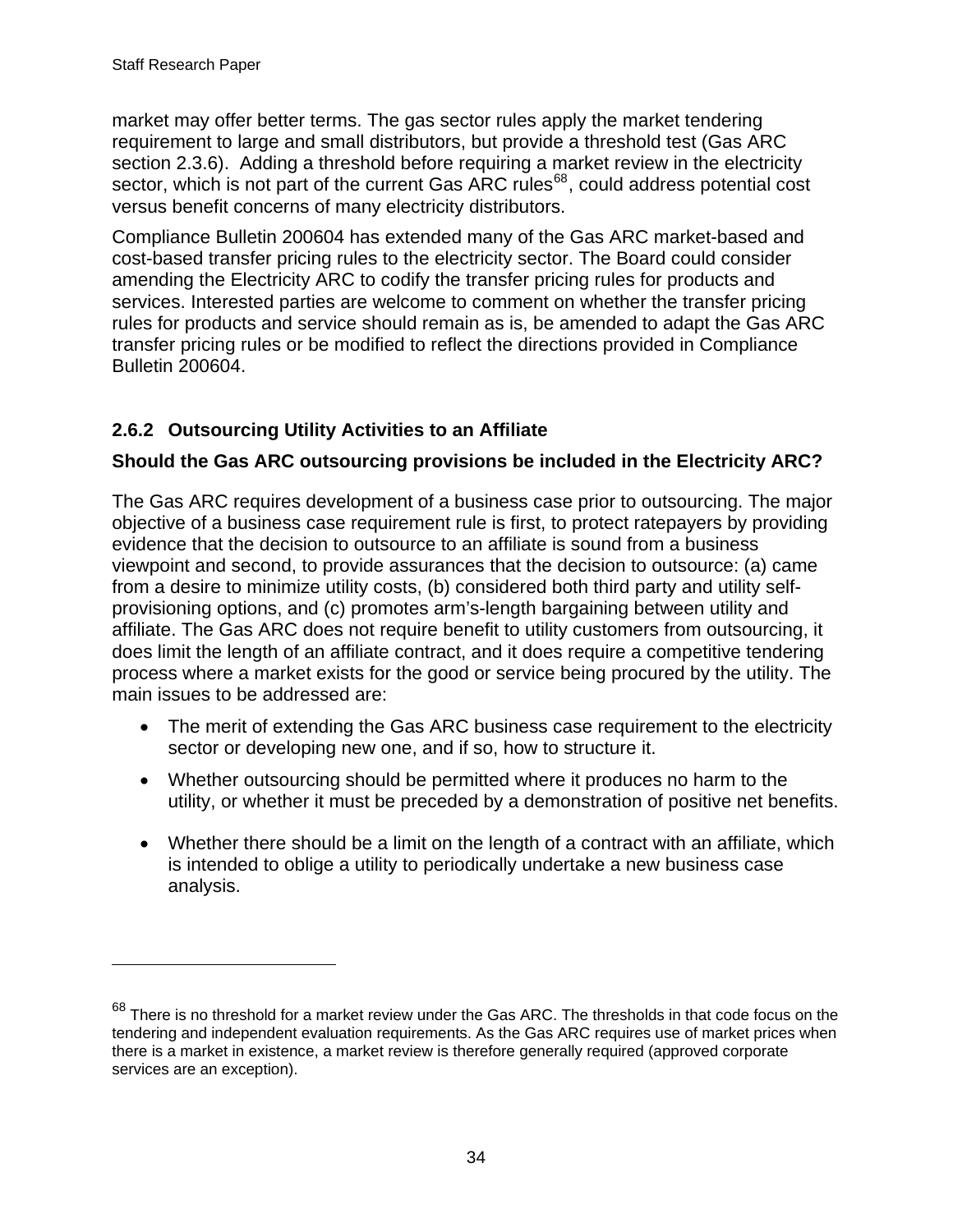• Whether there should be a requirement that, where market exists, the utility undertake market tendering prior to entering into an affiliate transaction.

#### **Current ARC Provisions**

The Electricity ARC, unlike the Gas ARC, has no rule requiring that a utility conduct a sound business case and undertake a structured examination of options before outsourcing to an affiliate a function currently provided internally. In addition, the Electricity ARC, unlike the Gas ARC, has no rule regulating the maximum length of a utility's contract with its affiliate.

### **Gas ARC**

 $\overline{a}$ 

Section 2.3.2 of the Gas ARC mandates a business case analysis before an affiliate may displace a utility's internally provided service:

If a utility intends to enter into an affiliate contract for the receipt of a service, product, resource, or use of an asset that it currently provides to itself, the utility shall first undertake a business case analysis.

Gas ARC section 2.3.3.2 requires the utility to redo or review the business case analysis at least every five years if the affiliate wishes to continue to provide the service. The original and repeat analyses must include:

- description of relevant utility needs on a per-service basis
- identification of options available internally, and from an affiliate or third party
- economic evaluation of all available options including the utility's current fullyallocated cost (which may include a return on the utility's invested capital equal to the approved weighted cost of capital)
- explanation of the selection criteria (including any non-price factors)
- estimate of any benefits to the utility's ratepayers from outsourcing [69](#page-38-0)
- justification for bundling separate items together for outsourcing.

When the 1999 Gas ARC replaced the transfer pricing rules in the earlier gas utility "Undertakings," the prior reference to benefits was dropped.<sup>[70](#page-38-1)</sup> The same approach was carried forward in the 1999 Electricity ARC.

<span id="page-38-0"></span> $69$  This rule is consistent with the no-harm approach since there is no requirement for any savings to exist before outsourcing proceeds; but the business case may document expected savings.

<span id="page-38-1"></span> $10^{70}$  For example, the December 1992 Union Gas Undertakings had defined "affiliated transaction" to encompass any dealings between the utility and any affiliated or associated corporation, required pre-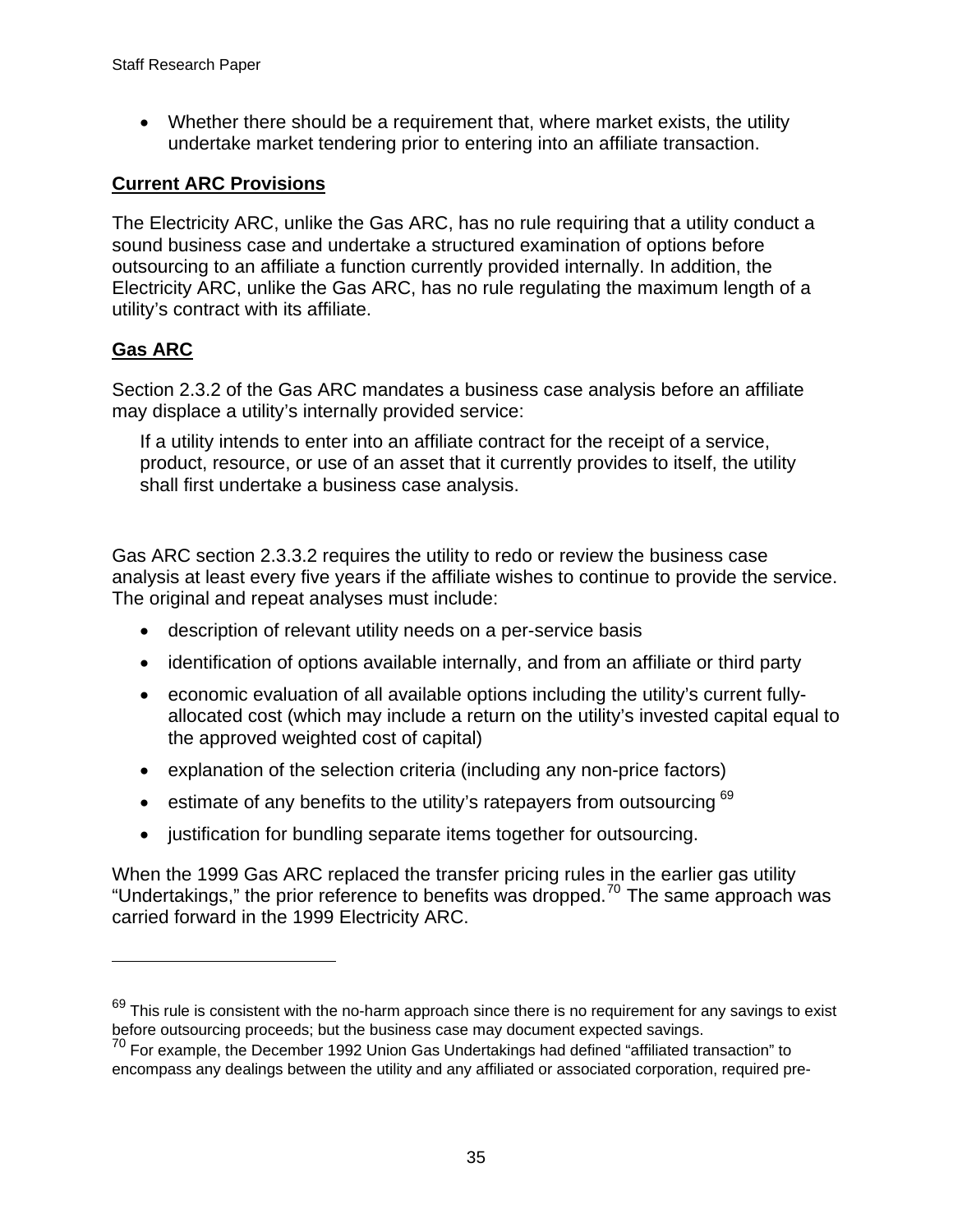The 2004 review of the Gas ARC examined the issue and the Board added the phrase to the purpose section of that code "*at a minimum*, keeping ratepayers unharmed by actions of gas distributors". The accompanying policy document explained that ratepayers could benefit over the long run from lower costs when affiliates must vigorously compete with other providers for a utility's business.<sup>[71](#page-39-0)</sup>

New Gas ARC section 2.3.1 added a further rule limiting the term of any contract between a utility and an affiliate to a five-year maximum, in order to require periodic validation that the utility is paying a reasonable price in light of current business conditions. Unlike the Gas ARC, the Electricity ARC does not impose a maximum contract length.

#### **Other Jurisdictions**

Alberta decisions have addressed the need for periodic verification of outsourcing prudence. The standard language adopted is in section 4.1 of the Altalink Management Ltd code: "If a Utility intends to outsource to an Affiliate a service it presently provides for itself, the Utility shall … undertake a net present value analysis appropriate for the life cycle or operating cycle of the services involved. Each utility shall periodically review the prudence of continuing For Profit Affiliate Services arrangements."<sup>[72](#page-39-1)</sup>

The need for positive benefits to customers from an activity transfer to an affiliate has been affirmatively established by the Nova Scotia Board. The 2005 Nova Scotia Power Inc. code of conduct provides that:

before an activity is transferred from NSPI to an affiliate or from an affiliate to NSPI, NSPI *must ensure there is a demonstrated benefit to its customer.* [73](#page-39-2)

#### **Analysis**

 $\overline{a}$ 

Ontario electricity distributors sometimes do not undertake a business case analysis or use a tendering process to confirm that outsourcing to an affiliate is the most costeffective decision for the utility. Arguments against requiring such analysis (or tenders)

approval of affiliate transaction aggregating \$100,000 or more annually, and adopted transfer pricing rules requiring evidence that affiliate transactions benefit the utility and do not harm customers.

<span id="page-39-1"></span><span id="page-39-0"></span><sup>&</sup>lt;sup>71</sup> Paragraphs 2(b) and 2(c) of the Gas ARC Review Background Policy Paper issued March 15, 2004.  $72$  The same requirements are adopted in section 4.1 of the 2006 TCPL code.

<span id="page-39-2"></span><sup>73 2005</sup> NSPI code, section 6.10. Italics added. See Order NSUARB –NSPI - P-167. The Nova Scotia regulator, over objections of the utility, made positive benefits to ratepayers the underlying goal of the entire code - not just the activity transfer provisions - by requiring that the purpose section of the Nova Scotia Power Code provide (italics added): "The primary purpose of this Code of Conduct is to ensure that transactions between Nova Scotia Power Inc. (NSPI) and its affiliates demonstrate a benefit to the customers of NSPI."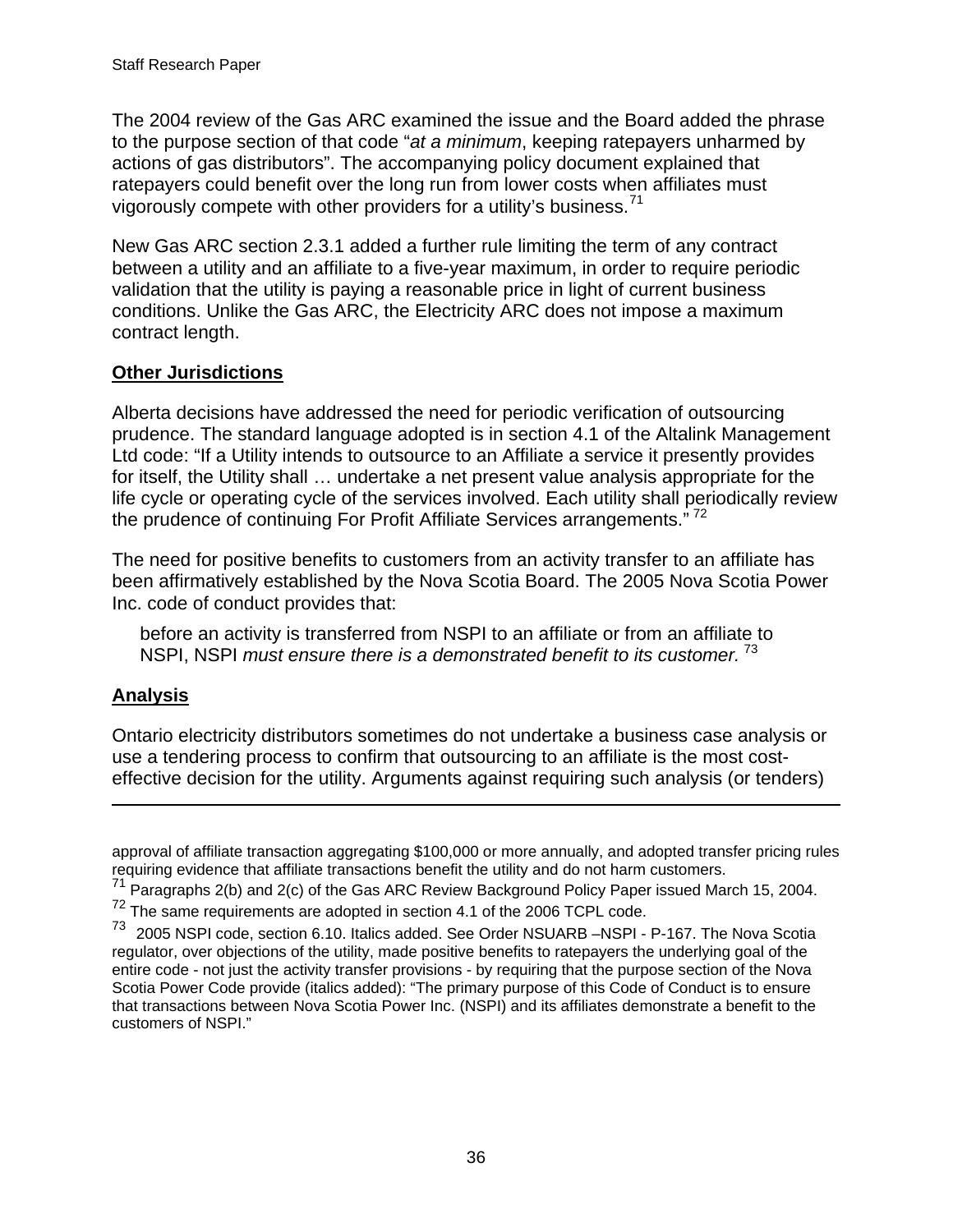tend to focus on a number of factors claimed to confirm that payments to affiliates do not exceed fair market value. Some of the arguments include:

- the business judgement of the Board of Directors is sufficient to justify cost effective purchasing decisions
- the affiliate uses the same pricing for the distributor and third party customers
- the affiliate prices mirror a utility's internal costs before transfer of work to the affiliate.

As discussed in a preceding section of this paper, the requirement that only one-third of utility directors be independent of the affiliate may leave questions as to whether utility governance focus exclusively on the well being of utility customers. The fact that the utility could pay the same price third parties are paying when they buy the same services from the affiliate or pay the same price as previously expended on the service does not provide assurances that this is the best deal for the utility customers. The utility might have been able to negotiate a lower price from competing suppliers if it had gone through a tendering process.

The sections below will address the major issues pertaining to outsourcing of utility activities to an affiliate.

### *a) Mandatory business case requirement*

The lack of a well-supported business case increases uncertainty as to whether the outsourcing to an affiliate represents the lowest cost alternative for a utility. An "upfront" utility business case analysis before a new service is outsourced to an affiliate provides verification of the best-cost option from the utility's perspective on a go-forward basis, documents a sound analysis of alternatives, demonstrates arm's length bargaining with the affiliate, and lays a foundation for verifying that the affiliate is delivering the results that led to a decision to transfer an activity to it.

The incremental costs of business case requirement should not be overstated as some documentation will be required in any event to support management consideration of the transaction and regulatory scrutiny of the outsourcing in future rate reviews. A mandatory business case, however, may cause some increase in costs for decisions involving small expenditures. This could be addressed by allowing for a threshold under which no business case will be required. Options include: (a) codifying a requirement that is less detailed than the current Gas ARC rule, (b) applying the requirement only to distributors exceeding a threshold size, or (c) exempting lower value transactions.

An argument against a new Electricity ARC business case requirement is that the Board can use its ratemaking powers to require evidence that an outsourcing decision was prudent. A code rule, however, will ensure that all utilities gather the needed information and undertake the required detailed analysis at the relevant time. The expected impact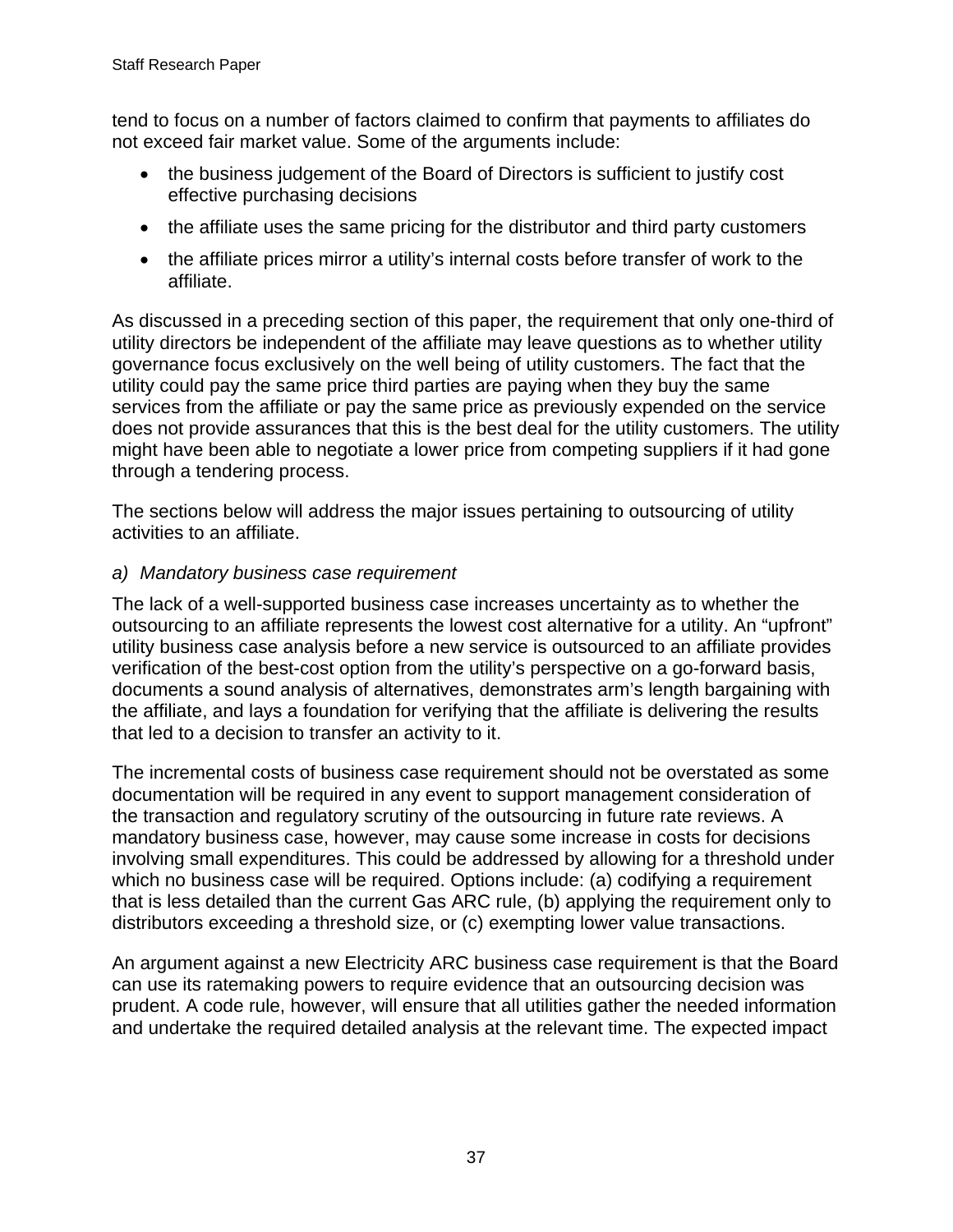of specific code rules in this area includes enhancement of the operation and enforcement of the other transfer pricing rules.

### *b) No-Harm versus Positive Benefits Approach*

Proponents of the no-harm approach argue that utility management should generally be able to organize the business as it sees fit and reap the benefits, provided that in so doing ratepayers are not harmed.<sup>[74](#page-41-0)</sup> A corollary of this principle is that if a utility can outsource functions to an affiliate and lower costs, the savings should be to the benefit of shareholders until the next rate re-basing. This approach has the advantage of simplifying code compliance and administration, but offers less by way of immediate benefits to the ratepayers of the utility. A majority of the codes surveyed were consistent with this approach.

The opposing view argues that it would not be prudent for a utility to outsource a function unless it realizes some benefits. This view is supported by the notion that reductions in utility activities and functions can have subtle negative effects (e.g. loss of cross-training, job promotion, and availability of a larger pool of workers to accommodate unplanned or emergency work) that are hard to measure. A few regulators have made decisions supporting transfer-pricing rules requiring a utility receive tangible net benefits, in the form of lower costs or better service or a combination thereof, at the time of and as a result of outsourcing to an affiliate. As mentioned earlier, this is the approach that the Nova Scotia regulator adopted in respect of NSPI.

In Ontario, following the 2004 Gas ARC review, the Board declined to mandate a sharing of benefits requirement within the code. However, the question of ratepayer benefits has been raised in past gas distribution rate cases.<sup>[75](#page-41-1)</sup>

If any supporting business analysis voluntarily undertaken at the time of outsourcing failed to document any expected cost savings or service improvements, one may expect that further questions would be asked at a future rates hearing. As a result, rate hearings could provide electricity ratepayers with some additional protection in this area. The use of ratemaking rather than the Electricity ARC to address outsourcing benefits has the advantage of permitting ARC compliance to remain focused on the issue of how the relationships operate and not on the issue of why the transaction was undertaken.

*c) Length of Affiliate Contract* 

 $\overline{a}$ 

<span id="page-41-0"></span> $74$  This view is particularly relevant if the outsourcing was at the same price to the utility, but produced additional benefits for the affiliate.

<span id="page-41-1"></span> $^5$  An earlier gas distribution rate case, involving a large distributor, requested a study to confirm, among other things, whether net savings would arise from shared corporate services. Note the wording of the third part of the often cited *Westcoast* test is technically consistent with a no-harm outcome; see lines 630 and 573 of the Enbridge 2003 test year decision (RP-2002-0133) issued November 7, 2003.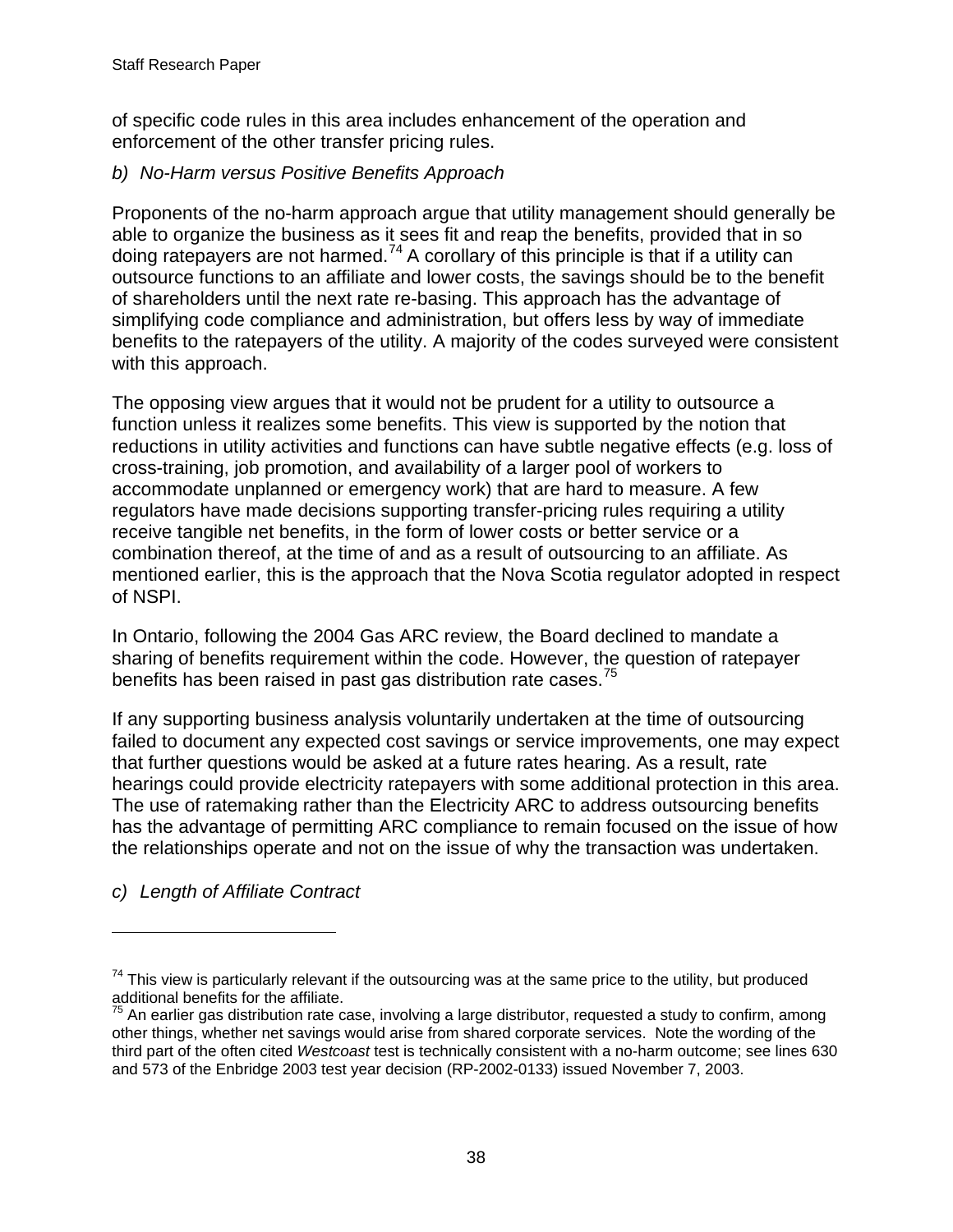<span id="page-42-0"></span>The appropriate length of time for contracts between electricity distributors and their affiliates will depend on the type of goods or service provided. Any limit established should allow for a sufficient period for the affiliate to amortize investment and start-up costs. The Gas ARC rule of up to five years can provide a starting point for a standard new Electricity ARC rule. A more flexible alternative approach could be to require a utility to justify as part of its business case an appropriate affiliate contract term based on the type of goods or service provided under the contract.

### *d) Market Tendering*

 $\overline{a}$ 

Where a competitive market for the services in question exists, new Gas ARC section 2.3.5 requires any outsourcing agreement or renewal to be preceded by establishment of a market price through fair and open competitive bidding. Changes over time in market conditions and service options are reasons for considering a requirement for periodic testing of the continuing advantages of an affiliate contract. Among the available potential competitors, there may be less incentive to compete for utility business in the absence of a clear understanding that the selection will be truly competitive. Allowing potential third-party service providers regular opportunities to bid for utility work, along with requiring the utility to continue objective examination of selfprovisioning, can promote a more robust marketplace and benefit electricity ratepayers over the long term.

Although the Board could use its ratemaking powers to require evidence to determine whether an outsourcing decision was prudent, staff considers that it could be useful for the Board to add outsourcing provisions to the Electricity ARC. Interested parties are welcome to comment on whether to include specific outsourcing provisions in the Electricity ARC.

# **2.6.3 Transfer Pricing for Shared Corporate Services**

#### **Should the cost-based pricing rules for shared corporate services used in the Gas ARC be extended to the Electricity ARC?**

Distributors often arrange with their services affiliate or holding company for the sharing of corporate finance, legal and human resource services. These arrangements can also include the provision of services like procurement, information technology and building maintenance. There are currently no Gas or Electricity ARC compliance issues of which staff is aware. However, rates cases have given occasion for debates about the costs of shared corporate services.<sup>[76](#page-42-1)</sup>

<span id="page-42-1"></span> $76$  For instance, intervenors expressed concerns over the cost allocation of the distributor's shared services arrangements in the Toronto Hydro 2006 distribution rates proceeding. After the hearing, the Toronto Hydro restructured the operations of the affiliate and revised the allocation of the shared corporate services costs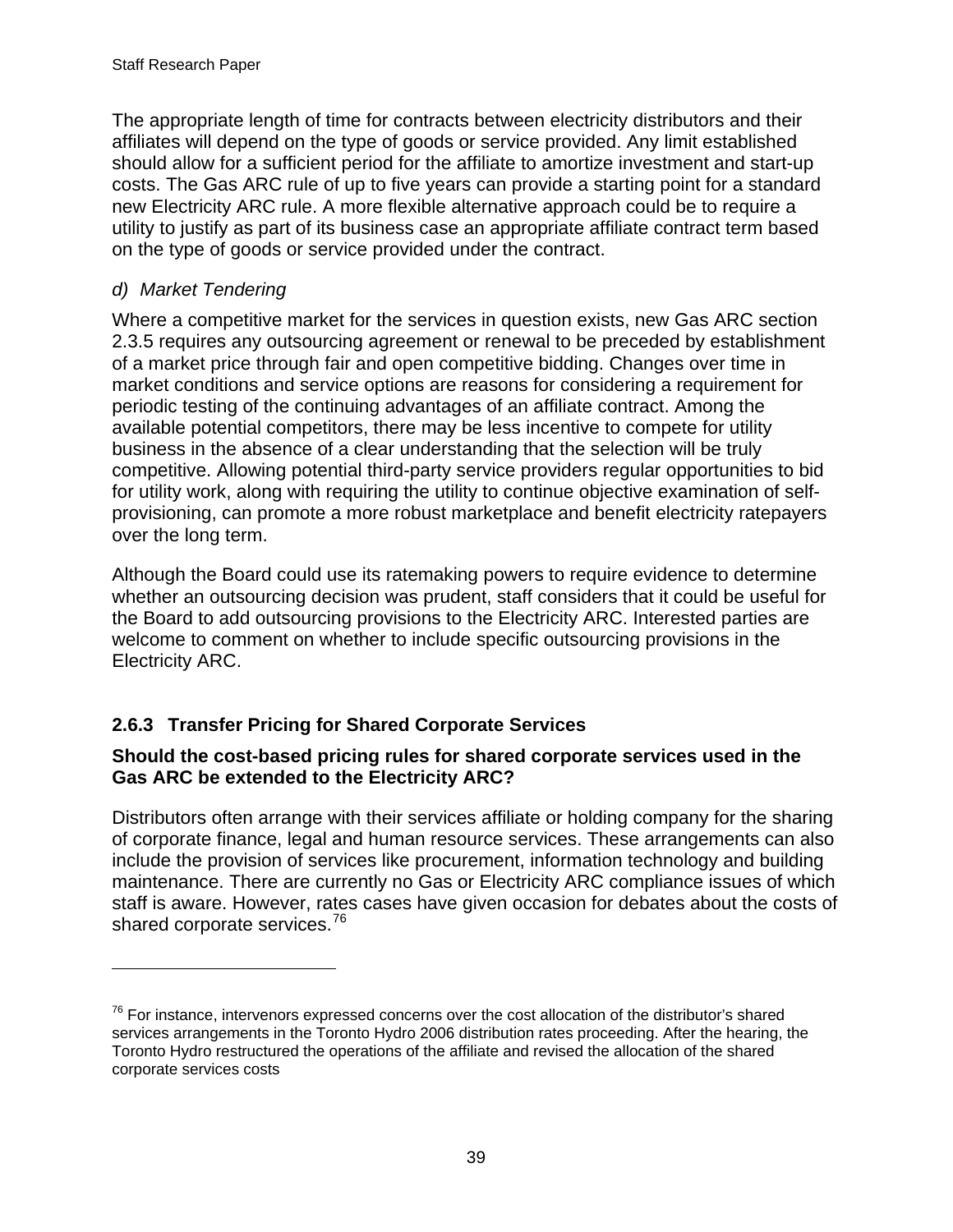The issue that the current situation raises is whether the present Gas ARC transfer pricing rules for shared corporate products and services should be extended to the electricity sector.

#### **Current ARC Provisions**

The Electricity ARC does not contain rules dealing with the treatment of shared corporate services such as human resources, finance or taxation. The Compliance Office has communicated to a number of individual distributors that shared corporate services can be priced on a cost-plus basis.

### **Gas ARC**

The Gas ARC review produced several new shared corporate services rules, including a definition of "shared core corporate services":

"shared core corporate services" are business functions that provide shared strategic management and policy support to the corporate group of which the utility is a member, relating to legal, finance, tax, treasury, pensions, risk management, audit services, corporate planning, human resources, health and safety, communications, investor relations, trustee, or public affairs.

The Gas ARC transfer pricing rule 2.3.11.2 addresses this topic and provides:

… for shared core corporate services, fully-allocated cost based pricing may be applied between a utility and an affiliate.

These provisions allow the utility to source the service from its corporate group and pay a cost-based transfer price, even where a market may exist for the service. The Gas ARC Background Policy Paper assumed that the Board remains free to explore questions about positive ratepayer benefits from shared corporate services in rate cases, which is currently the practice in both sectors.

### **Other Jurisdictions**

 $\overline{a}$ 

In New Brunswick, the broadly-based Working Group that developed the 2000 Code of Conduct for Gas Distributors and Marketers agreed:

… the LDC should be allowed to use shared services with an affiliate if the sharing results in savings in the LDC's operating budget.  $77$ 

<span id="page-43-1"></span>The New Brunswick regulator accepted the above recommendations and added that the "the cost consequences of any sharing would be dealt with in a rates application."  $78$ 

<span id="page-43-0"></span><sup>77</sup> NB Board of Commissioners of Public Utilities, Decision, March 28, 2000.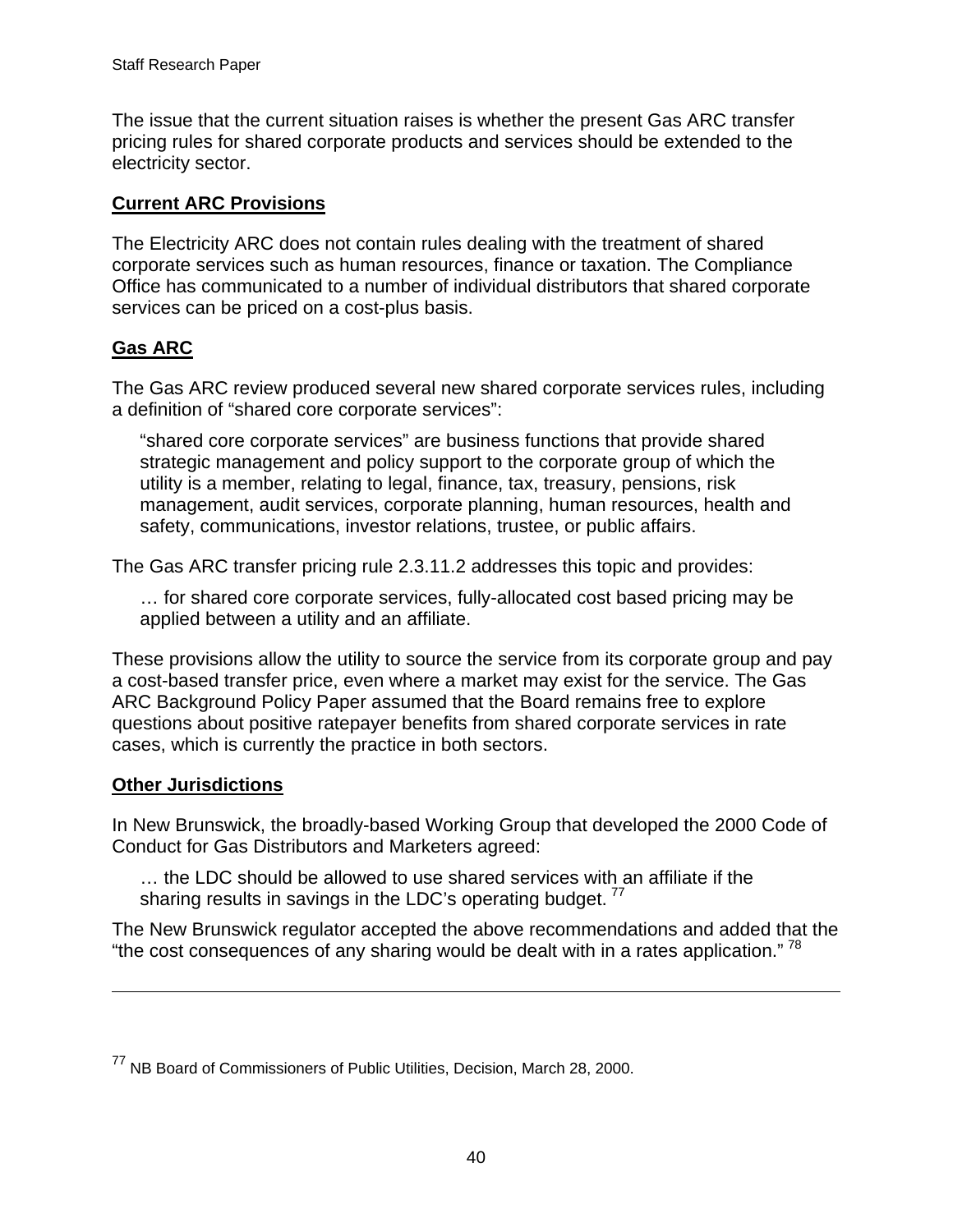During the Gas ARC review, staff found that U.S. jurisdictions with dedicated shared services rules (e.g. Texas) typically required cost-based pricing but did not require in their codes that there should be ratepayer benefit from such arrangements. In U.S. jurisdictions, in general utilities are required to show, if questioned in rate proceedings or as a result of an affiliate transaction or code audit, that taking service from the affiliate is more beneficial than self-provisioning.<sup>[79](#page-44-0)</sup>

The creation of service companies to provide shared services is a relatively common approach among larger U.S. utility holding companies. In some cases, they are required under U.S. securities laws. In others, regulators have required them as conditions on their approval of mergers. The creation of service companies generally allows for more structure, formality, service-agreement creation, budgeting and performance management, and other control elements.

The Massachusetts code permits the sharing of "information relating to the provision of general and administrative support".<sup>[80](#page-44-1)</sup> Similar provisions are included in other codes to expressly authorize the sharing of customer information necessary to facilitate the provision of shared corporate services.

# **Analysis**

 $\overline{a}$ 

The Electricity ARC does not contain rules dealing with the treatment of shared corporate services. However, the CCO has communicated to individual distributors, which have raised the issue that shared corporate services should be priced on a costplus basis.

Amending the Electricity ARC to allow the use of cost-based pricing as an acceptable methodology for pricing shared corporate services could promote stakeholder and regulatory certainty.

Adding shared corporate service rules to the Electricity ARC will raise implementation issues. The first is whether to use the Gas ARC definition of shared corporate services. That definition of "shared core corporate services" is specific rather than open-ended and may not include all items pertaining to potential shared services in the electricity distribution sector. $81$  The policy underlying the definition adopted is to avoid including

<sup>&</sup>lt;sup>78</sup> See page 20, Decision In The Matter Of The Board Hearing to Consider Rules and Regulations Regarding the Conduct of gas Distributors and Marketers, March 28, 2000.

<span id="page-44-0"></span><sup>&</sup>lt;sup>79</sup> As advised by Liberty Consulting. Some codes, for example the one applicable to Duke Power in North Carolina, arguably require an examination of market alternatives before taking shared services from an affiliate.

<span id="page-44-1"></span><sup>&</sup>lt;sup>80</sup> Section 12.03(8) of the Massachusetts Standards of Conduct for Distribution Companies And Their Affiliates. For a similar exemption, see section 6.3 (e) of the 2003 Altalink code of conduct.

<span id="page-44-2"></span> $81$  In certain cases, utilities have suggested there is no alternative supplier for the shared service. This does not apply to all cases (e.g. legal services can often be provide by outside venders), and therefore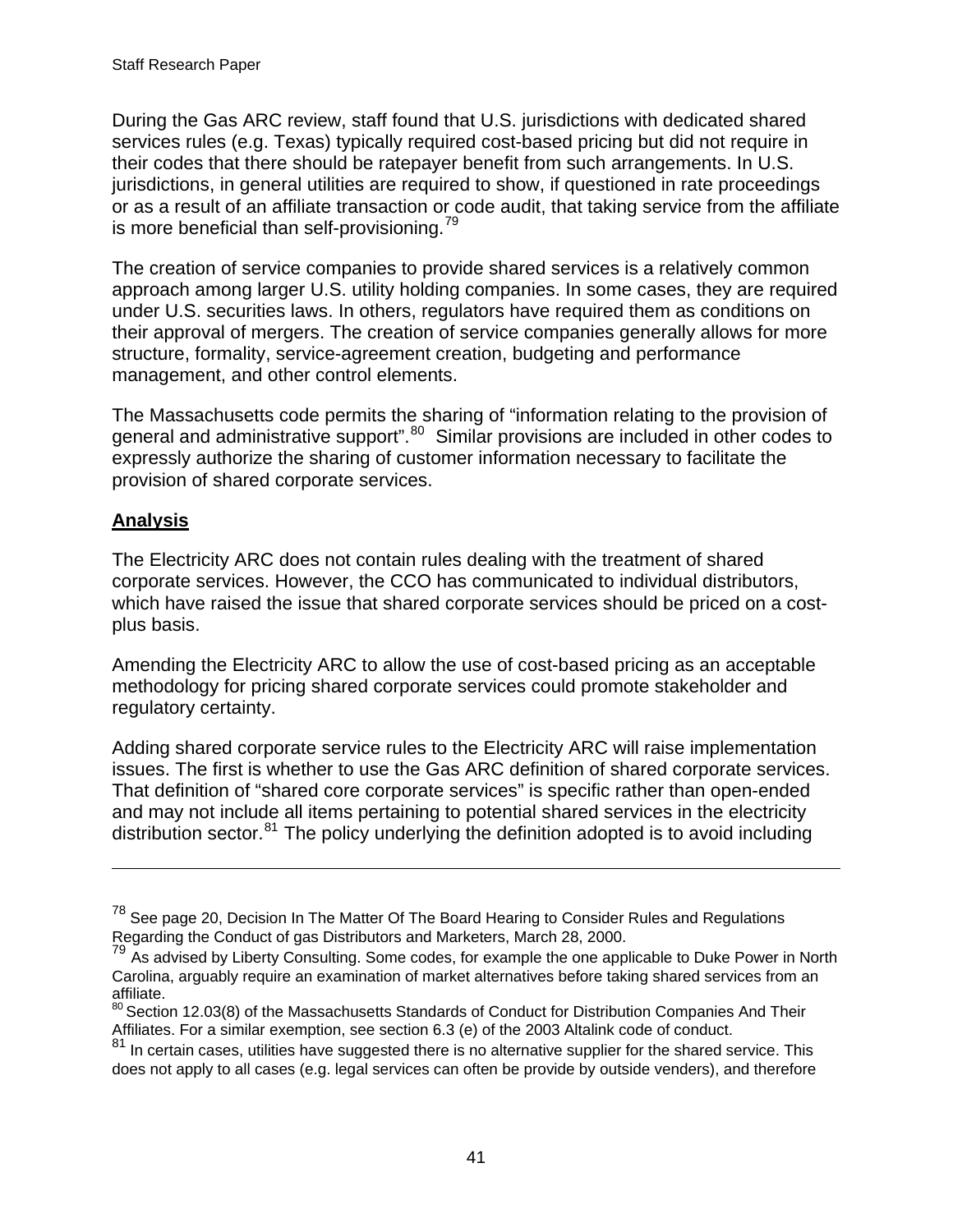<span id="page-45-0"></span>too many items in order for the utilities to be required to tender externally for services not included in the definition (e.g. computer services).

A second implementation question is whether to apply the "no-ratepayer harm" versus net benefit approach for administering code rules on shared corporate services. The general merits of each position were discussed earlier in the business case section. ARC compliance would be simpler, however, if the code operated on a no-ratepayer harm basis. This would permit continuation of rate proceedings as the sole forum in which to consider the nature and treatment of any benefits to ratepayers, while extending the new cost-based Gas ARC rules to the Electricity ARC would clarify dayto-day code treatment of shared corporate services.

Given the prevalence of shared corporate services in the electricity sector, amendments to the Electricity ARC in this area could promote regulatory certainty and establish consistency with the Gas ARC. Comments from interested parties on the need to incorporate specific shared corporate services rules in the Electricity ARC are welcome.

# **2.6.4 Transfer Pricing Rules for Assets**

#### **Should the asset transfer-pricing provisions of the Electricity ARC mirror the requirements of the Gas ARC rules?**

Staff is unaware of any data on the extent to which asset transfers have occurred or will occur between Ontario electricity distributors and their affiliates. Experience in the U.S. jurisdictions that periodically audit affiliate transactions is that such transfers are not frequent. Those that have taken place generally, but not always, have occurred in the context of transferring lines of business or intellectual property. The latter has on occasion raised concerns,<sup>[82](#page-45-1)</sup> because utilities have not always properly recognized that intellectual property is an asset or measured its value objectively.

A specific issue that arises is whether the Electricity ARC rules should be changed to mirror the Gas ARC rules that require asset transfers to be valued at the higher of market price or net book value.

# **Current ARC Provisions**

 $\overline{a}$ 

Section 2.3.4 of the Electricity ARC currently provides: "A utility shall sell assets to an affiliate at a price no less than the net book value of the asset". This provision ensures that ratepayers are not harmed by asset transfers between a utility and its affiliate.

there are policy issues surrounding the appropriate scope of the shared services definition for code purposes.

<span id="page-45-1"></span><sup>&</sup>lt;sup>82</sup> As advised by Liberty Consulting.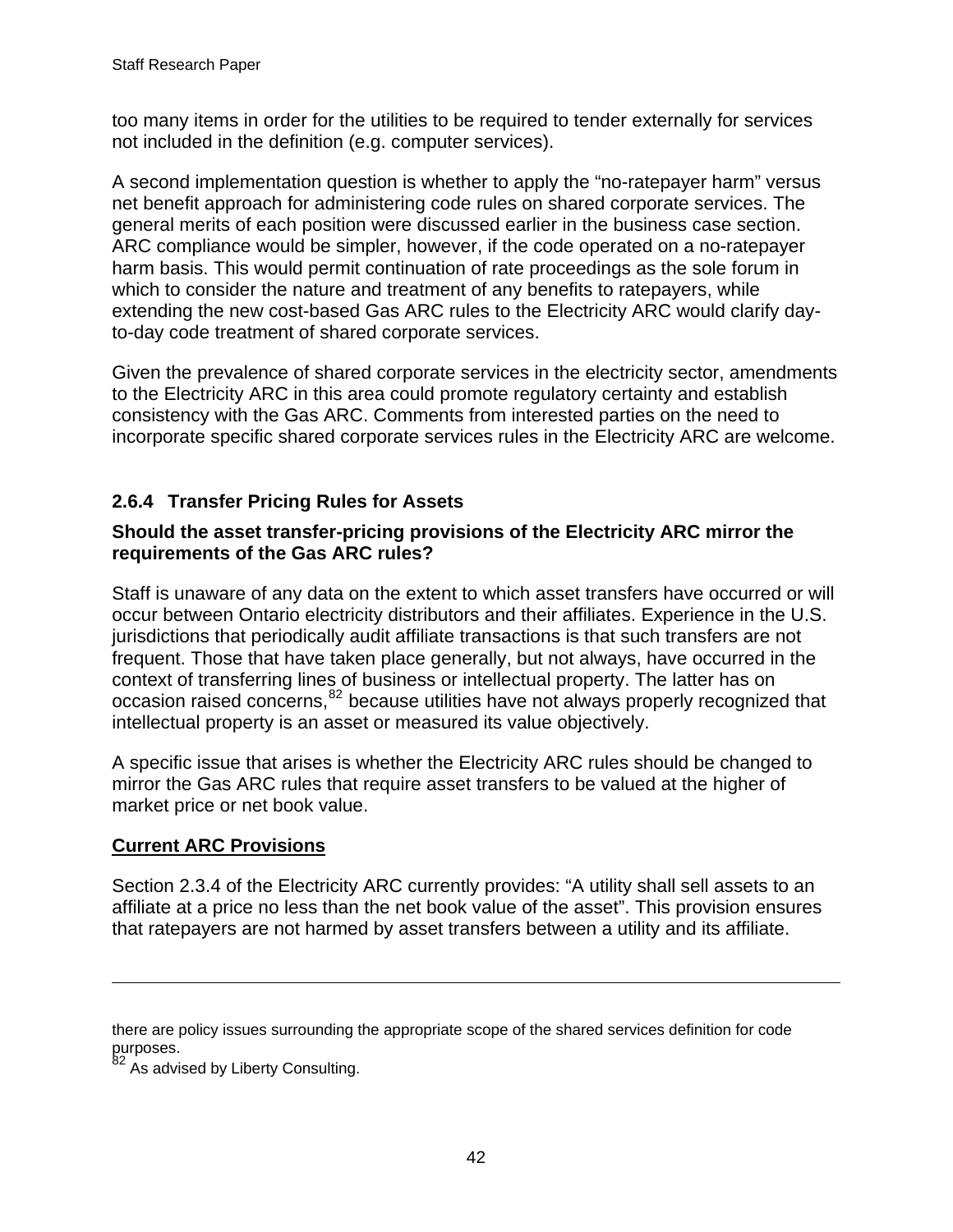# **Gas ARC**

The Board amended Gas ARC section 2.3.12 to require that asset transfers from a utility to an affiliate generally be at the higher of market price or net book value (NBV). Gas ARC section 2.3.13 addresses cost benefit concerns by allowing a utility to sell depreciable assets with an NBV of less than \$10,000 at NBV.

To deal with a perceived gap in the Gas ARC rules (which also exists for the Electricity ARC), the Board added a complementary provision (section 2.3.15) limiting the maximum utility purchase price for an asset transferred by an affiliate to the market price. Gas ARC sections 2.3.14 and 2.3.16 also require an independent assessment of market price for the sale or purchase of more valuable assets; that is, those valued at the higher of \$100,000 and 0.1 percent of utility revenues, net of commodity costs.

#### **Other Jurisdictions**

 $\overline{a}$ 

Gas ARC asset transfer pricing rule 2.3.12 is similar to the NARUC transfer pricing guidelines, which state: "Generally, transfer of a capital asset from the utility to its nonregulated affiliate should be at the greater of prevailing market price or net book value." Such a rule offers ratepayers greater protection.<sup>[83](#page-46-0)</sup> It also prevents providing an unfair advantage to an affiliate by ensuring it pays prices comparable to what its competitors can obtain.

The Gas ARC review of North American best practices underscored the importance of obtaining an independent assessment of the market price of significant assets. For example, the West Kootenay Power code requires an independent appraisal for asset transfers to a non-regulated business exceeding \$100,000.

When reviewing the ATCO code, the Alberta regulator added a rule allowing asset transfers, on a cost recovery basis, where they are intended to improve operational efficiencies amongst utilities that are affiliates.<sup>[84](#page-46-1)</sup>

A number of U.S. code and affiliate transaction audits in New Jersey and Pennsylvania have disclosed instances where utilities have developed internal capabilities such as systems that provide an interface between geographic information and work management systems that prove to have the potential for sale to other businesses. In some of those cases<sup>[85](#page-46-2)</sup>, transfer pricing to an affiliate for development and exploitation

<span id="page-46-0"></span><sup>&</sup>lt;sup>83</sup> The merits of the alternative approach presently set out in Electricity ARC section 2.2.4 were questioned when the CRTC reviewed Bell Canada's transfer pricing policies (Telecom Decision 86-17 at pages 60-62). An intervenor suggested that "it is unfair to subscribers that assets be transferred at net book value when their sale in the marketplace could result in a greater return".

<span id="page-46-2"></span><span id="page-46-1"></span> $84$  Page 81, EUB decision 2003-040. Note that there are comparatively few utilities that are affiliated in Ontario, and that the Electricity ARC (but not Gas ARC) provides for asset transfers at net book value. 85 As advised by Liberty Consulting.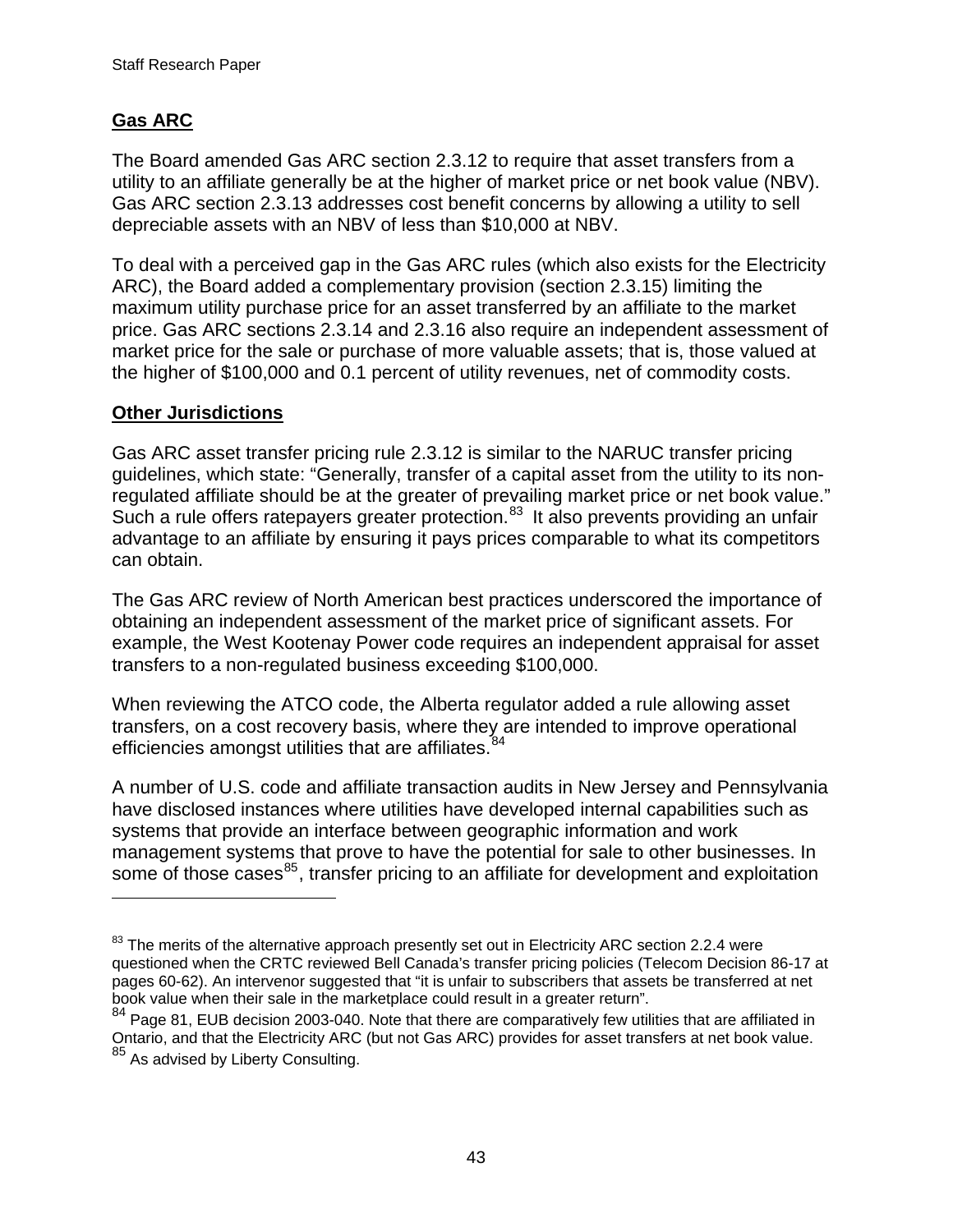<span id="page-47-0"></span>has not considered the market value of the businesses, discounted for development risk.

# **Analysis**

 $\overline{a}$ 

Changing the Electricity ARC to parallel the Gas ARC asset-transfer rules which require asset transfers to be evaluated at the higher of market price or net book value would provide more protection to ratepayers. The requirement for an independent evaluation may also assist future ratemaking by providing better documentation. However, the independent evaluation requirement may increase compliance costs.

Experience in U.S. jurisdictions has raised for consideration in the Ontario context the merits of making explicit that market valuation requirements apply not only to physical assets, but also to intellectual property.

Although asset transfers have not been common in the electricity sector, the Board could consider amending the Electricity ARC to clarify the desire to increase consumer protection. Stakeholder comments on the need for new asset transfer pricing rules are welcome.

# **2.7 Application of the Electricity ARC to Small Distributors**

#### **Should the Electricity ARC rules or exemption process treat small distributors differently?**

The Electricity ARC exemption process may be of special interest to smaller distributors, a number of whom have supported their exemption requests by citing costs of compliance. The Board does not generally grant exemption requests based only on concerns about costs. Exemptions have been granted where a well-documented argument is made, such as that operations of the utility and affiliate are so intertwined that separate staff is cost prohibitive. $86$  Code exemptions have not been granted to electricity distributors based simply on their size.

The issue here is whether the Electricity ARC rules or exemptions should treat small distributors differently.

<span id="page-47-1"></span> $86$  The leading electricity sector ARC exemption decision is EB-2002-0365 involving Orillia Power. An exemption from the employee sharing, physical facilities and information services rules was also granted to the Fortis group of distributors (Fortis Ontario Inc., Fortis Ontario Generation Corporation, and Cornwall Street Railway Light & Power Company Limited). In addition, Canadian Niagara Power (a member of the Fortis group), in its capacity as one of the licensed transmitters in the province, received an exemption from the employee and physical sharing provisions.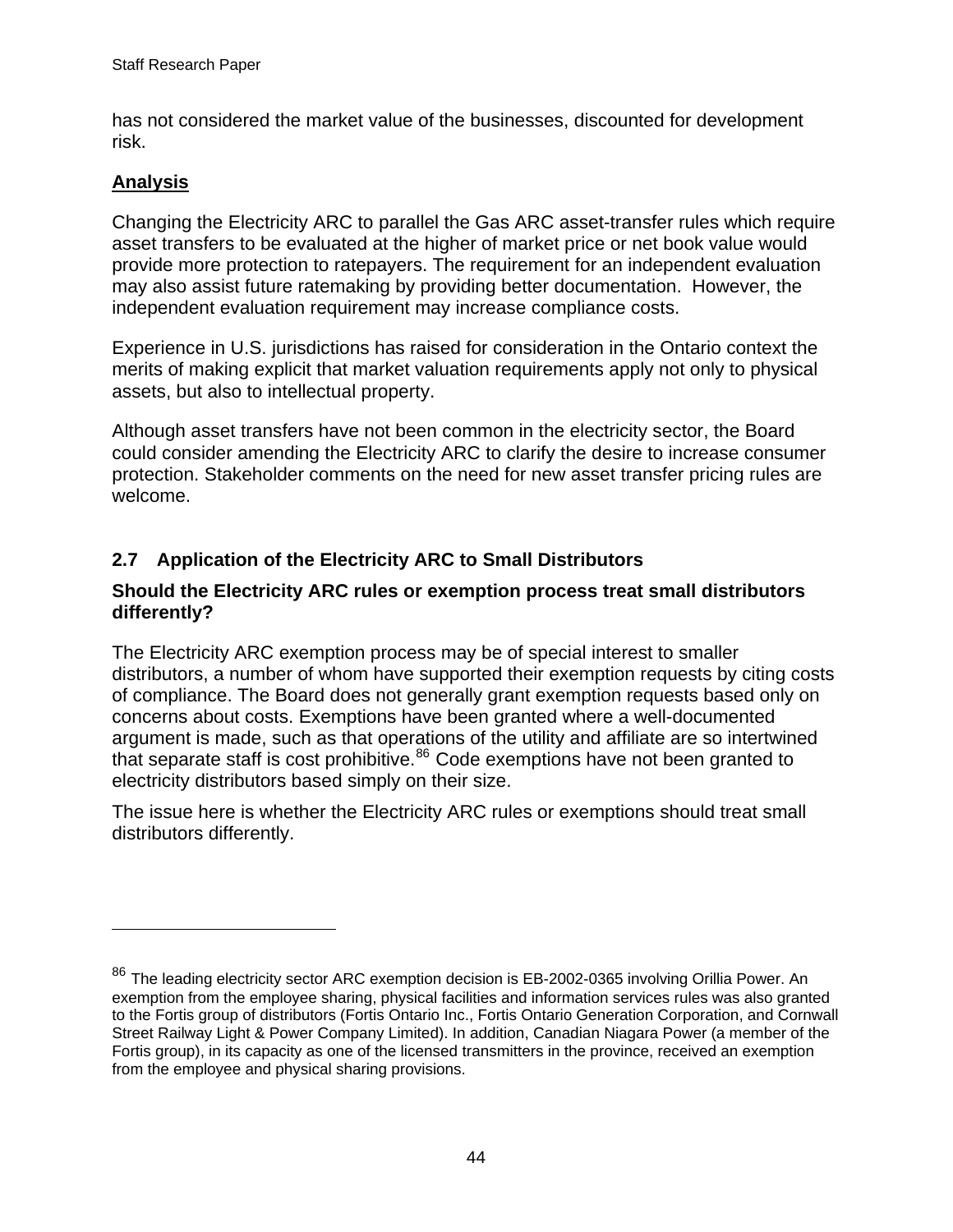#### **Current Electricity ARC Provisions**

At present, the Electricity ARC applies the same set of rules to all affiliates regardless of size. The *OEB Act* provisions prescribing the grounds for granting a licensing exemption from the Electricity ARC provide no direction for blanket exemptions or special treatment for small electricity distributors. Compliance Bulletins also have not provided different treatment for smaller utilities.

### **Gas ARC**

The Gas ARC, unlike the Electricity ARC, explicitly addresses the right to request a code exemption. The Board has not adopted a general policy of exempting smaller gas utilities from code compliance.<sup>[87](#page-48-0)</sup>

One small Ontario natural gas distributor has received several code exemptions. The settlement agreement reached among stakeholders (including HVAC) and accepted by the Board in an NRG rates proceeding stated "all parties agreed that the exemption application should be granted for NRG as it is a small utility with no affiliate providing energy services outside the corporate group". [88](#page-48-1) The utility renewed the exemption request in 2003 and the Board commenced a separate proceeding. The Board eventually accepted NRG's request for an exemption from, among others, the independent director (section 2.2.1) and employee sharing (2.2.3) rules of the Gas ARC. Compliance costs were cited in support of the request. When granting the exemption, the Board specified that no NRG affiliates could provide energy services outside of the corporate group.<sup>[89](#page-48-2)</sup>

#### **Other Jurisdictions**

Only a few North American regulators have granted small privately-owned utilities a blanket affiliate code of conduct exemption. The NARUC Report lists the Kentucky code, which exempts utilities with gross revenues of less than \$10 million.<sup>[90](#page-48-3)</sup> The code decisions of some other regulators did invite small distributors to apply for exemptions where appropriate.

The NARUC Report also indicates that a number of small U.S. utilities are not subject to regulation and associated codes because they are non-profit co-ops.

 $\overline{a}$ 

<span id="page-48-0"></span><sup>&</sup>lt;sup>87</sup> The Gas ARC amendments did clarify that non-rate regulated gas utilities were not subject to the Gas ARC.

<sup>&</sup>lt;sup>88</sup> See section A.2(a), RP-1999-0031, Agreement Among Interested Parties.<br><sup>89</sup> RP-2002-0147, EB-2003-0017.

<span id="page-48-3"></span><span id="page-48-2"></span><span id="page-48-1"></span><sup>89</sup> RP-2002-0147, EB-2003-0017.<br><sup>90</sup> Page 22, NARUC Report.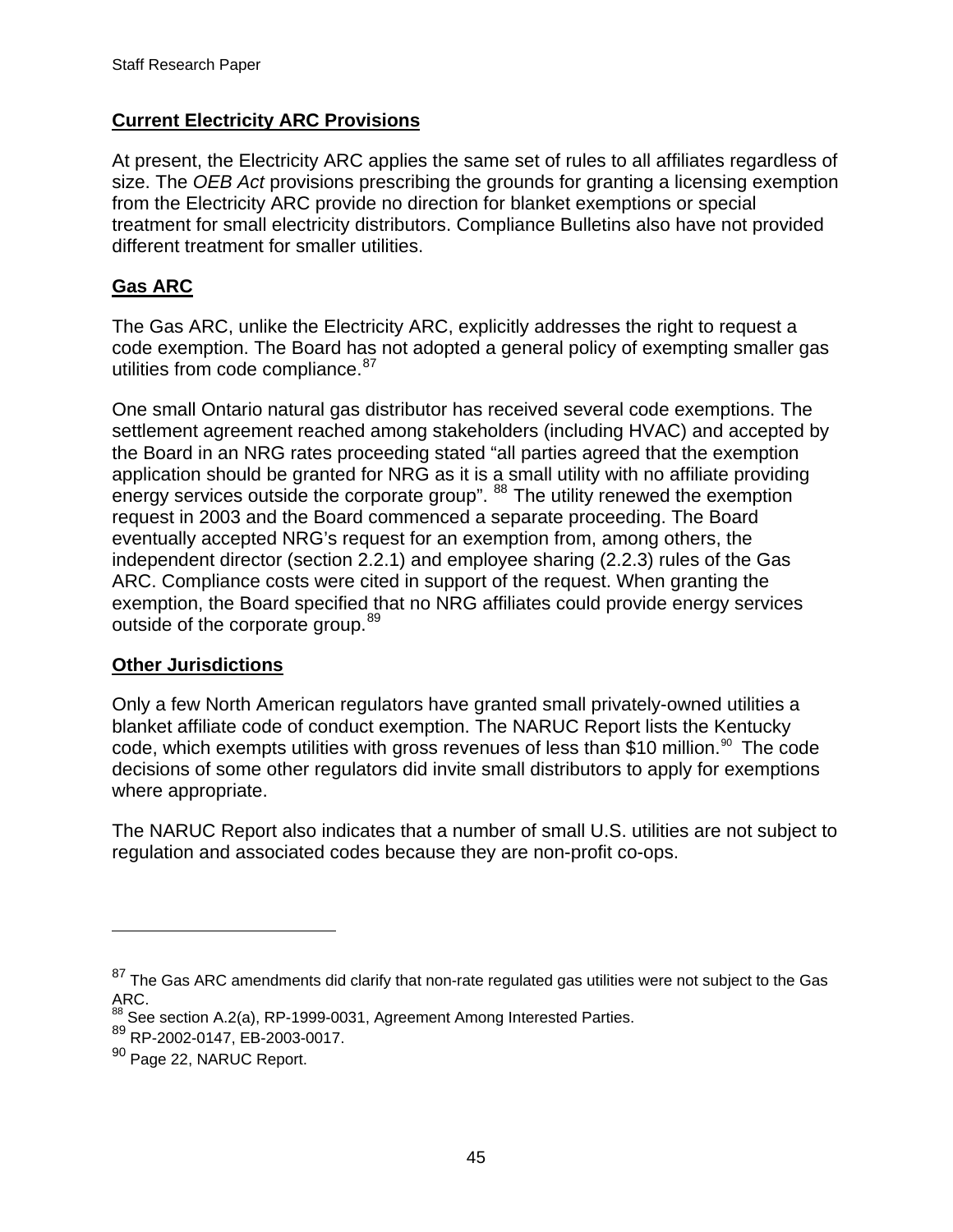### <span id="page-49-0"></span>**Analysis**

The Board has never before granted small utilities blanket code exemptions. There are strong arguments for regulatory consistency among Ontario electricity distributors. Moreover, even customers of smaller utilities should receive the basic protections afforded under the ARC rules.

An alternative approach is to take into account the wide variety in size of Ontario utilities when designing specific code rules. This occurred in the introduction of threshold tests in the Gas ARC transfer pricing amendments, which take the form of the lesser of a fixed dollar or percentage of the revenue test. Suitable two-part thresholds in any new Electricity ARC transfer pricing rules could comprise a practical method for addressing how to apply a common set of rules to distributors of varying sizes. Similar concerns would arise when larger distributors engage in low dollar value transactions. The details of the threshold tests could take into account any serious cost versus benefit concerns in the electricity sector. A percentage of the revenue threshold test could ensure that the affiliate transactions of the smaller distributors generally remain subject to the ratepayer protection offered by the Electricity ARC.

Currently distributors can use the existing ARC exemption process for dealing with any specific well-supported cases that require different code treatment.

There are strong arguments for regulatory consistency among Ontario electricity distributors. Moreover, even customers of smaller utilities should receive the basic protections afforded under the ARC rules.

Staff is of the view that regulatory consistency is required in how the Electricity ARC treats utilities of different sizes. Comments are welcome on the potential role of thresholds discussed above and whether stakeholders would benefit if provided with more details on the criteria and process for an Electricity ARC exemption request.

#### **2.8 Conclusion**

In Staff's view, the analysis has shown that the Electricity ARC is robust and remains relevant to the needs of the Ontario electricity sector. Staff's research has indicated several issues that merit consideration by the Board and potentially changes to some provisions of the Electricity ARC. Issues that have been identified for consideration by the Board include:

- i) the relative roles of efficiency and competition considerations as reflected in the purpose section of the Electricity ARC;
- ii) the potential for further clarification of the employee sharing rules; and